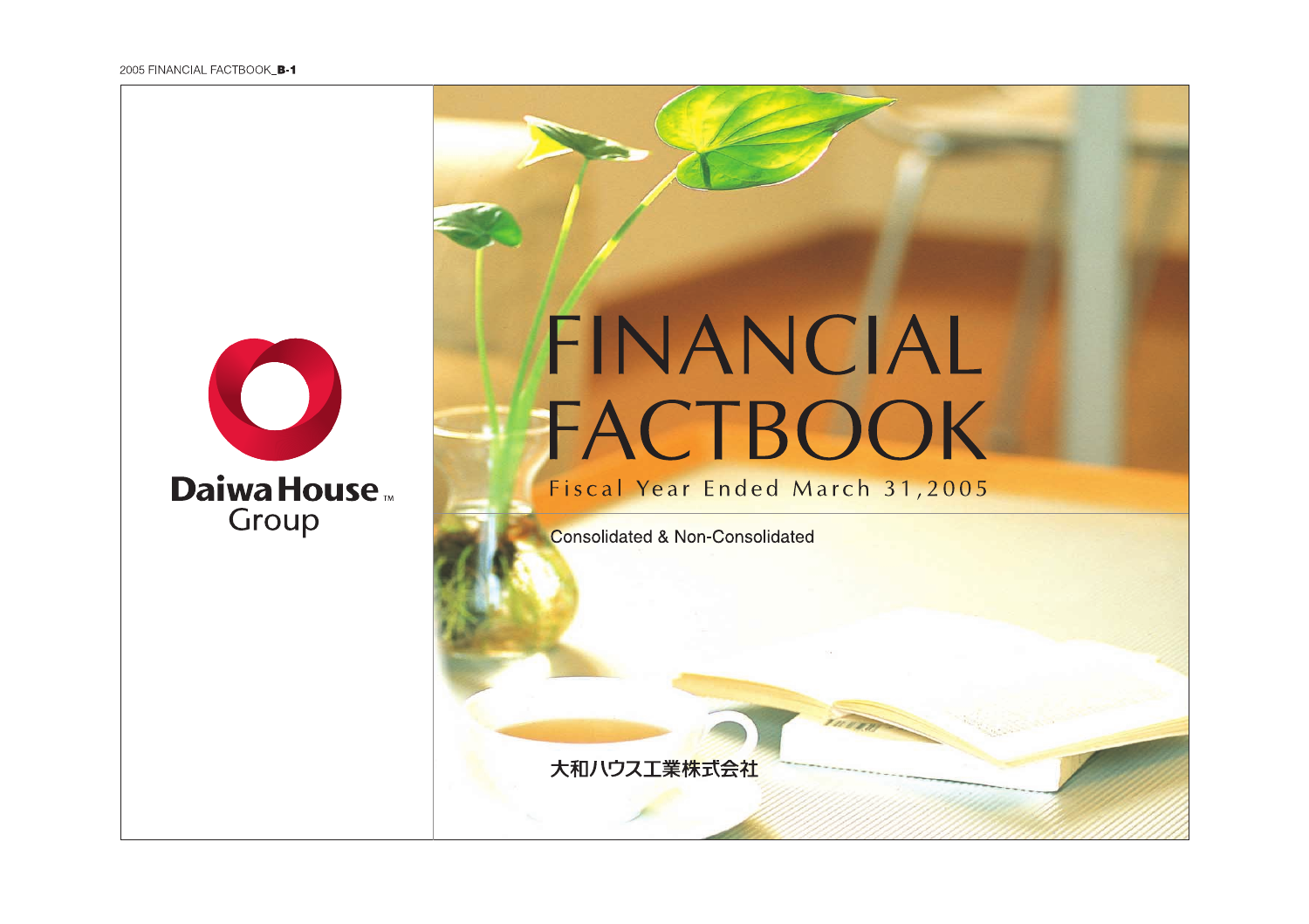# F I N A N C I A L F A C T B O O K

#### I N D E X

| Hou   |   |
|-------|---|
| Sale. | _ |
|       |   |

#### 連結(CONSOLIDATED)

| <b>ANALYSIS OF OPERATIONS</b>                                                                    |           |        |      |   |    |                 |
|--------------------------------------------------------------------------------------------------|-----------|--------|------|---|----|-----------------|
| <b>Net Sales</b><br><b>Operating Income</b><br><b>Ordinary Income</b><br><b>Net Income(Loss)</b> |           |        |      |   |    | З               |
| Sales by Segment                                                                                 |           |        |      |   |    | 4               |
| <b>Operating Income (Loss) by Segment</b>                                                        |           |        |      |   |    | 5               |
|                                                                                                  |           |        |      |   |    |                 |
| <b>ANALYSIS OF FINANCIAL POSITION</b>                                                            |           |        |      |   |    |                 |
| <b>Shareholders' Equity/Total Assets</b><br><b>Other Ratios</b>                                  |           |        |      |   |    | 6               |
| Return on Equity Per Share Data                                                                  |           |        |      |   |    | 7               |
|                                                                                                  |           |        |      |   |    |                 |
| <b>OTHERS</b>                                                                                    |           |        |      |   |    |                 |
| <b>Capital Expenditures</b>                                                                      |           |        |      |   |    | 8               |
|                                                                                                  |           |        |      |   |    |                 |
| <b>FINANCIAL STATEMENTS</b>                                                                      |           |        |      |   |    |                 |
| <b>Consolidated Balance Sheets</b>                                                               |           |        |      |   |    | $\overline{9}$  |
| <b>Consolidated Statements of Income</b>                                                         |           |        |      |   |    | 10              |
| <b>Consolidated Statements of Shareholders' Equity</b>                                           |           |        |      |   |    | $\overline{11}$ |
| <b>Consolidated Statements of Cash Flows</b>                                                     |           |        |      |   |    | $\overline{12}$ |
|                                                                                                  |           |        |      |   |    |                 |
| <b>REFERENCE MATERIALS</b>                                                                       |           |        |      |   |    |                 |
| <b>Housing</b>                                                                                   |           |        |      |   |    | 13              |
| <b>Commercial Construction</b>                                                                   |           |        |      |   |    | $\overline{14}$ |
| <b>Resort Hotels(Golf Courses)</b>                                                               |           |        |      |   |    | 15,16           |
| <b>Home Center</b>                                                                               |           |        |      |   |    | $\overline{17}$ |
| <b>Others-City-Center Hotels</b>                                                                 |           |        |      |   |    | $\overline{18}$ |
| Comparisons of P/L(Between Fiscal 2003 and Fiscal 2004)                                          |           | 2004 3 | 2005 | 3 | PL | $\overline{19}$ |
| Comparisons of P/L(Between the Plan and the Result of 2004)                                      | 2005<br>3 |        | 2005 | 3 | PL | $\overline{20}$ |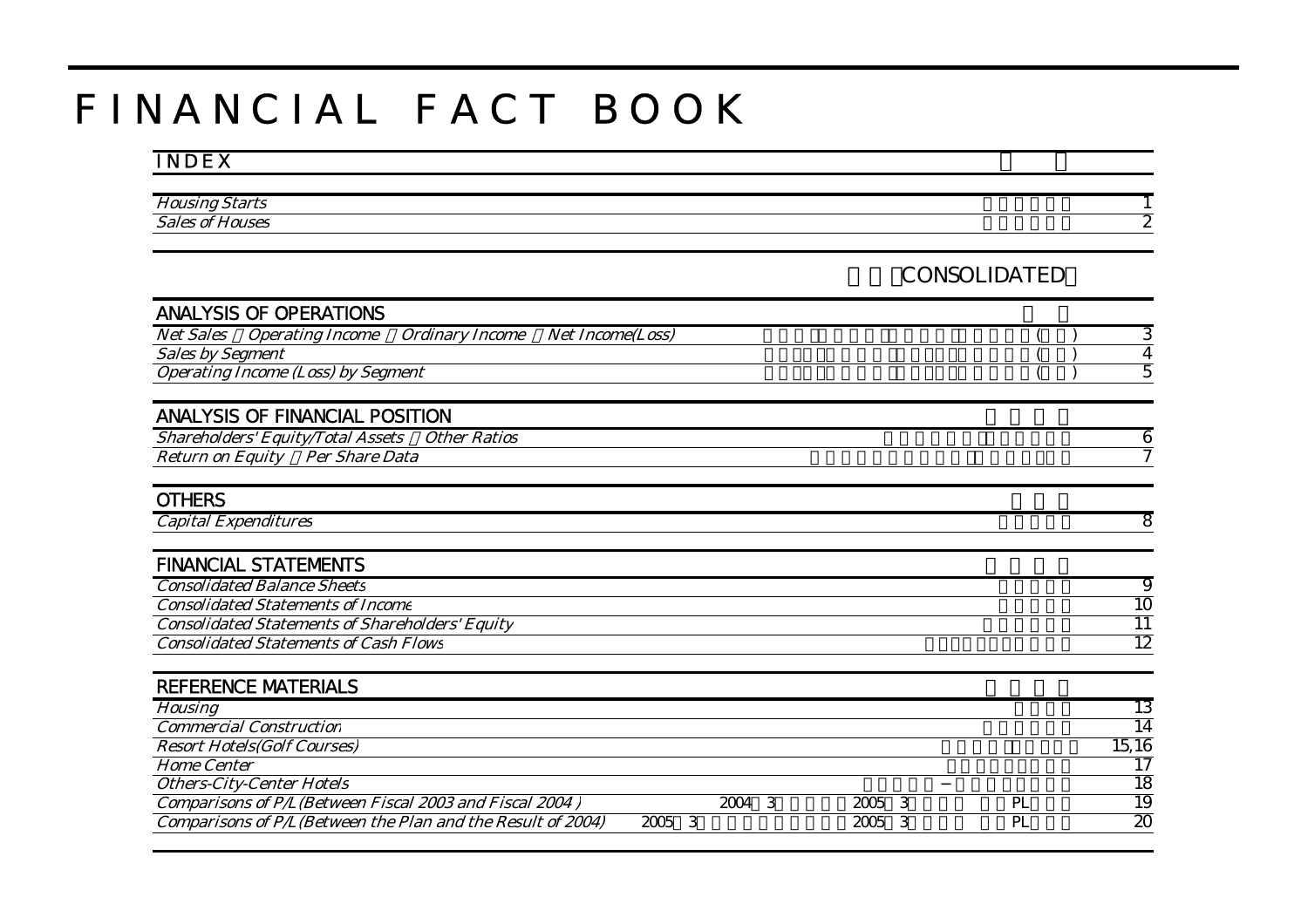# F I N A N C I A L F A C T B O O K

#### NON-CONSOLIDATED

| <b>ANALYSIS OF OPERATIONS</b>                                         |                         |        |        |    |       |
|-----------------------------------------------------------------------|-------------------------|--------|--------|----|-------|
| <b>Net Sales</b><br><b>Operating Income</b><br><b>Ordinary Income</b> | <b>Net Income(Loss)</b> |        |        |    | 21    |
| Sales by Segment-Changes in Sales Mix                                 |                         |        |        |    | 22    |
| <b>Gross Profit Ratio by Segment</b>                                  |                         |        |        |    | 23    |
|                                                                       |                         |        |        |    |       |
| <b>ANALYSIS OF FINANCIAL POSITION</b>                                 |                         |        |        |    |       |
| <b>Other Ratios</b><br><b>Shareholders' Equity/Total Assets</b>       |                         |        |        |    | 24    |
| <b>Return on Equity</b><br><b>Per Share Data</b>                      |                         |        |        |    | 25    |
|                                                                       |                         |        |        |    |       |
| <b>FINANCIAL STATEMENTS</b>                                           |                         |        |        |    |       |
| <b>Non-Consolidated Balance Sheets</b>                                |                         |        |        |    | 26    |
| <b>Non-Consolidated Statements of Income</b>                          |                         |        |        |    | 27    |
|                                                                       |                         |        |        |    |       |
| <b>REFERENCE MATERIALS</b>                                            |                         |        |        |    |       |
| <b>Housing</b>                                                        |                         |        |        |    | 28    |
| <b>Condominiums</b>                                                   |                         |        |        |    | 29,30 |
| <b>Shareholding Ratio</b>                                             |                         |        |        |    | 31    |
| <b>Order Received by Segment</b><br><b>Sales by Segment</b>           |                         |        |        |    | 32    |
| Comparisons of P/L (Between Fiscal 2003 and Fiscal 2004)              |                         | 2004 3 | 2005 3 | PL | 33    |
| Comparisons of P/L (Between the Plan and the Result of 2004)          | 3<br>2005               |        | 2005 3 | PL | 34    |
|                                                                       |                         |        |        |    |       |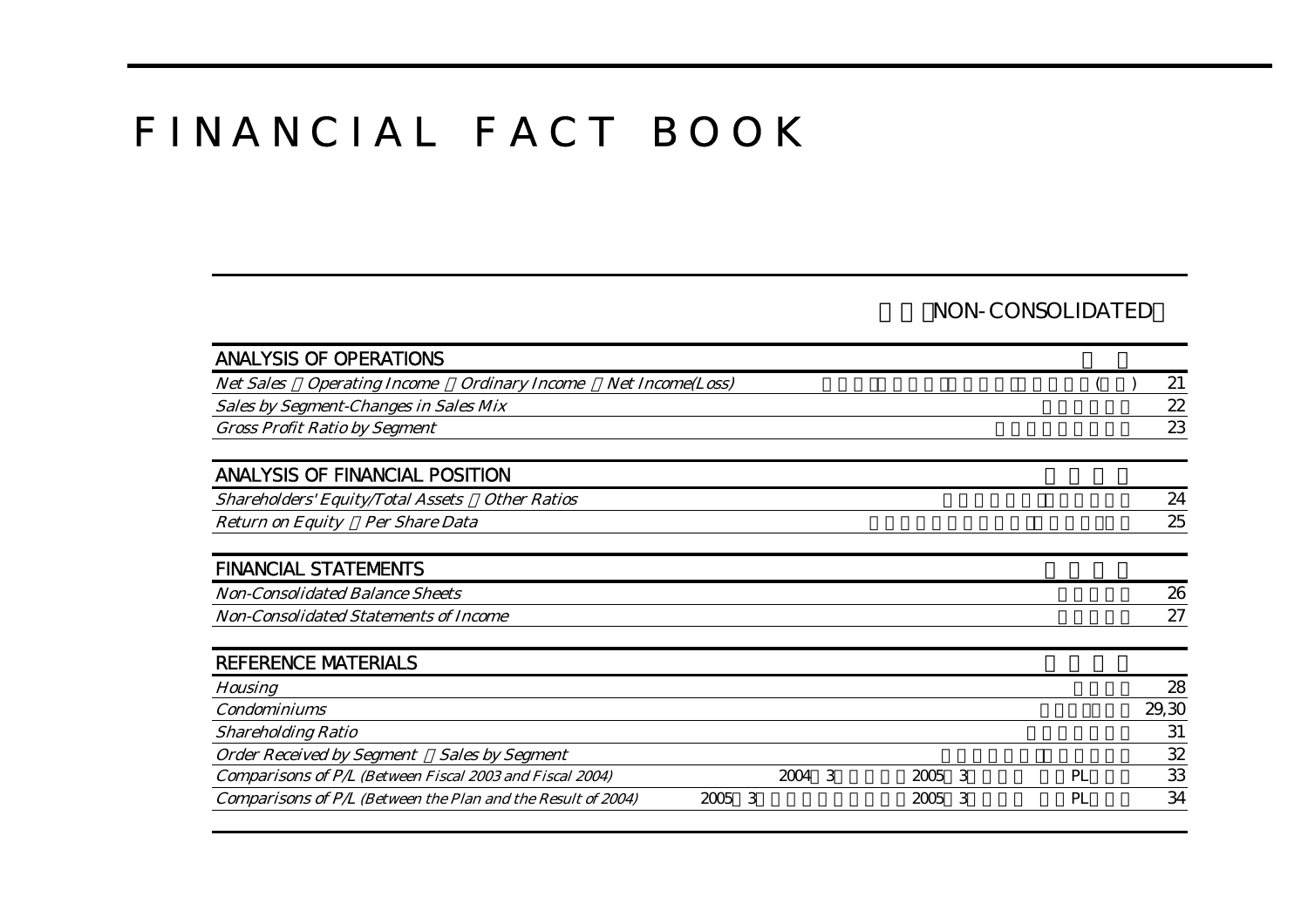住宅着工戸数 - プレハブ着工戸数

Prefabricated Housing Starts in Whole Housing Starts **Prefabricated Housing Starts in Private-Owned Housing Starts** 





Prefabrication Share

Prefabricated Share in Private-Owned Houses

| <b>Fiscal years ended March 31</b>                        | 2001   | 2002   | 2003       | 2004   | 2005   |
|-----------------------------------------------------------|--------|--------|------------|--------|--------|
|                                                           |        |        |            |        |        |
| <b>Housing Starts (Thousands of unit)</b>                 |        |        |            |        |        |
|                                                           | 1, 213 | 1, 173 | 1, 146     | 1, 174 | 1, 193 |
| Prefabricated Housing Starts (Thousands of unit)          |        |        |            |        |        |
|                                                           | 171    | 163    | 162        | 159    | 160    |
| Private-Owned Housing Starts (Thousands of unit)          |        |        |            |        |        |
|                                                           | 14.1   | 139    | 14 1       | 135    | 134    |
| Private-Owned Housing Starts (Thousands of unit)          |        |        |            |        |        |
|                                                           | 438    | 377    | 366        | 373    | 367    |
| Prefabricated in Private-Owned Houses (Thousands of unit) |        |        |            |        |        |
|                                                           | 85     | 70     | 66         | 65     | 66     |
| Prefabricated Share in Private-Owned Houses (%)           |        |        |            |        |        |
|                                                           | 19.5   | 186    | <b>180</b> | 17.5   | 180    |
|                                                           |        |        |            |        |        |

Source: "Statistical Survey of Construction Starts"- Ministry of Land, Infrastructure and Transport.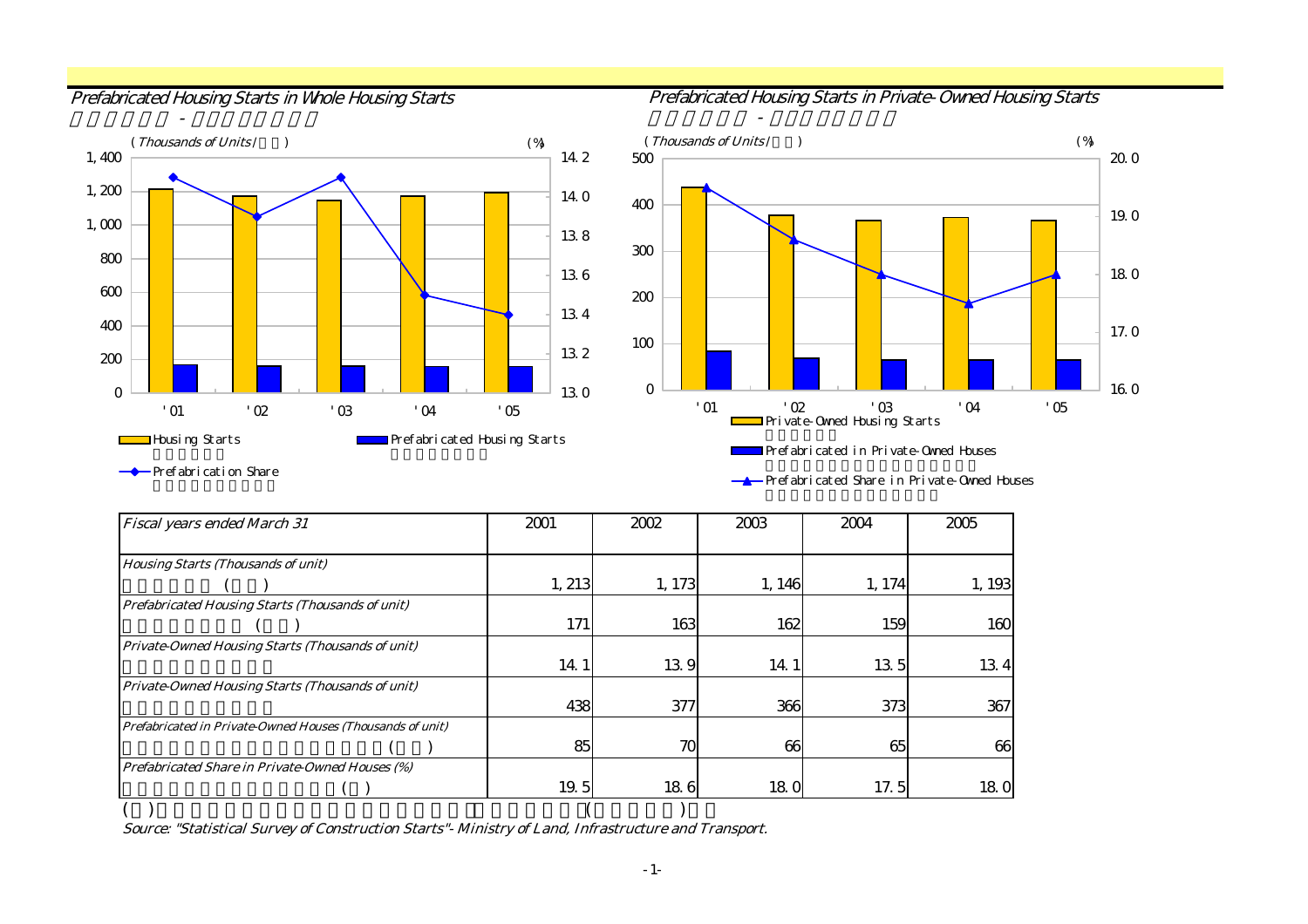#### Sales of Houses (In Number of Unit)



| <b>Fiscal years ended March 31</b>              | 2001    | 2002    | 2003    | 2004    | 2005    | 2006   |
|-------------------------------------------------|---------|---------|---------|---------|---------|--------|
|                                                 |         |         |         |         |         |        |
| <b>Sales of Houses (In Number of Unit)</b>      |         |         |         |         |         |        |
|                                                 | 35, 204 | 40, 284 | 40, 970 | 42, 392 | 42,855  | 43,500 |
| <b>Single-Family Houses (In Number of Unit)</b> |         |         |         |         |         |        |
|                                                 | 13,705  | 13, 725 | 12,909  | 12, 143 | 12, 470 | 12,600 |
| <b>Condominiums (In Number of Unit)</b>         |         |         |         |         |         |        |
|                                                 | 1,009   | 4, 143  | 3669    | 3.838   | 3 727   | 4,200  |
| Multi-Family Houses (In Number of Unit)         |         |         |         |         |         |        |
|                                                 | 20, 490 | 22, 416 | 24, 392 | 26, 411 | 26,658  | 26,700 |

'Real Estate -Single Family Houses for Sale' is included in 'Single Family Houses' Sales.

( )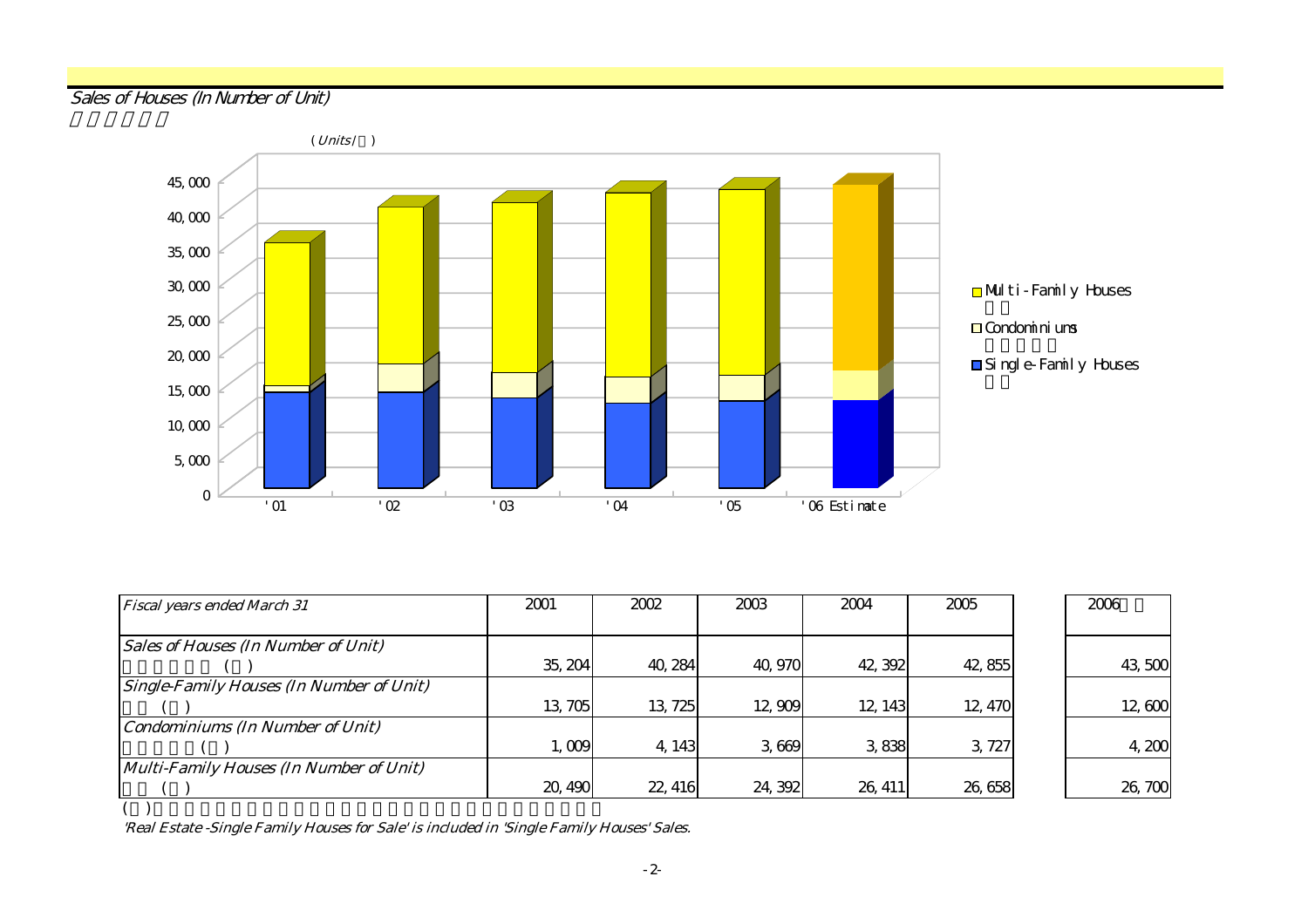#### ANALYSIS OF OPERATIONS

Net Sales (left scale)

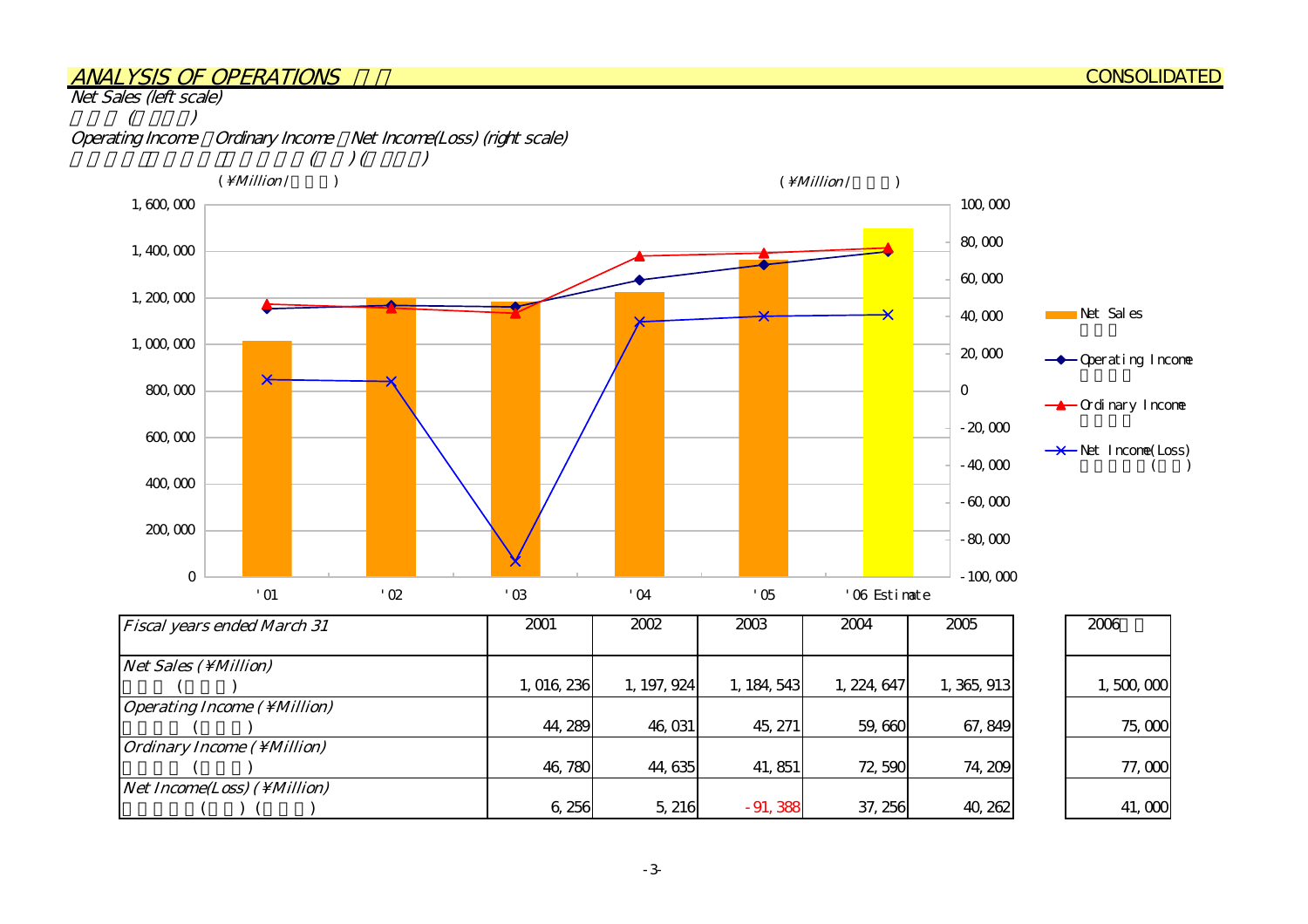-4-





| <b>Fiscal years ended March 31</b> | 2003        | 2004        | 2005       | 2006      |        |  |  |
|------------------------------------|-------------|-------------|------------|-----------|--------|--|--|
|                                    |             |             |            |           |        |  |  |
| <b>Housing</b>                     | 791, 980    | 800, 630    | 854, 574   | 897,000   |        |  |  |
| Commercial Construction            | 248, 013    | 276, 988    | 363,830    | 430,000   |        |  |  |
| <b>Resort Hotels</b>               | 51,903      | 53, 612     | 55, 748    | 67,000    | 2006 3 |  |  |
| <b>Home Center</b>                 | 52, 159     | 57, 226     | 59, 164    | 64,000    |        |  |  |
| <i><b>Others</b></i>               | 97, 116     | 97, 766     | 104, 129   | 120,000   |        |  |  |
| <b>Eliminations</b>                | $-56,630$   | $-61,576$   | $-71,533$  | $-78,000$ |        |  |  |
| Total                              | 1, 184, 543 | I, 224, 647 | , 365, 913 | 1,500,000 |        |  |  |

| 897,000   |     |
|-----------|-----|
| 430,000   |     |
| 67,000    | 200 |
| 64,000    |     |
| 120,000   |     |
| $-78000$  |     |
| 1,500,000 |     |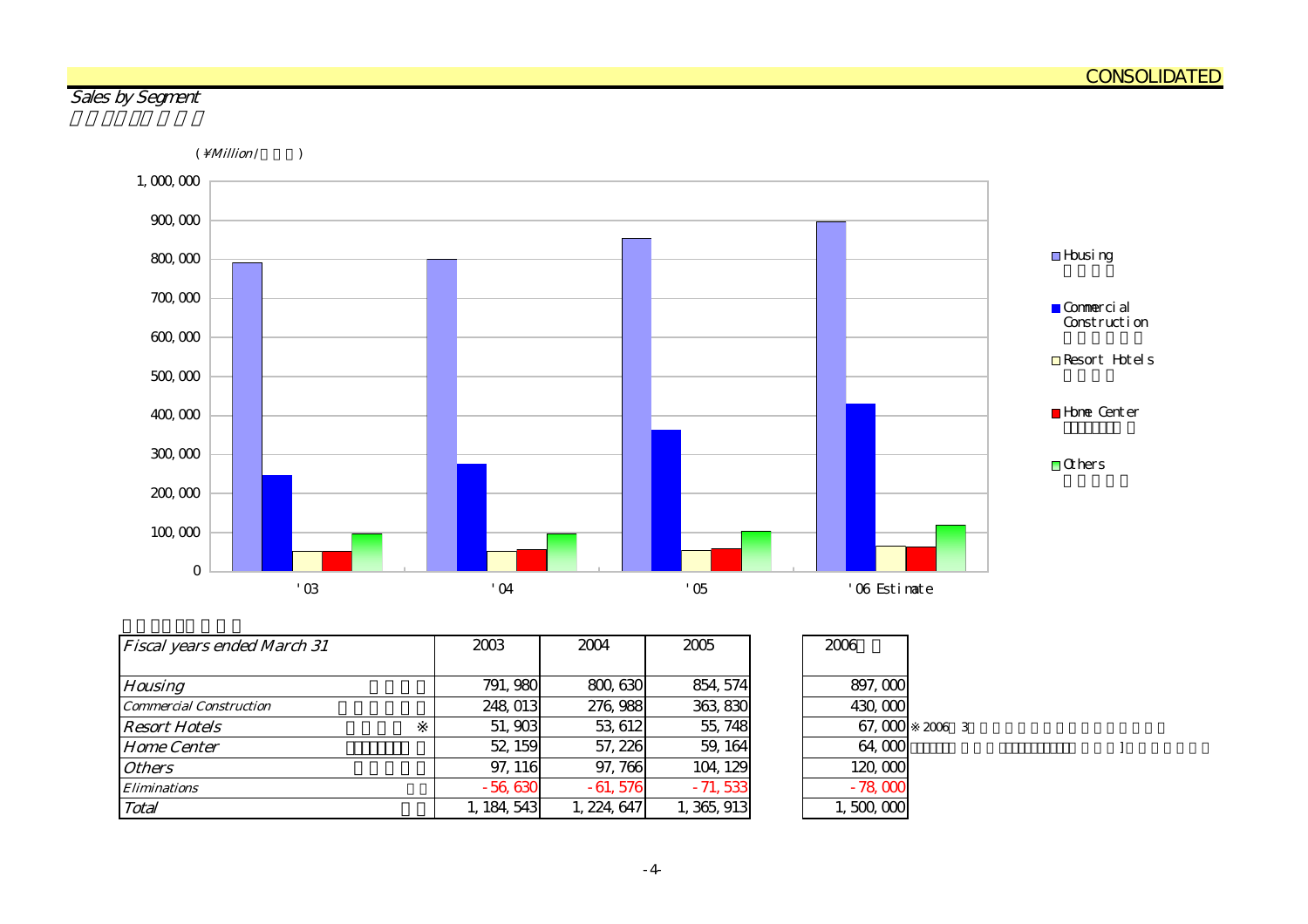#### Operating Income (Loss) by Segment



| <b>Fiscal years ended March 31</b> |           | 2003       | 2004       | 2005      | 2006予想    |                                    |
|------------------------------------|-----------|------------|------------|-----------|-----------|------------------------------------|
|                                    |           |            |            |           |           |                                    |
| <b>Housing</b>                     | 住宅事業      | 39, 329    | 48,792     | 50,046    | 51,500    |                                    |
| <b>Commercial Construction</b>     | 商業建築事業    | 17,688     | 20,844     | 27,420    | 31,900    |                                    |
| <b>Resort Hotels</b>               | 観光事業 ※    | $-4,220$   | $-620$     | 1,507     |           | 2,100 ※2006年3月期より、「観光事業」としていた      |
| <b>Home Center</b>                 | ホームセンター事業 | 305        | 138        | 100       |           | 400 セグメント名称を「リゾート・スポーツ施設事業]に変更します。 |
| <b>Others</b>                      | その他事業     | 2,573      | 2,823      | 3,534     | 4, 100    |                                    |
| <b>Eliminations</b>                | 消去        | $-10, 403$ | $-12, 316$ | $-14,760$ | $-15,000$ |                                    |
| Total                              |           | 45, 271    | 59,660     | 67, 849   | 75,000    |                                    |

| 2006予想    |                                    |
|-----------|------------------------------------|
|           |                                    |
| 51,500    |                                    |
| 31,900    |                                    |
|           | 2,100 ※2006年3月期より、「観光事業」としていた      |
|           | 400 セグメント名称を「リゾート・スポーツ施設事業]に変更します。 |
| 4,100     |                                    |
| $-15,000$ |                                    |
|           |                                    |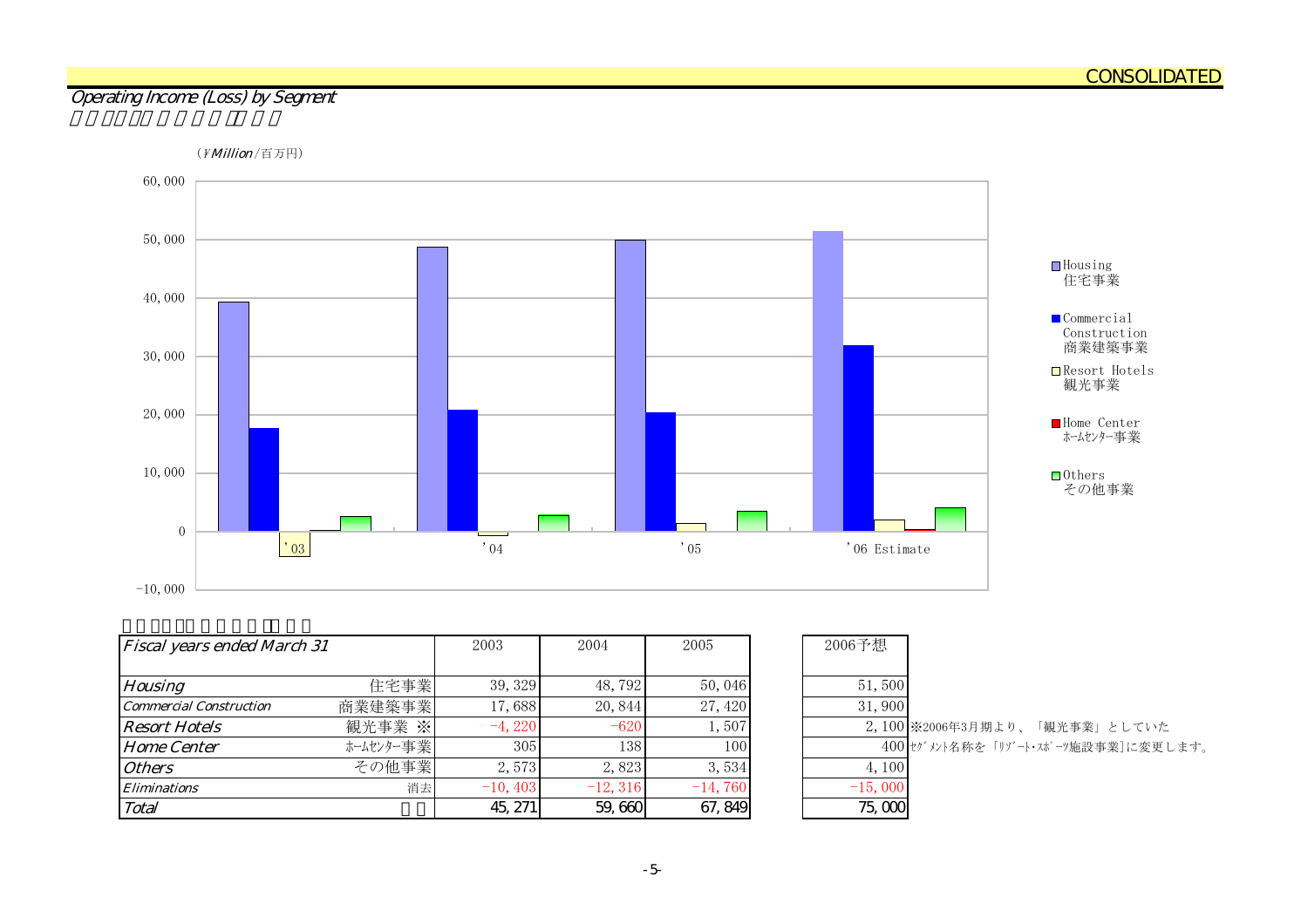## ANALYSIS OF FINANCIAL POSITION

Shareholders' Equity / Total Assets



| <b>Fiscal years ended March 31</b>          | 2001  | 2002  | 2003  | 2004  | 2005  |  |
|---------------------------------------------|-------|-------|-------|-------|-------|--|
|                                             |       |       |       |       |       |  |
| <b>Shareholders' Equity/Total Assets(%)</b> |       |       |       |       |       |  |
| $^{\prime}$ %                               | 57.6  | 49.   | 44.2  | 45.3  | 38.6  |  |
| Liquid Ratio(%)                             |       |       |       |       |       |  |
|                                             | 195.0 | 157.5 | 174.2 | 177.6 | 159.0 |  |
| <b>Fixed Assets/Shareholders' Equity(%)</b> |       |       |       |       |       |  |
|                                             | 88.8  | 110.6 | 129.5 | 119.9 | 142.4 |  |

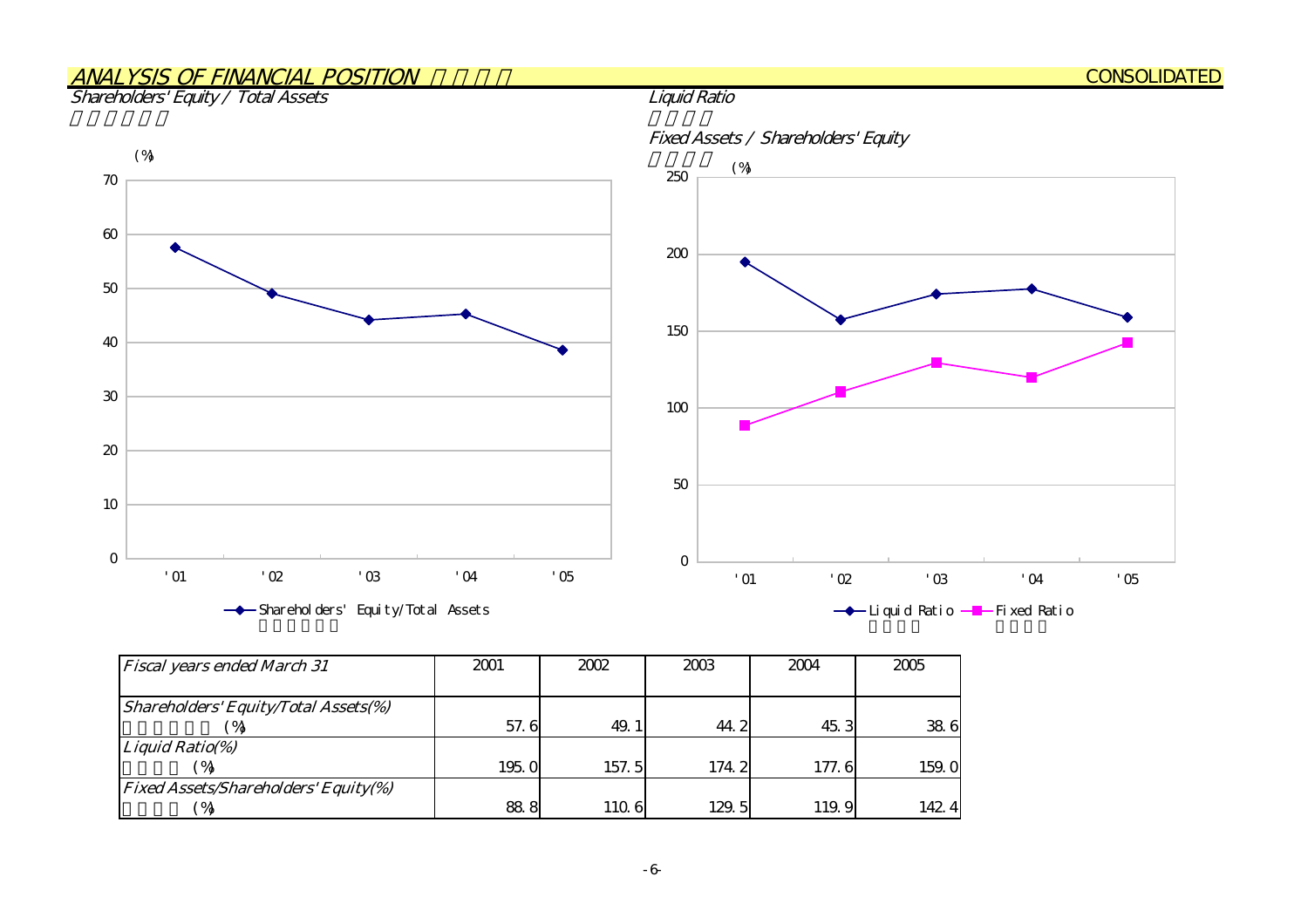#### CONSOLIDATED



| <b>Fiscal years ended March 31</b>                            | 2001     | 2002    | 2003      | 2004  | 2005  |
|---------------------------------------------------------------|----------|---------|-----------|-------|-------|
|                                                               |          |         |           |       |       |
| <b>Return on Equity(%)</b>                                    |          |         |           |       |       |
| $\%$                                                          | 1. 0     | 0.9     | $-17.1$   | 7.6   | 7.9   |
| <i>Shareholders' Equity per Share(<math>\setminus</math>)</i> |          |         |           |       |       |
|                                                               | 1, 182 0 | 1,066 6 | 884.6     | 902.3 | 959.1 |
| <i>Net Income(loss) per Share(<math>\setminus</math>)</i>     |          |         |           |       |       |
|                                                               | 12.05    | 9.55    | $-167.06$ | 68.16 | 73 26 |

#### -7-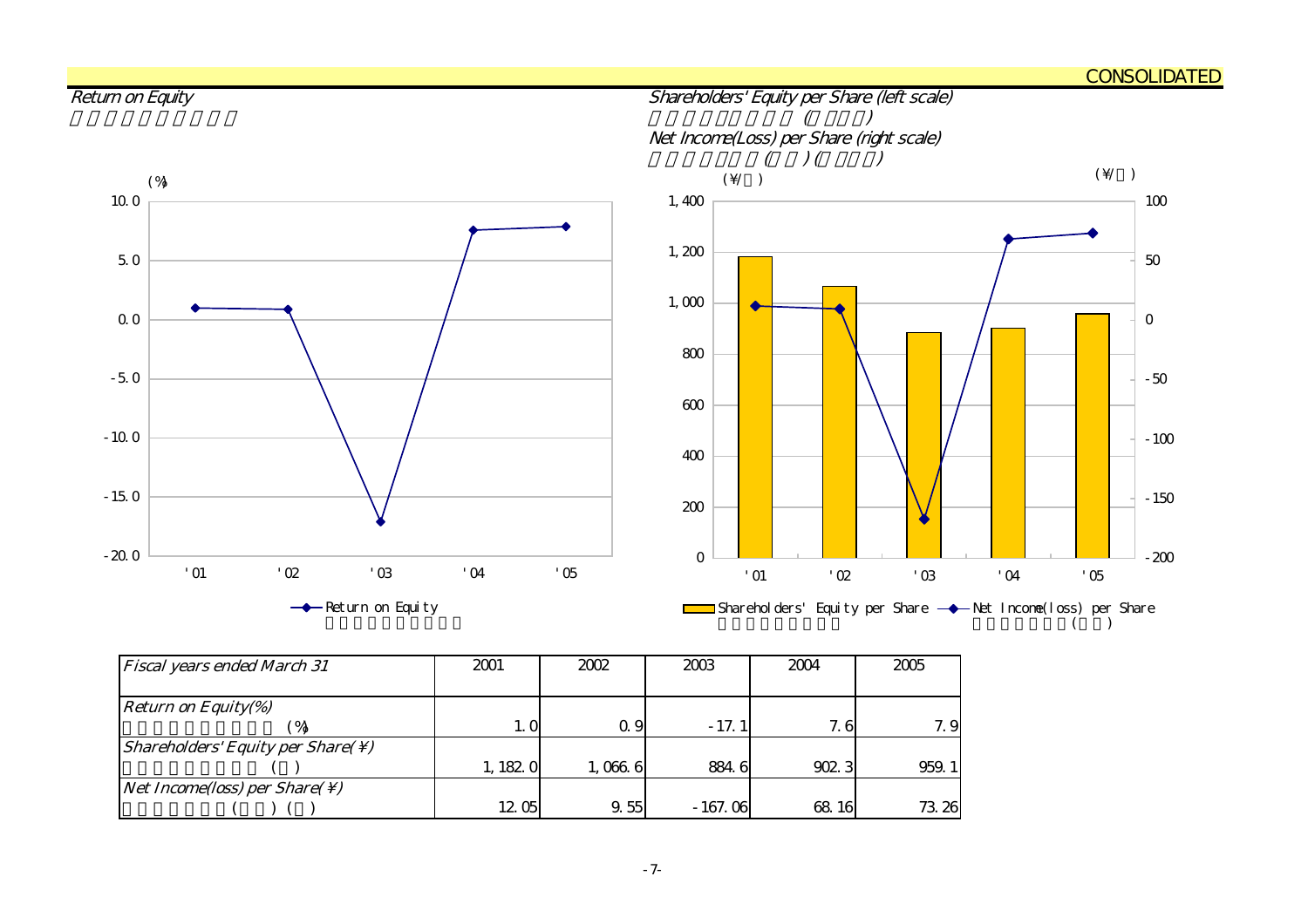

※2006年3

Resort Hotels Home Center**Others** 

Eliminations and Corporate

 $3$ 

5914,774 1,793

6,333

7007,600  $1,500$ 

 $1,700$ 

1,869 7045,875

1,766 1,684

3,628 6471,530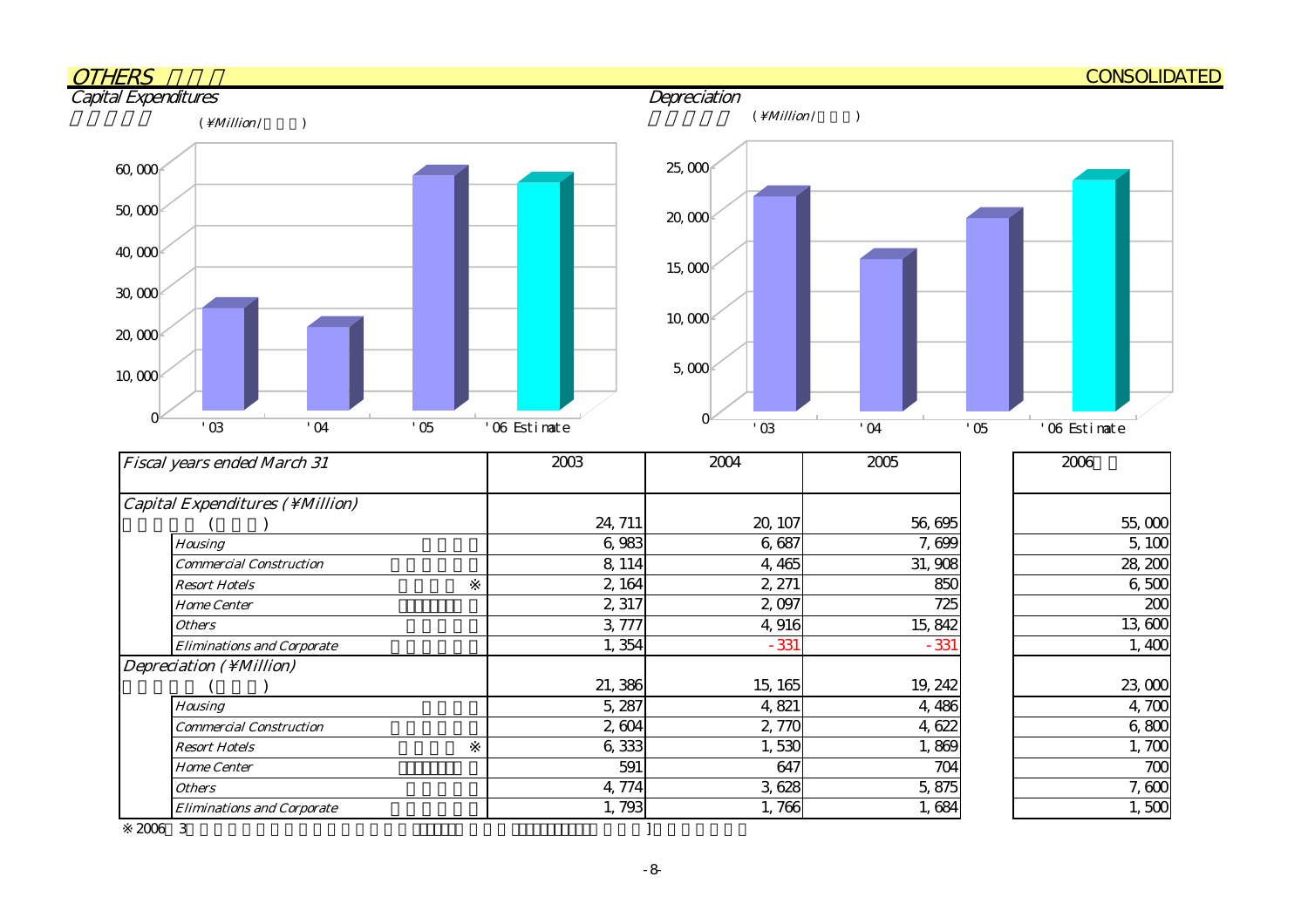#### FINANCIAL STATEMENTS

Consolidated Balance Sheets ( Million)

|  |  | í |
|--|--|---|
|  |  |   |

| March 31                                                       | 2001             | 2002        | 2003        | 2004        | 2005      |
|----------------------------------------------------------------|------------------|-------------|-------------|-------------|-----------|
| <assets<br><math>\geq</math></assets<br>                       |                  |             |             |             |           |
| <b>Current Assets</b>                                          |                  |             |             |             |           |
| <b>Cash &amp; Time Deposits</b>                                | 176, 494         | 150, 118    | 104,083     | 141,605     | 150.739   |
| Trade Notes & Accounts Receivable                              | 62,873           | 65, 875     | 62,922      | 52, 729     | 70, 304   |
| <b>Marketable Securities</b>                                   | 37               | 179         | 201         | 64          | 24        |
| <b>Inventories</b>                                             | 258, 001         | 298, 423    | 267, 198    | 267, 919    | 324, 238  |
| <b>Other</b>                                                   | 25, 513          | 29,983      | 35,860      | 35, 742     | 69.096    |
| <b>Allowance for Doubtful Accounts</b>                         | 757              | 765         | $-1.971$    | $-1$<br>771 | $-1,861$  |
| Total Current Assets                                           | 521, 163         | 542, 814    | 468, 295    | 496, 290    | 612, 542  |
| <b>Fixed Assets</b>                                            |                  |             |             |             |           |
| <b>Tangible Fixed Assets</b>                                   | 383, 853         | 426,630     | 349, 646    | 344, 268    | 441, 387  |
| <b>Intangible Fixed Assets</b>                                 | 4,814            | 7,488       | 7,509       | 7,463       | 8,880     |
| <b>Investments &amp; Other Assets</b>                          | 156,626          | 210, 194    | 268, 990    | 239, 635    | 295, 995  |
| Total Fixed Assets                                             | 545, 293         | 644, 312    | 626, 145    | 591, 367    | 746, 264  |
| <b>Total Assets</b>                                            | 1,066,457        | 1, 187, 127 | 1, 094, 441 | 1,087,658   | 1,358,806 |
| Liabilities<br>$\geq$                                          |                  |             |             |             |           |
| <b>Current Liabilities</b>                                     |                  |             |             |             |           |
| Trade Notes & Accounts Payable                                 | 149,802          | 174, 773    | 116,902     | 122, 440    | 156, 973  |
| <b>Short-Term Bank Loans</b>                                   | $2 \text{ } 000$ | 54,000      | 2800        | 550         | 13 175    |
| Long-Term Bank Loans within One Year                           |                  | 1.000       |             | 51          | 1,367     |
| <b>Bonds Due within One Year</b>                               | 2,005            |             |             |             |           |
| <b>Accrued Income Taxes</b>                                    | 13,200           | 2,378       | 8,419       | 14, 218     | 15,699    |
| <b>Other</b>                                                   | 100, 272         | 112 573     | 140,689     | 142, 193    | 198 040   |
| <b>Total Current Liabilities</b>                               | 267, 280         | 344, 725    | 268, 811    | 279, 453    | 385, 256  |
| ong-Term Liabilities.                                          |                  |             |             |             |           |
| <b>Bonds</b>                                                   |                  | 2000        | 2000        |             |           |
| <b>Long-Term Bank Loans</b>                                    | 1,000            |             | 1,237       | 911         | 6,555     |
| <i><b>Other</b></i>                                            | 160, 855         | 234, 048    | 315, 951    | 294, 851    | 371,087   |
| Total ong erm Liabilities                                      | 161, 855         | 236, 048    | 319, 188    | 295, 762    | 377, 642  |
| <b>Total Liabilities</b>                                       | 429, 135         | 580, 773    | 588,000     | 575, 215    | 762, 898  |
| <b>Mnority Interests</b>                                       | 23, 454          | 23,915      | 22, 756     | 19, 393     | 71, 798   |
| Sharehol ders' Equity<br>$\geq$                                |                  |             |             |             |           |
| <b>Common Stock</b>                                            | 108 781          | 110, 120    | 110, 120    | 110, 120    | 110, 120  |
| <b>Additional Paid-in Capital</b>                              | 122, 041         | 147, 755    |             |             |           |
| <b>Capital Surplus</b>                                         |                  |             | 147, 755    | 147, 756    | 147, 759  |
| <b>Retained Earnings</b>                                       | 387, 594         | 387, 590    |             |             |           |
|                                                                |                  |             | 289, 840    | 313 214     | 325, 893  |
| <b>Retained Earnings</b><br><b>Land Revaluation Difference</b> |                  | $-59.909$   | $-60.405$   | $-86,199$   | $-69.22$  |
| <b>Net Unrealized Gain on Available-for-Sale Securities</b>    |                  | 1,357       | 776         | 12,957      | 14,662    |
| <b>Cumulative Translations Adjustment</b>                      | $-92$            | $-805$      | $-881$      | - 916       | - 927     |
| <b>Treasury Stock</b>                                          | $-3,621$         | $-3,667$    | $-3,517$    | $-3.883$    | $-4,168$  |
|                                                                | 613, 867         | 582, 438    | 483, 684    | 493, 049    | 524, 109  |
| Total Shareholders' Equity                                     |                  |             |             |             |           |
| Total Liabilities & Shareholders' Equity                       | 1,066,457        | 1, 187, 127 | 1, 094, 441 | 1,087,658   | 1,358,806 |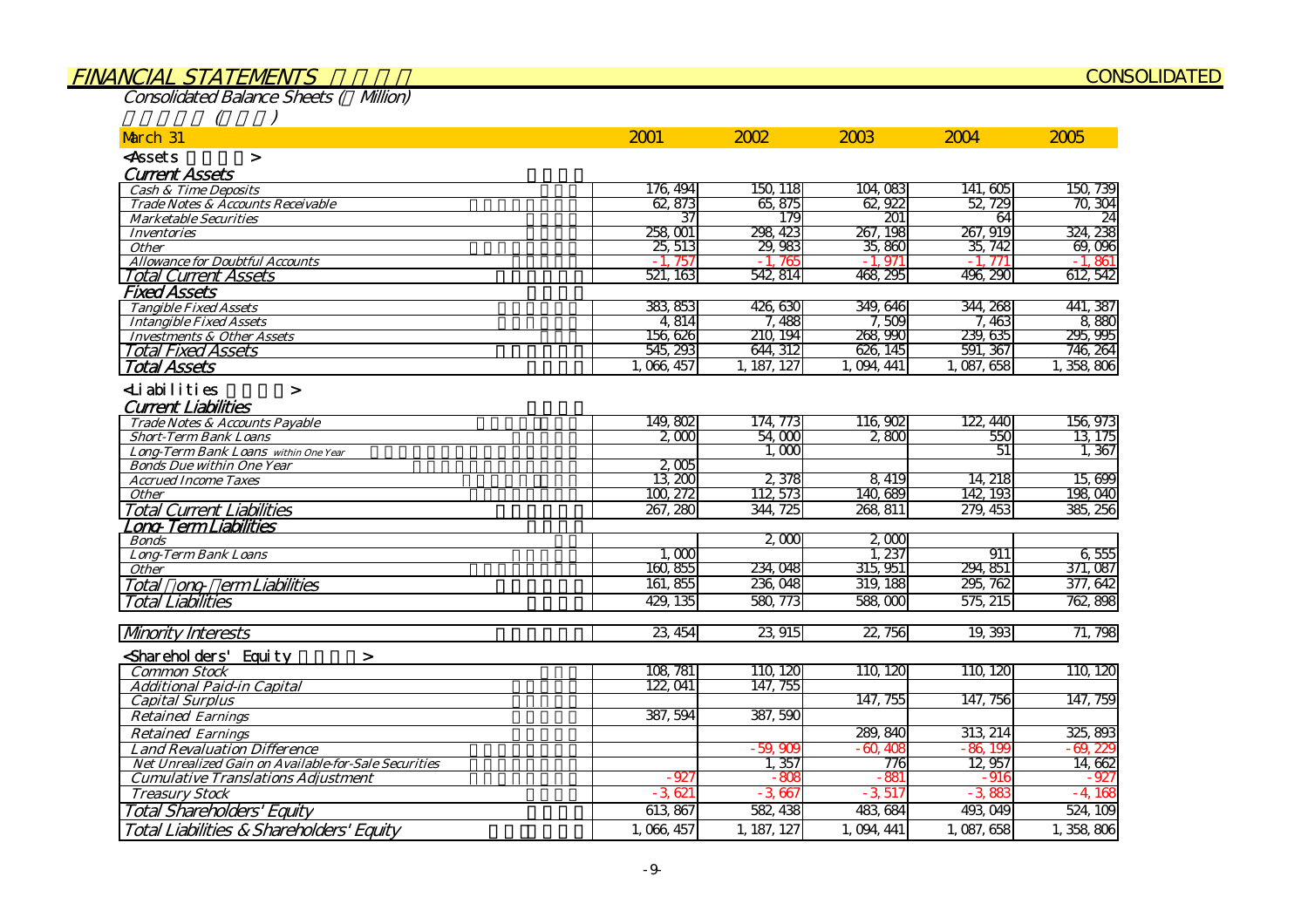Consolidated Statements of Income ( Million)

| March 31                                                                                                                                |        | 2001       | 2002        | 2003        | 2004        | 2005        |
|-----------------------------------------------------------------------------------------------------------------------------------------|--------|------------|-------------|-------------|-------------|-------------|
| <qperating &="" expense<br="" income=""><math>\geq</math></qperating>                                                                   |        |            |             |             |             |             |
| <b>Net Sales</b>                                                                                                                        |        | , 016, 236 | 1, 197, 924 | 1, 184, 543 | 1, 224, 647 | 1, 365, 913 |
| <b>Cost of Sales</b>                                                                                                                    |        | 794, 170   | 945, 473    | 936, 860    | 963 457     | 1, 082, 132 |
| Selling, General & Administrative Expenses                                                                                              |        | 177, 776   | 206, 419    | 202, 411    | 201, 529    | 215, 932    |
| <b>Operating Income</b>                                                                                                                 |        | 44, 289    | 46, 031     | 45, 271     | 59,660      | 67, 849     |
| <non-qperating &="" expense<="" income="" td=""><td><math>\geq</math></td><td></td><td></td><td></td><td></td><td></td></non-qperating> | $\geq$ |            |             |             |             |             |
| <b>Interest &amp; Dividend Income</b>                                                                                                   |        | 796        | 568         | 546         | 650         | 1,067       |
| <b>Equity in Earnings of Associated Companies</b>                                                                                       |        | 933        | 1,051       | 277         | 2,383       | 1,610       |
| <b>Interest Expenses</b>                                                                                                                |        | 298        | 1,348       | 722         | 422         | 736         |
| Ordinary Income                                                                                                                         |        | 46,780     | 44, 635     | 41,851      | 72,590      | 74, 209     |
| Income(Loss) before Taxes                                                                                                               |        | 12, 796    | 9,538       | $-155, 157$ | 67,896      | 63, 108     |
| <b>Income Taxes</b>                                                                                                                     |        | 5,731      | 3,720       | $-63,577$   | 29,608      | 20,356      |
| <b>Minority Income (Loss)</b>                                                                                                           |        | 808        | 600         | $-191$      | 1,031       | 2,489       |
| <b>Equity in Earnings of Associated Companies</b>                                                                                       |        |            |             |             |             |             |
| Net Income(Loss)                                                                                                                        |        | 6,256      | 5, 216      | $-91,388$   | 37, 256     | 40, 262     |
|                                                                                                                                         |        |            |             |             |             |             |
| Net Income(Loss) per Share $( \setminus )$                                                                                              |        | 1205       | 9.55        | $-167.06$   | 68 16       | 73.26       |
| Cash Dividends per Share (\)                                                                                                            |        | 17.00      | 10 CO       | 10.00       | 15.00       | 17.00       |
| Pay-out Ratio $( \setminus )$                                                                                                           |        | 141.1      | 104.7       |             | 22.0        | 23.2        |
| Non-Operating Inc. & Exp. - Net                                                                                                         |        | 497        | $-779$      | $-176$      | 227         | 331         |
| <b>Number of Outstanding Shares (Thousand of Share)</b>                                                                                 |        | 519, 340   | 546,054     | 546, 816    | 546, 426    | 546, 222    |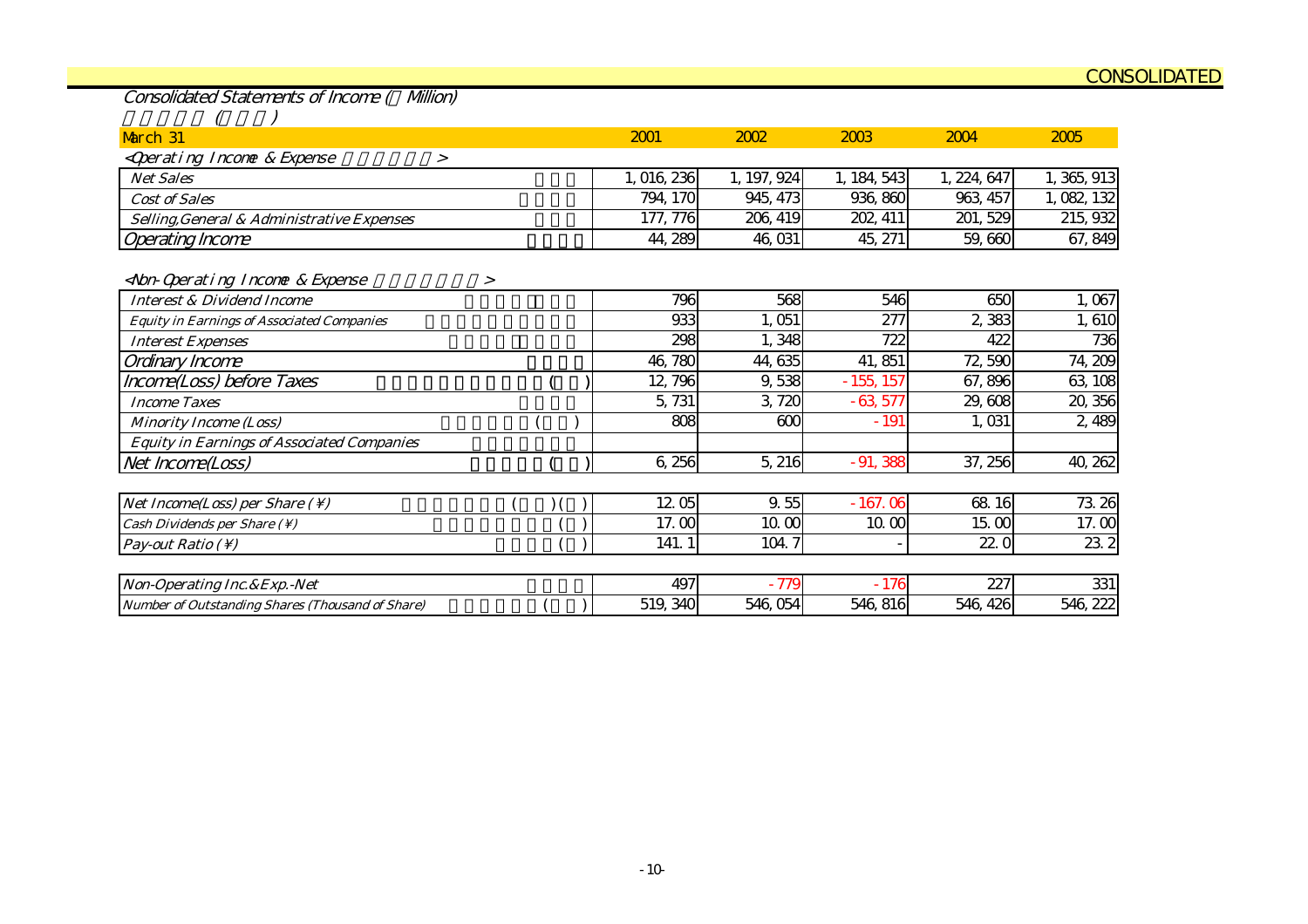Consolidated Statements of Shareholders' Equity ( Million)  $(1)$ 

|                                                    | Outstanding<br>Number of<br>Shares of<br>Common Stock<br>(Thousands) | Common Stock | Additional<br>Paid-in<br>Capital | Capital<br>Reserve | Retained<br>Earnings     | Retained<br>Earnings |
|----------------------------------------------------|----------------------------------------------------------------------|--------------|----------------------------------|--------------------|--------------------------|----------------------|
|                                                    |                                                                      |              |                                  |                    |                          |                      |
| Balance, March 31, 2000                            | 519,441                                                              | 108,781      | 122041                           |                    | 390,206                  |                      |
| <b>Net Income</b>                                  |                                                                      |              |                                  |                    | 6,256                    |                      |
| Cash Dividends, \17.0 per Share                    |                                                                      |              |                                  |                    | $-8,830$                 |                      |
| <b>Bonuses to Directors and Corporate Auditors</b> |                                                                      |              |                                  |                    | $-37$                    |                      |
| <b>Other</b>                                       | $-101$                                                               |              |                                  |                    |                          |                      |
| Balance, March 31, 2001                            | 519,340                                                              | 108,781      | 122,041                          |                    | 387,594                  |                      |
| <b>Net Income</b>                                  |                                                                      |              |                                  |                    | 5,216                    |                      |
| Cash Dividends, \17.0 per Share                    |                                                                      |              |                                  |                    | $-8,828$                 |                      |
| <b>Bonuses to Directors and Corporate Auditors</b> |                                                                      |              |                                  |                    | $-54$                    |                      |
| <b>Other</b>                                       | 26, 714                                                              | 1,339        | 25, 714                          |                    | 3,663                    |                      |
| Balance, March 31, 2002                            | 546,054                                                              | 110120       | 147,755                          |                    | 387,590                  |                      |
| <b>Net Income</b>                                  |                                                                      |              |                                  |                    | $\overline{\phantom{0}}$ | $-91,388$            |
| Cash Dividends, \10.0 per Share                    |                                                                      |              |                                  |                    | $\sim$                   | $-5,460$             |
| <b>Bonuses to Directors and Corporate Auditors</b> |                                                                      |              |                                  |                    | $\overline{\phantom{a}}$ | $-18$                |
| <b>Other</b>                                       | 762                                                                  |              |                                  |                    | $\blacksquare$           | $-883$               |
| Balance, March 31, 2003                            | 546,816                                                              | 110120       | $\omega$                         | 147,755            | $\blacksquare$           | 289,840              |
| <b>Net Loss</b>                                    |                                                                      |              |                                  |                    | $\overline{\phantom{a}}$ | 37, 256              |
| Cash Dividends, \10.0 per Share                    |                                                                      |              |                                  |                    | $\overline{a}$           | $-5,457$             |
| <b>Bonuses to Directors and Corporate Auditors</b> |                                                                      |              |                                  |                    | $\overline{\phantom{a}}$ |                      |
| <b>Other</b>                                       | $-390$                                                               |              |                                  | $\mathbf{1}$       | $\overline{\phantom{a}}$ | $-8,425$             |
| Balance, March 31, 2004                            | 546,426                                                              | 110120       | $\omega$                         | 147,756            | ÷                        | 313,214              |
| <b>Net Income</b>                                  |                                                                      |              |                                  |                    | $\sim$                   | 40, 262              |
| Cash Dividends, \15.0 per Share                    |                                                                      |              |                                  |                    | $\overline{a}$           | $-8,184$             |
| <b>Bonuses to Directors and Corporate Auditors</b> |                                                                      |              |                                  |                    | $\overline{\phantom{a}}$ |                      |
| <b>Other</b>                                       | $-204$                                                               |              |                                  | $\overline{c}$     | $\sim$                   | $-19,398$            |
| Balance, March 31, 2005                            | 546,222                                                              | 110,120      |                                  | 147,759            |                          | 325,893              |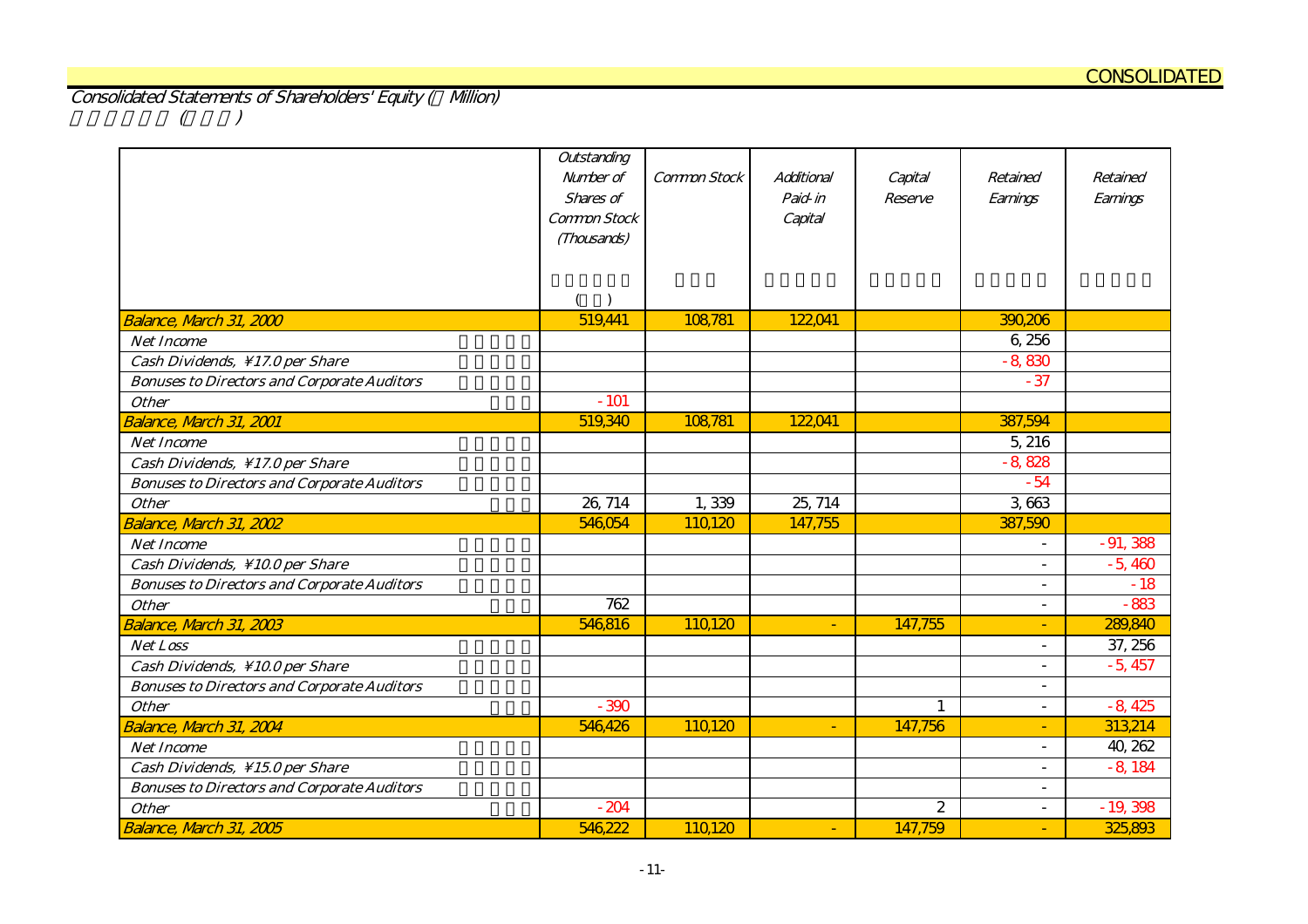#### CONSOLIDATED

Consolidated Statements of Cash Flows ( Million)

|                                                                               | 2T Y          | 2005      |
|-------------------------------------------------------------------------------|---------------|-----------|
| <operating activities<br=""><math>\geq</math></operating>                     |               |           |
| <b>Income before Taxes and Minority Interests</b>                             | 67,896        | 63 108    |
| Depreciation                                                                  | 15, 165       | 19, 242   |
| Increase (Decrease) in Liability for Termination and Retirement Benefit Plans | $-30,000$     | 6,350     |
| <b>Interest Income and Dividend Income</b>                                    | - 650         | $-1.067$  |
| <b>Interest Expense</b>                                                       | 422           | 736       |
| <b>Equity in Earnings of Associated Companies</b>                             | $-2,38$       | $-1.610$  |
| Loss on Sales and Disposal of Property, Plant and Equipment                   | 1,138         | 2, 212    |
| <b>Loss on Declination of Fixed Assets</b>                                    | 369           | 1,203     |
| Write-down of Marketable and Investment Securities                            | $\alpha$      |           |
| <b>Write-down of Golf Club Memberships</b>                                    | 62            | 120       |
| Increase (Decrease) in Notes and Accounts Recievable-trade                    | 9,568         | $-3089$   |
| <b>Increase in Inventories</b>                                                | $-13.447$     | $-48.813$ |
| <b>Increase in Construction Materials and Supplies</b>                        | 3638          | 8,352     |
| Increase in Notes and Accounts Payable-trade                                  | 9,617         | 25, 732   |
| Other - Net                                                                   | 12, 175       | 5,544     |
| Subtotal                                                                      | 73,567        | 78,024    |
| <b>Interest and Dividends Received</b>                                        | 1, 214        | 1, 201    |
| <b>Interest Paid</b>                                                          | $-451$        | - 32      |
| <b>Income Tax Paid</b>                                                        | - 4.671       | 22,809    |
| Net Cash Provided by Operating Activities                                     | 69,658        | 56,094    |
| <investing activities<br=""><math>\geq</math></investing>                     |               |           |
| <b>Disbursements for Purchase of Property</b>                                 | - 21, 646     | - 56, 331 |
| Proceeds from Sales of Property, Plant and Equipment                          | 2,206         | 4.905     |
| <b>Purchase of Investment Securities</b>                                      | $-2,788$      | $-7,936$  |
| <b>Proceeds from Sales of Investment Securities</b>                           | 220           | 1,570     |
| <b>Purchase of Consolidated Subsidiary</b>                                    | - 558         | - 1. 256  |
| Proceeds from Sales of Consolidated Subsidiary                                |               | 654       |
| Net Proceede from Sales of Shares of Subsidiary Resulting Deconsolidation     |               | 639       |
| Net Expenses from Sales of Shares of Subsidiary Resulting Deconsolidation     | - 640         |           |
| Net Cash Used in Investing Activities                                         |               | 9,164     |
| <b>Increase in Lease Deposits</b>                                             | $-4.027$      | $-2,38$   |
| Other - Net                                                                   | 1,297         | $-2.094$  |
| Net Cash Used in Investing Activities                                         | 936<br>- 25.  | $-53,068$ |
| <financing activities<br=""><math>\geq</math></financing>                     |               |           |
| Net Decrease in Short-term Loans                                              | - 250         | 750       |
| Net Increase (Decrease) in Long-term Loans                                    | $-37$         | 6,960     |
| <b>Gain on Sales of Treasury Stock</b>                                        | $-105$        | - 13      |
| Cash Dividends Paid by Parent Company                                         | $-5,45$       | $-8.18$   |
| <b>Cash Dividends Paid to Minority Interests</b>                              | $-27^{\circ}$ | - 77.     |
| <b>Proceeds from Securitization</b>                                           |               | 7,268     |
| Net Cash Used in Financing Activities                                         | -6.12         | 5,888     |
| Foreign Currency Translation Adjustment on Cash and Cash Equivalents          |               |           |
| Net Increase in Cash and Cash Equivalents                                     | 37,596        | 8 9 14    |
| Cash and Cash Equivalents at Beginning of Year                                | 103,949       | 141, 546  |
| Cash and Cash Equivalents at end of Year                                      | 141, 546      | 150, 460  |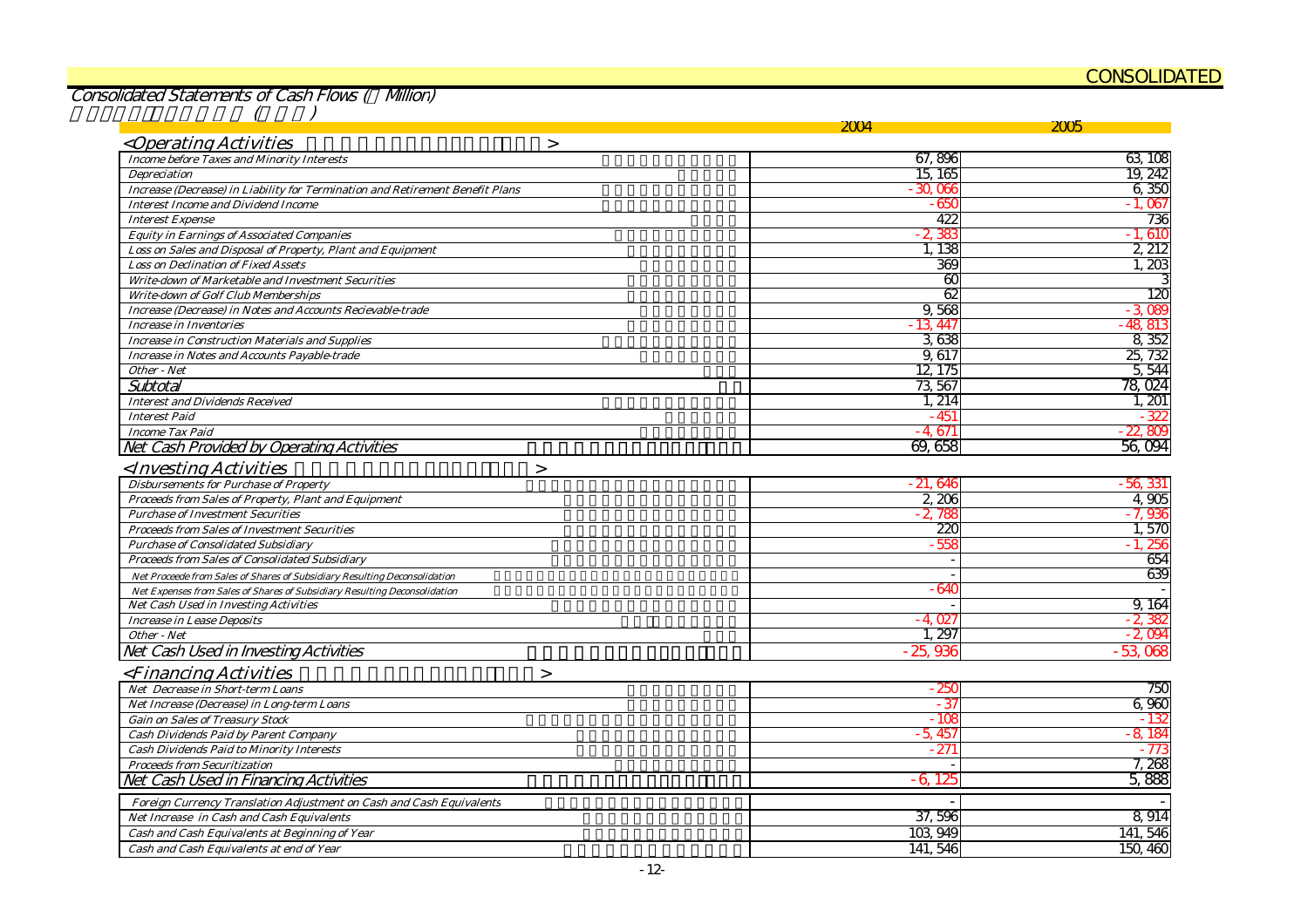#### **Housing** Units under Management



| Fiscal years ended March 31                 | 2002    | 2003    | 2004    | 2005    |                             |                  |
|---------------------------------------------|---------|---------|---------|---------|-----------------------------|------------------|
|                                             |         |         |         |         | <b>Units with Guarantee</b> | <b>Occupancy</b> |
|                                             |         |         |         |         |                             |                  |
| <b>Management of Rental Apartment Units</b> | 57, 311 | 73,672  | 92, 452 | 115,936 | 88, 195                     | 96.7%            |
| DAIWA LIVING CO.,LTD.                       |         |         |         |         |                             |                  |
|                                             | 57, 311 | 66,934  | 85, 436 | 106,650 | 79,930                      | 96.7%            |
| DAIWA KOSHO LEASE CO.,LTD.                  |         |         |         |         |                             |                  |
|                                             | ۰.      |         |         | 2,036   | 1,902                       | 92.9%            |
| NIHON JYUTAKU RYUTU CO.,LTD.                |         |         |         |         |                             |                  |
|                                             |         | 6,738   | 7,016   | 7,250   | 6,363                       | 98.2%            |
| <b>Management of Condominium Units</b>      | 34, 162 | 36, 207 | 38,694  | 42,388  |                             |                  |
| DAIWA SERVICE CO., LTD.                     |         |         |         |         |                             |                  |
|                                             | 34, 162 | 36, 207 | 38,694  | 42,388  | 788                         |                  |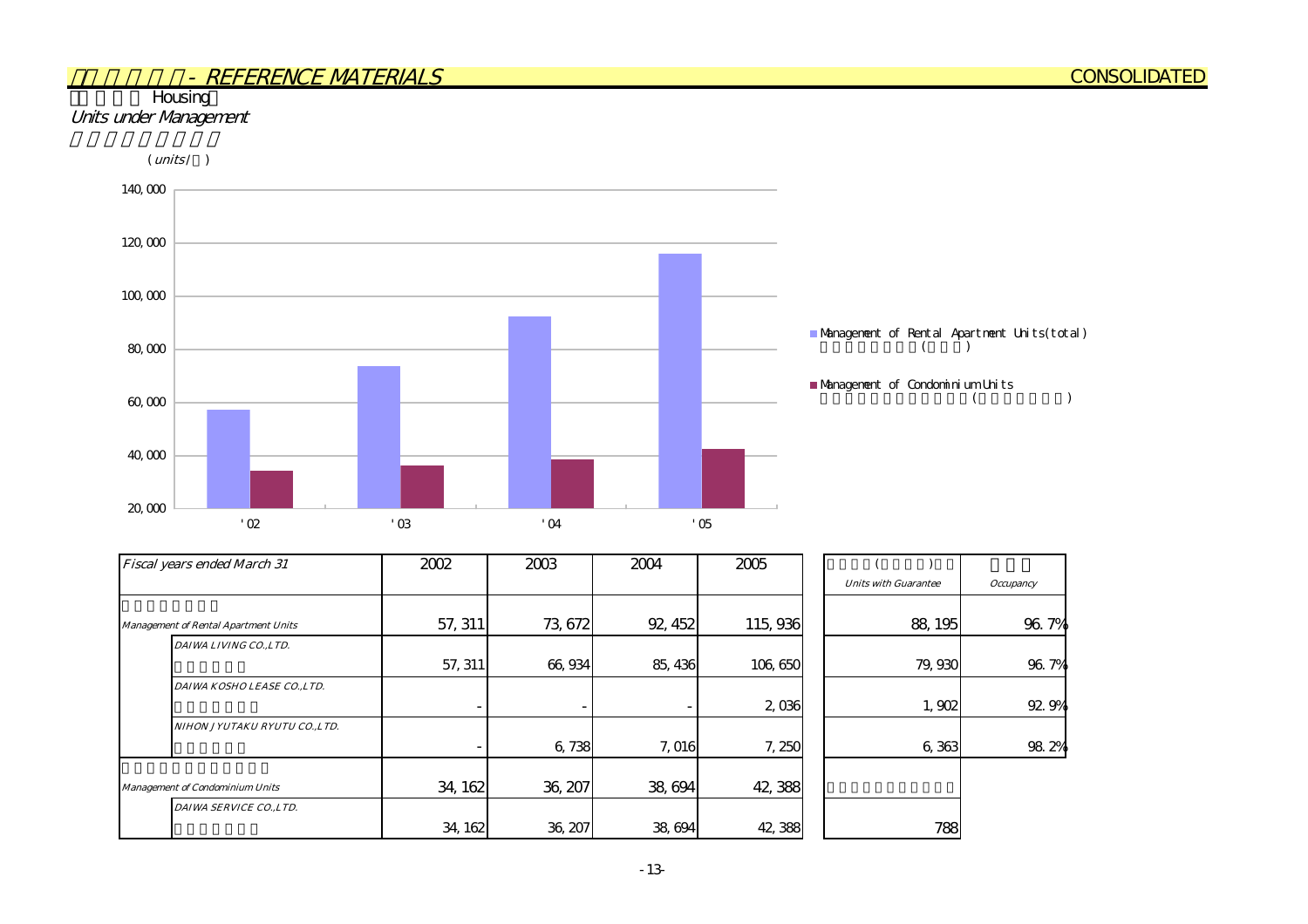

| <b>Fiscal years ended March 31</b> | 2002     | 2003     | 2004      | 2005        |                                      | <i>Area</i> | <b>Tenants</b> | <i><b>Occupancy</b></i> |
|------------------------------------|----------|----------|-----------|-------------|--------------------------------------|-------------|----------------|-------------------------|
|                                    |          |          |           |             |                                      |             |                |                         |
| DAIWA KOSHO LEASE CO.,LTD.         |          |          |           |             | DAIWA KOSHO LEASE CO.,LTD.           |             |                |                         |
|                                    |          |          |           | 956, 829    |                                      | 943, 581    | 1,349          | 98.                     |
| DAIWA INFORMATION SERVICES COLTD.  |          |          |           |             | DAIWA INFORMATION SERVICES CO., LTD. |             |                |                         |
|                                    | 434, 290 | 467, 217 | 571, 659  | 624, 207    |                                      | 617,083     | 920            | 98.                     |
| DAIWAROYAL CO., LTD.               |          |          |           |             | DAIWAROYAL CO., LTD.                 |             |                |                         |
|                                    | 282, 114 | 392, 931 | 527, 615  | 707, 371    |                                      | 704, 845    | , 221          | 99.                     |
| <b>Total</b>                       |          |          |           |             |                                      |             |                |                         |
|                                    | 716, 404 | 860, 148 | 1,099,274 | 2, 288, 407 |                                      | 2, 265, 509 | 3,490          | 99.                     |

| <b>Other Circumstances of Commercial Construction (Sublease)</b> |  |  |  |
|------------------------------------------------------------------|--|--|--|
|------------------------------------------------------------------|--|--|--|

|                                      | Area        | <b>Tenants</b> | <i><b>Occupancy</b></i> |
|--------------------------------------|-------------|----------------|-------------------------|
|                                      |             |                |                         |
| DAIWA KOSHO LEASE CO.,LTD.           |             |                |                         |
|                                      | 943, 581    | 1,349          | 98.6%                   |
| DAIWA INFORMATION SERVICES CO., LTD. |             |                |                         |
|                                      | 617,083     | 920            | 98.9%                   |
| DAIWAROYAL CO.,LTD.                  |             |                |                         |
|                                      | 704, 845    | 1, 221         | 99.6%                   |
|                                      |             |                |                         |
|                                      | 2, 265, 509 | 3,490          | 99.                     |
|                                      |             |                |                         |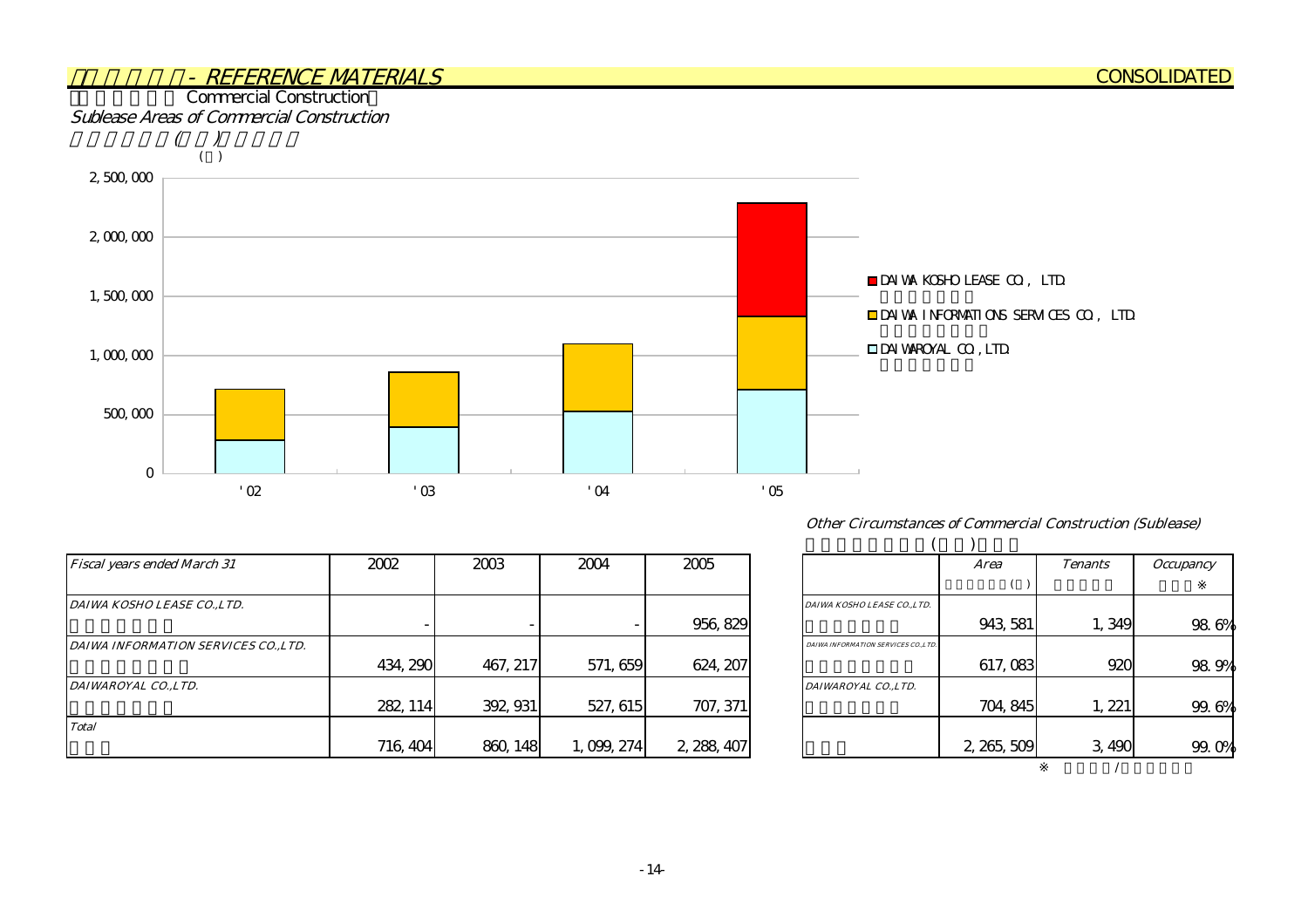## **Resort Hotels**

#### Room Occupancy Rates (right scale) Number of Chapels (right scale)



| <b>Fiscal years ended March 31</b>     | 2003        | 2004        | 2005        | <b>Fiscal years ended March 31</b>                |
|----------------------------------------|-------------|-------------|-------------|---------------------------------------------------|
| Number of Guests (the first half)      |             |             |             | <b>Guests Attending Weddings (the first half)</b> |
|                                        | 1,393,300   | 1, 447, 568 | 1, 653, 152 |                                                   |
| Number of Guests (the second half)     |             |             |             | Guests Attending Weddings (the second half)       |
|                                        | 1, 308, 867 | 1, 399, 942 | 1, 384, 502 |                                                   |
| Room Occupancy Rates (the first half)  |             |             |             | <b>Number of Chapels</b>                          |
| %                                      | 45.         | 47.4        | 49.9        |                                                   |
| Room Occupancy Rates (the second half) |             |             |             | <b>Number of Daiwa Royal Members Club</b>         |
| $\frac{9}{6}$                          | 44.9        | 47.4        | 48.1        |                                                   |
| 29                                     | 29hotels    |             |             |                                                   |

#### Number of Hotels Guests (left scale) Guests Attending Weddings (left scale)





-- Number of Chapels

| <b>Fiscal years ended March 31</b>          | 2003     | 2004     | 2005    |
|---------------------------------------------|----------|----------|---------|
|                                             |          |          |         |
| Guests Attending Weddings (the first half)  |          |          |         |
|                                             | 94, 742  | 102, 707 | 96, 894 |
| Guests Attending Weddings (the second half) |          |          |         |
|                                             | 112, 480 | 106, 713 | 106,859 |
| <b>Number of Chapels</b>                    |          |          |         |
|                                             | 24       | 24       | 24      |
| <b>Number of Daiwa Royal Members Club</b>   |          |          |         |
|                                             | 10,909   | 10, 528  |         |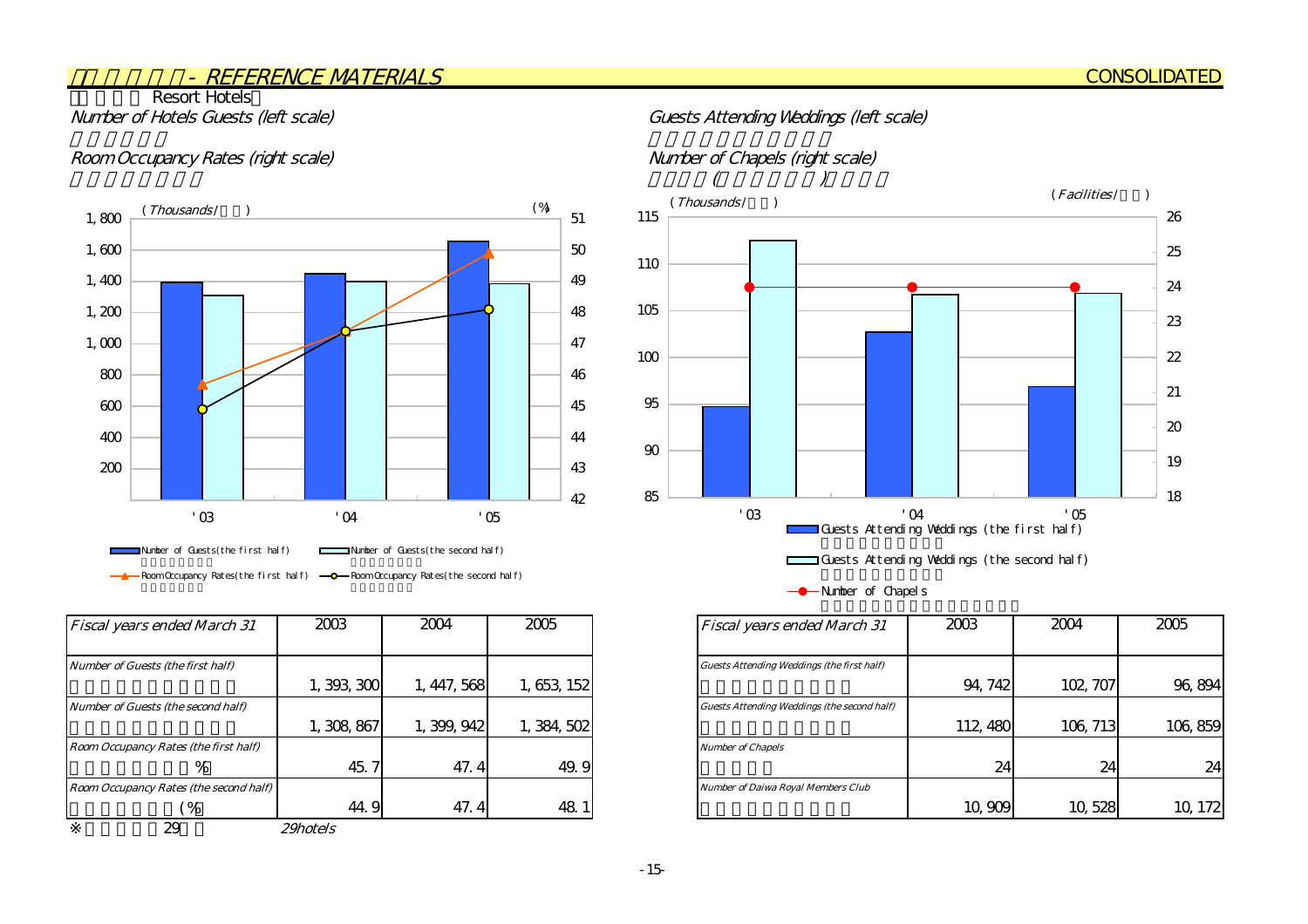#### Resort Hotels - Golf Courses Number of Guests (left scale) and the state of Guests (left scale)

#### Number of Members (right scale) Sales Account per Customer (right scale)



| $(\ )$                          |                  |                                   |                              |                                     |                                | $($ $)$<br>$7,000$ | $4,000$     | $(\ \backslash$ Million /       |                |            |                                                |            | $(\vee)$ |  |
|---------------------------------|------------------|-----------------------------------|------------------------------|-------------------------------------|--------------------------------|--------------------|-------------|---------------------------------|----------------|------------|------------------------------------------------|------------|----------|--|
|                                 |                  |                                   |                              |                                     |                                |                    |             |                                 |                |            |                                                |            | 15,000   |  |
|                                 |                  |                                   |                              |                                     |                                | 6,500              | $3,500\,$   |                                 |                |            |                                                |            |          |  |
|                                 |                  |                                   |                              |                                     |                                | 6,000              | $3000$      |                                 |                |            |                                                |            | 13,000   |  |
|                                 |                  |                                   |                              |                                     |                                | $5,500$            | $2,500$     |                                 |                |            |                                                |            | 11,000   |  |
|                                 |                  |                                   |                              |                                     |                                | 5,000              | $2,000$     |                                 |                |            |                                                |            | 9,000    |  |
|                                 |                  |                                   |                              |                                     |                                | 4,500              | $1,500$     |                                 |                |            |                                                |            | 7,000    |  |
|                                 |                  |                                   |                              |                                     |                                | 4,000              | 1,000       |                                 |                |            |                                                |            |          |  |
|                                 |                  |                                   |                              |                                     |                                | 3,500              | $500\,$     |                                 |                |            |                                                |            | $5,000$  |  |
|                                 |                  |                                   |                              |                                     |                                | $3000$             | $\mathbf 0$ |                                 |                |            |                                                |            | 3000     |  |
| $^{\prime}$ O4<br>he first half |                  | $^{\prime}$ O4<br>the second half | $\cdot$ 05<br>the first half |                                     | $\sqrt{05}$<br>the second half |                    |             | $^{\circ}$ O4<br>the first half | $^{\prime}$ O4 | $\cdot$ 05 | the second half the first half the second half | $\cdot$ 05 |          |  |
|                                 | Number of Guests |                                   |                              | $\longrightarrow$ Number of Members |                                |                    |             | Net Sales                       |                |            | -Sal es Account per Custoner                   |            |          |  |

|                         | 2004           | 2004            | 2005           | 2005            |                                   |
|-------------------------|----------------|-----------------|----------------|-----------------|-----------------------------------|
|                         | the first half | the second half | the first half | the second half |                                   |
| <b>Number of Guests</b> |                |                 |                |                 | <b>Net Sales</b>                  |
|                         | 195, 234       | 153, 463        | 186, 348       | 144, 720        |                                   |
| Number of Members       |                |                 |                |                 | <b>Sales Account per Customer</b> |
|                         | 6,010          | 5,858           | 5,729          | 5,576           |                                   |

| 2004           | 2004            | 2005           | 2005            |                                   | 2004                                   | 2004            | 2005           | 2005            |
|----------------|-----------------|----------------|-----------------|-----------------------------------|----------------------------------------|-----------------|----------------|-----------------|
| the first half | the second half | the first half | the second half |                                   | the first half                         | the second half | the first half | the second half |
|                |                 |                |                 | <b>Net Sales</b>                  |                                        |                 |                |                 |
| 195, 234       | 153, 463        | 186, 348       | 144, 720        |                                   | 2 3 4 2                                | 1,933           | 2,259          | , 854           |
|                |                 |                |                 | <b>Sales Account per Customer</b> |                                        |                 |                |                 |
| 6,010          | 5,858           | 5,729          | 5,576           |                                   | 11, 524                                | 12,054          | 452<br>11.     | 11,884          |
|                |                 |                |                 | 10                                | <b>Total Values of 10 Golf Cources</b> |                 |                |                 |

Total Values of 10 Golf Cources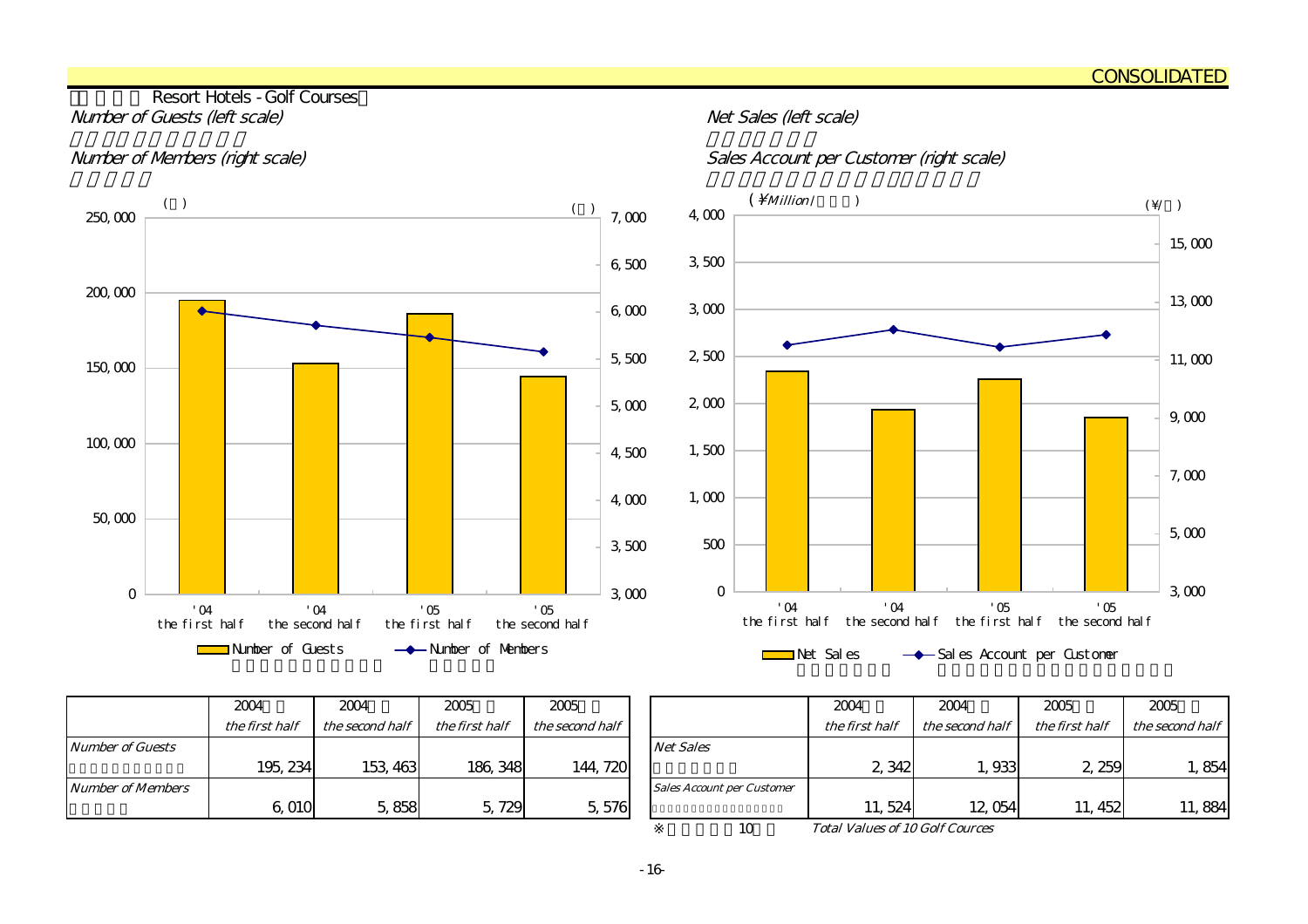**The Home Center** 



 $-\blacksquare$  Sales Account per Customer (the second half)

| <b>Fiscal years ended March 31</b>                          | 2003    | 2004    | 2005    | <b>Fiscal years ended March 31</b> |
|-------------------------------------------------------------|---------|---------|---------|------------------------------------|
| Number of Customers (the first half)(thousand)              |         |         |         | <b>Sales Floor Space</b>           |
|                                                             | 10,057  | 11, 473 | 12,003  |                                    |
| Number of Customers (the second half)(thousand)             |         |         |         | <b>Number of Stores</b>            |
|                                                             | 10, 375 | 11,582  | 12, 118 |                                    |
| Sales Account per Customer (the first half)( $\setminus$ )  |         |         |         |                                    |
|                                                             | 2 373   | 2, 287  | 2, 185  |                                    |
| Sales Account per Customer (the second half)( $\setminus$ ) |         |         |         |                                    |
|                                                             | 2,314   | 2, 237  | 2,202   |                                    |

Excluding Home Renovation

#### Store Visits Store Visits Sales Floor Space (left scale)

#### Sales Account per Customer Number of Stores (right scale)



 $\Box$ Sales Floor Space  $\rightarrow$  Number of Stores

| 2003    | 2004    | 2005    | <b>Fiscal years ended March 31</b> | 2003     | 2004     | 2005     |
|---------|---------|---------|------------------------------------|----------|----------|----------|
|         |         |         | <b>Sales Floor Space</b>           |          |          |          |
| 10,057  | 11, 473 | 12,003  |                                    | 166, 239 | 161, 832 | 190, 437 |
|         |         |         | <b>Number of Stores</b>            |          |          |          |
| 10, 375 | 582     | 12, 118 |                                    | 38       | 35       | 39       |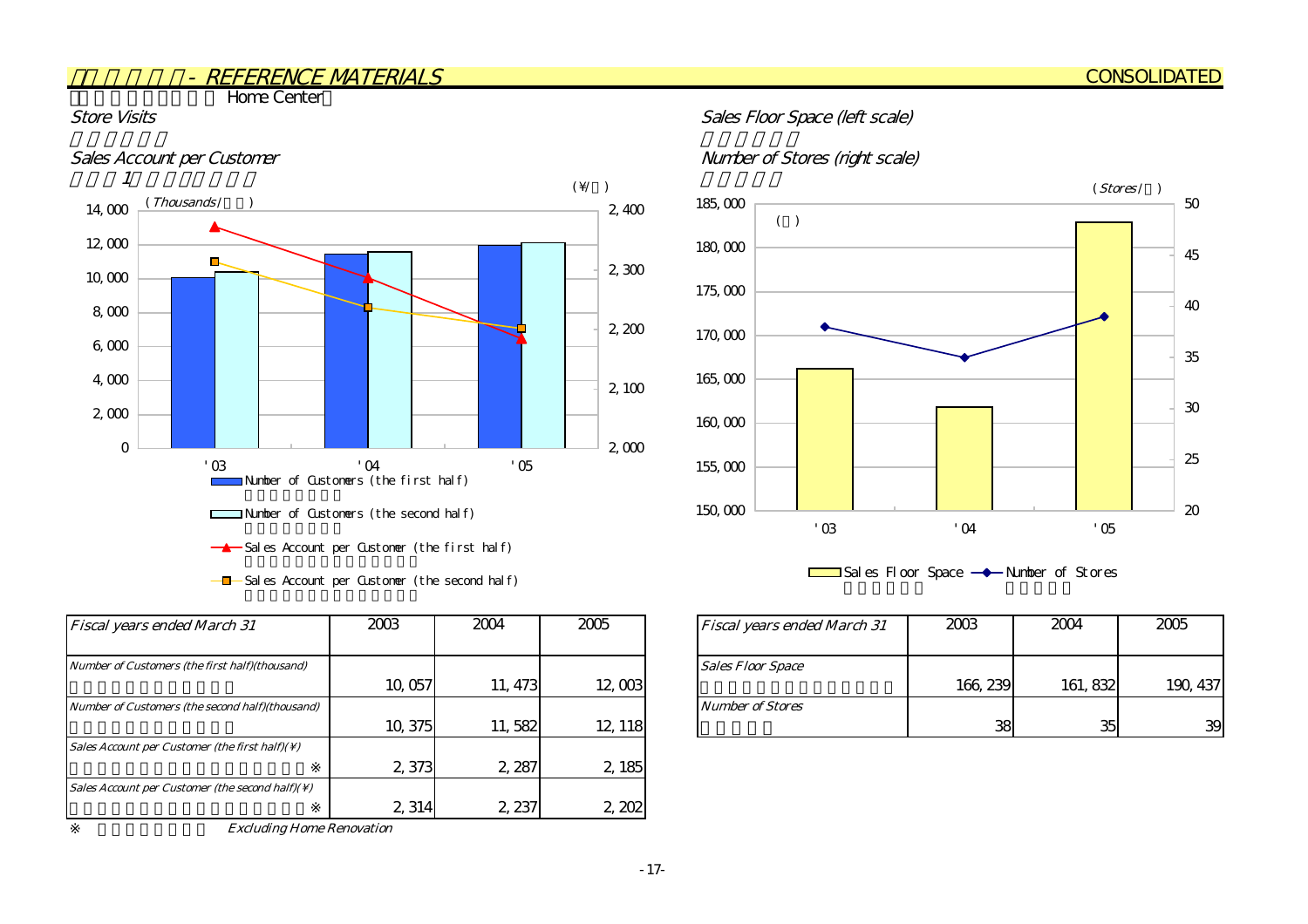#### - REFERENCE MATERIALSOther - City-Center Hotels

#### Room Occupancy Rates **Number of Rooms**



| $2,500$     |                                 |                |                                              |              |  |
|-------------|---------------------------------|----------------|----------------------------------------------|--------------|--|
|             | $(\mathit{Rooms}\,/\quad\quad)$ |                |                                              |              |  |
|             |                                 |                |                                              |              |  |
| $2,000$     |                                 |                |                                              |              |  |
|             |                                 |                |                                              |              |  |
| $1,500$     |                                 |                |                                              |              |  |
|             |                                 |                |                                              |              |  |
|             |                                 |                |                                              |              |  |
| $1,000$     |                                 |                |                                              |              |  |
|             |                                 |                |                                              |              |  |
|             |                                 |                |                                              |              |  |
| 500         |                                 |                |                                              |              |  |
|             |                                 |                |                                              |              |  |
| $\mathbf 0$ |                                 |                |                                              |              |  |
|             | $^\circ$ 03                     | $^{\prime}$ O4 |                                              | $^\prime$ 05 |  |
|             | ■" Royt on Sapporo"             |                | $\hfill\blacksquare$ "Dai va Roynet Hotel s" |              |  |
|             |                                 |                |                                              |              |  |

"OSAKA DAI-ICHI HOTEL"

| <b>Fiscal years ended March 31</b>        | 2003 | 2004 | 2005                | <b>Fiscal years ended March 31</b> |
|-------------------------------------------|------|------|---------------------|------------------------------------|
| Room Occupancy Rates (the first half)(%)  |      |      |                     | "Daiwa Roynet Hotels"              |
|                                           | 74.3 | 78.9 | 66.5                |                                    |
| Room Occupancy Rates (the second half)(%) |      |      |                     | <i>"Royton Sapporo"</i>            |
| $\%$                                      | 75.0 | 78.7 | 71<br>$\mathcal{I}$ |                                    |

|   | 2005 | <b>Fiscal years ended March 31</b> | 2003          | 2004         | 2005           |
|---|------|------------------------------------|---------------|--------------|----------------|
|   |      |                                    |               |              |                |
|   |      | "Daiwa Roynet Hotels"              | $\mathcal{S}$ | $\Theta$     | $\mathbf{z}$   |
| 9 | 66.5 |                                    | 1,594         | 1,795        | 378            |
|   |      | "Royton Sapporo"                   | 1)            | $\mathbf{1}$ |                |
| 7 | 71.7 |                                    | 292           | 292          | 292            |
|   |      | "OSAKA DAI-ICHI HOTEL"             |               |              |                |
|   |      |                                    |               |              | 448            |
|   |      | <b>Total</b>                       | (9)           | 10           | $\overline{4}$ |
|   |      |                                    | 1,886         | 2,087        | , 118          |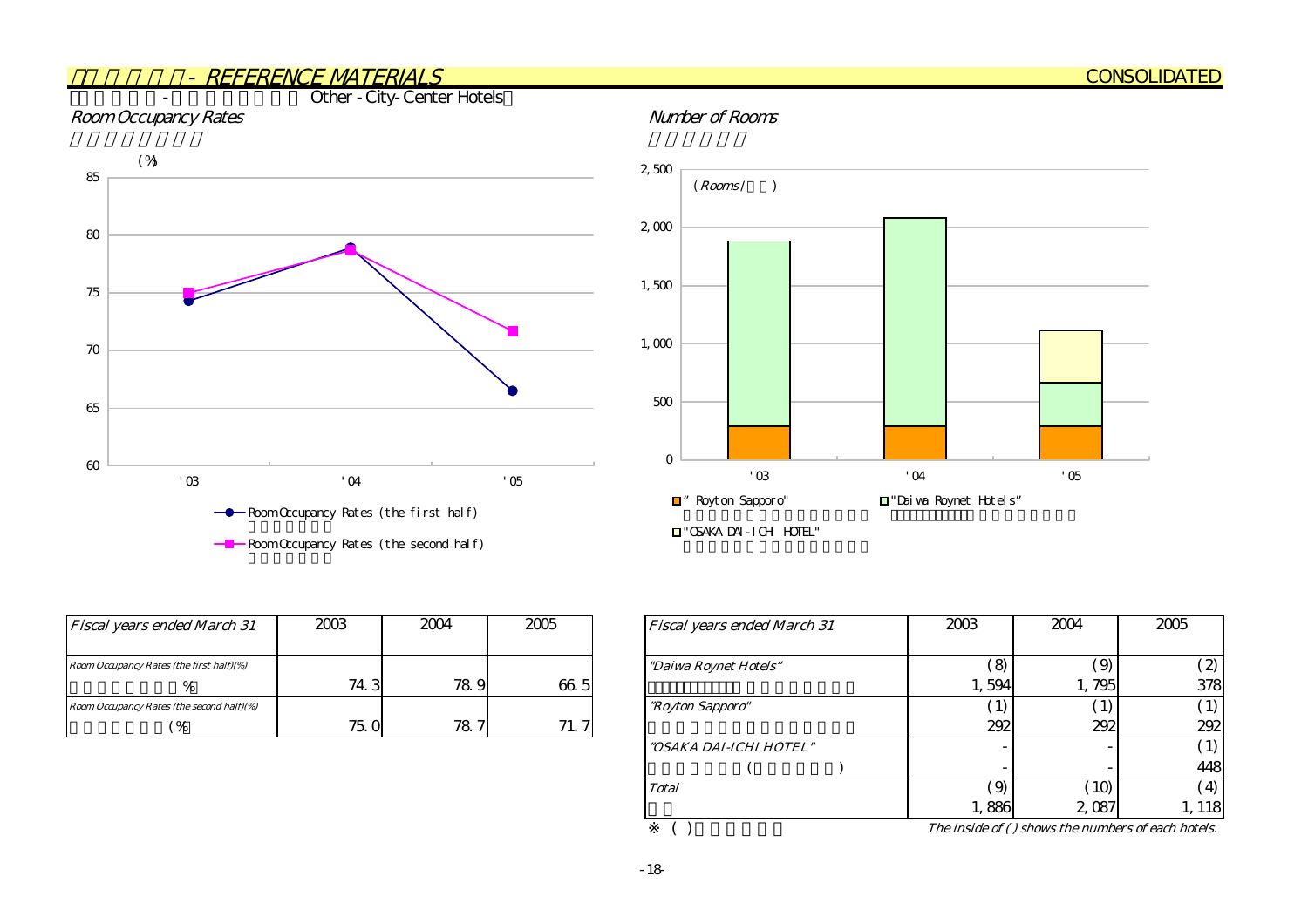**CONSOLIDATED** 

2004年3月期実績/2005年3月期実績 連結PL比較表

Comparisons of P/L (Between Fiscal2003 and Fiscal2004 )

|                                                                  |            |                   | (単位:百万円 ¥Million)     |
|------------------------------------------------------------------|------------|-------------------|-----------------------|
|                                                                  | 2004       | $200\overline{5}$ | 増減                    |
|                                                                  | 3          | 3                 | Increase/decrease     |
| 住宅事業<br>-Housing                                                 | 800,630    | 854, 574          | 53, 944 $\rightarrow$ |
| 商業建築事業<br>-Commercial Construction                               | 276, 988   | 363, 830          | 86, 842 $\rightarrow$ |
| 観光事業<br>-Resort Hotels                                           | 53,612     | 55,748            | 2,136                 |
| ホームセンター事業<br>-Home Center                                        | 57,226     | 59, 164           | 1,938                 |
| その他事業<br>-Others                                                 | 97,766     | 104, 129          | 6,363                 |
| 消去<br>-Eliminations                                              | $-61,576$  | $-71,533$         |                       |
| <b>Sales</b>                                                     | 1,224,647  | 1,365,913         | 141,265               |
| Cost of Sales                                                    | 963,457    | 1,082,132         | 118,675               |
| Selling General & Administrative Expenses                        | 201,529    | 215,932           | 14,402                |
| 住宅事業<br>-Housing                                                 | 48,792     | 50,046            | 1,254                 |
| 商業建築事業<br>-Commercial Construction                               | 20,844     | 27,420            | 6,576                 |
| 観光事業<br>-Resort Hotels                                           | $-620$     | 1,507             | 2, 128                |
| ホームセンター事業<br>-Home Center                                        | 138        | 100               | $-38$                 |
| その他事業<br>-Others                                                 | 2,823      | 3,534             | 711                   |
| 全社及び消去<br>-Eliminations                                          | $-12, 316$ | $-14,760$         |                       |
| <b>Operating Income</b>                                          | 59,660     | 67,849            | 8,188                 |
| 営業外収益<br><b>Non-Operating Income</b>                             | 16,902     | 11,860            | $-5,041 \rightarrow$  |
| (うち持分法投資利益)<br><b>Equity in Earnings of Associated Companies</b> | (2, 383)   | (1, 610)          | $(-772)$              |
| 営業外費用<br><b>Non-operating Expense</b>                            | 3,972      | 5,500             | 1,528                 |
| <b>Ordinary Income</b>                                           | 72590      | 74,209            | 1,618                 |
| 特別利益<br>Non-Operating Income (extraordinary profit)              | 6,633      | 2,130             | $-4,503$              |
| 特別損失<br>Non-Operating Expense (extraordinary loss)               | 11,327     | 13, 231           | 1,903                 |
| <b>Income before Tax</b>                                         | 67,896     | 63,108            | $-4,788$              |
| 法人税等<br><b>Income Tax</b>                                        | 29,608     | 20, 356           | $-9,251 \rightarrow$  |
| 少数株主利益<br><b>Minority Income</b>                                 | 1,031      | 2,489             | $1,457 \rightarrow$   |
| Net Income                                                       | 37,256     | 40,262            | 3,005                 |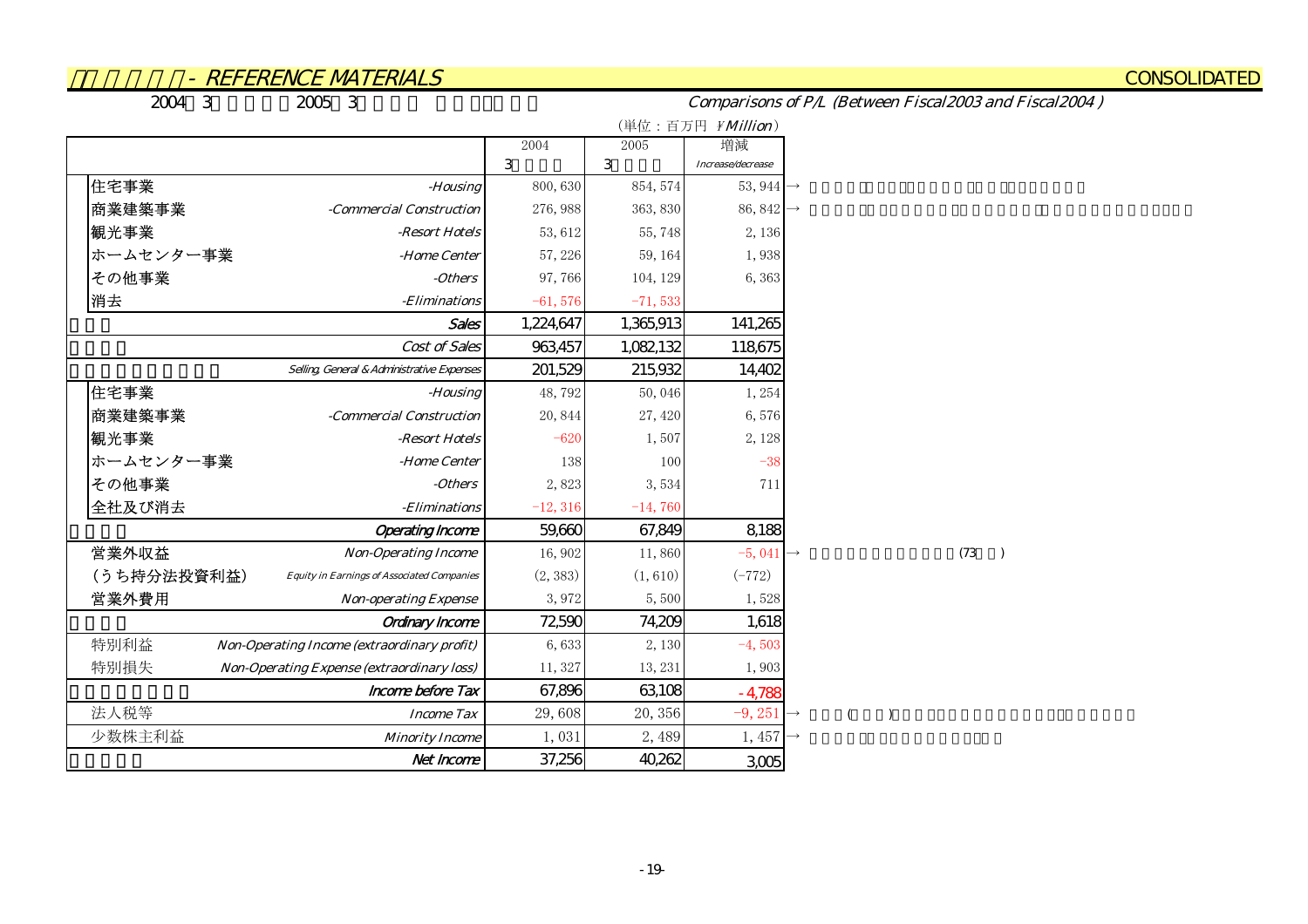**CONSOLIDATED** 

2005年3月期中間時修正計画/2005年3月期実績 連結PL比較表

Comparisons of P/L (Between the Plan and the Result of Fiscal 2004 )

|                                                                  |           |           | (単位:百万円 ¥Million)     |
|------------------------------------------------------------------|-----------|-----------|-----------------------|
|                                                                  | 2005      | 2005      | 増減                    |
| 住宅事業                                                             |           | 3         | Increase/decrease     |
| -Housing                                                         | 832,000   | 854, 574  | 22, 574 $\rightarrow$ |
| 商業建築事業<br>-Commercial Construction                               | 348,000   | 363, 830  | 15,830 $\rightarrow$  |
| 観光事業<br>-Resort Hotels                                           | 57,000    | 55,748    | $-1, 252$             |
| ホームセンター事業<br>-Home Center                                        | 60,000    | 59, 164   | $-836$                |
| その他事業<br>-Others                                                 | 98,000    | 104, 129  | 6,129                 |
| 消去<br>-Eliminations                                              | $-65,000$ | $-71,533$ |                       |
| <b>Sales</b>                                                     | 1,330,000 | 1,365,913 | 35,913                |
| Cost of Sales                                                    | 1,048,000 | 1,082,132 | 34,132                |
| Selling, General & Administrative Expenses                       | 216,200   | 215,932   | $-268$                |
| 住宅事業<br>-Housing                                                 | 49,000    | 50,046    | 1,046                 |
| 商業建築事業<br>-Commercial Construction                               | 25,000    | 27,420    | 2,420                 |
| 観光事業<br>-Resort Hotels                                           | 2,200     | 1,507     | $-693$                |
| ホームセンター事業<br>-Home Center                                        |           | 100       | 100                   |
| その他事業<br>-Others                                                 | 3,200     | 3,534     | 334                   |
| 全社及び消去<br>-Eliminations                                          | $-13,600$ | $-14,760$ |                       |
| <b>Operating Income</b>                                          | 65,800    | 67,849    | 2049                  |
| 営業外収益<br><b>Non-Operating Income</b>                             | 6,900     | 11,860    | 4,960 $\rightarrow$   |
| (うち持分法投資利益)<br><b>Equity in Earnings of Associated Companies</b> | (960)     | (1, 610)  | (650)                 |
| 営業外費用<br><b>Non-operating Expense</b>                            | 4,200     | 5,500     | 1,300                 |
| Ordinary Income                                                  | 68,500    | 74,209    | 5,709                 |
| 特別利益<br>Non-Operating Income (extraordinary profit)              | 1,200     | 2,130     | 930                   |
| 特別損失<br>Non-Operating Expense (extraordinary loss)               | 5,200     | 13, 231   | $8,031 \rightarrow$   |
| <b>Income before Tax</b>                                         | 64,500    | 63,108    | $-1,392$              |
| 法人税等<br><b>Income Tax</b>                                        | 25,900    | 20, 356   | $-5,544$              |
| 少数株主利益<br><b>Minority Income</b>                                 | 2,600     | 2,489     | $-111$                |
| Net Income                                                       | 36,000    | 40,262    | 4,262                 |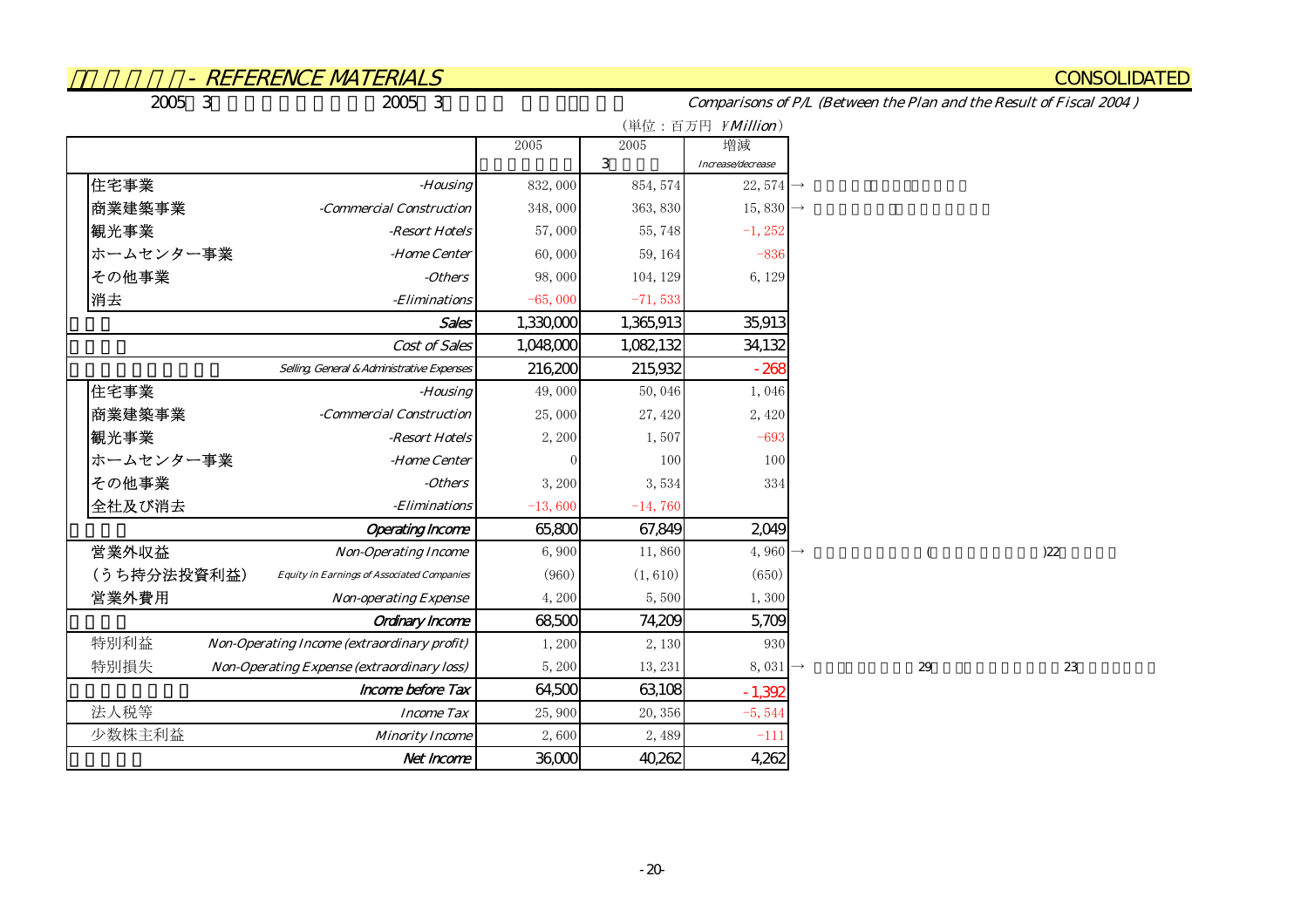#### ANALYSIS OF OPERATIONS

Net Sales (left scale)

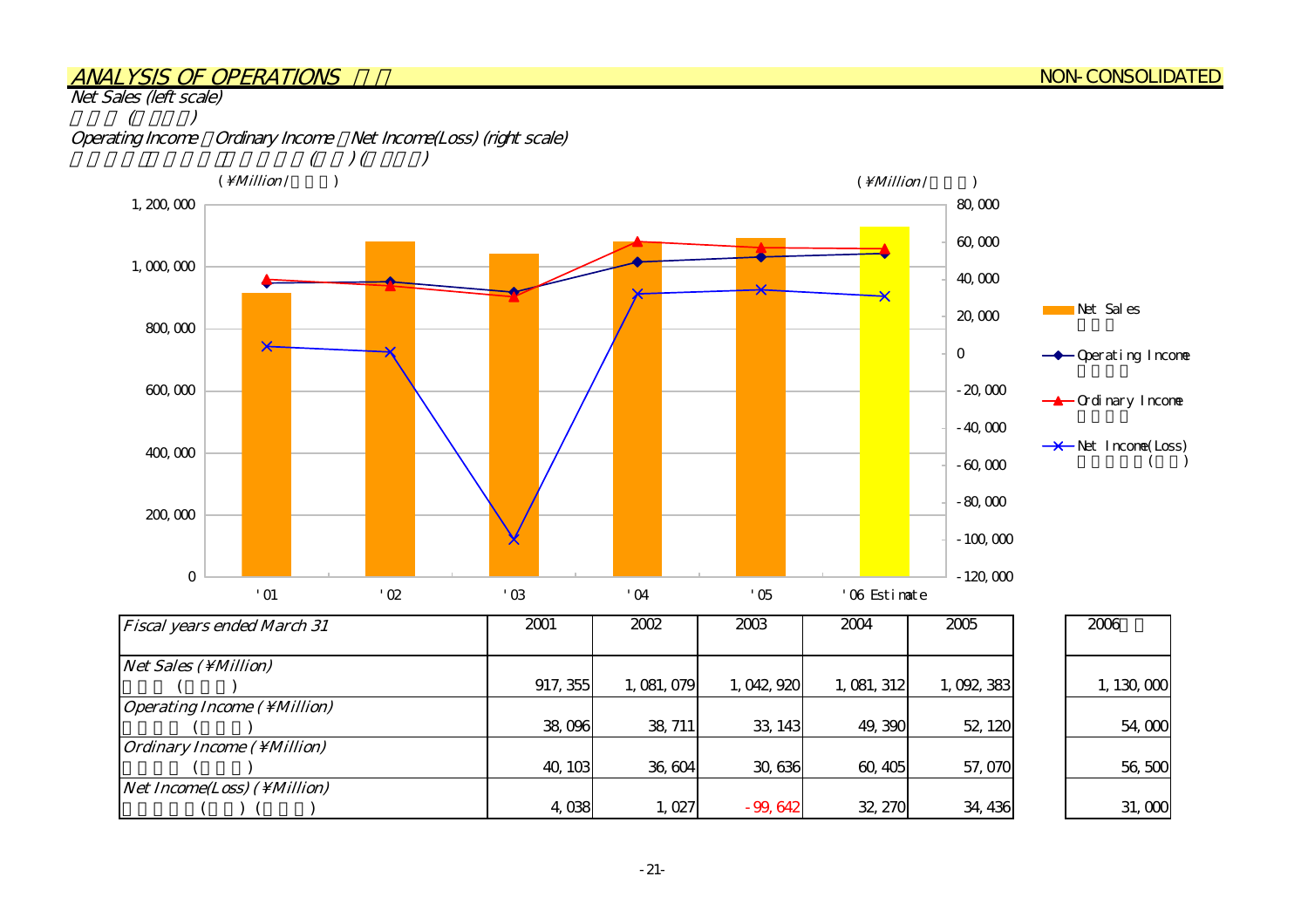## Sales by Segment-Changes in Sales Mx



| <b>Fiscal years ended March 31</b> | 2001     | 2002     | 2003       | 2004      | 2005        | 2006                 |
|------------------------------------|----------|----------|------------|-----------|-------------|----------------------|
|                                    |          |          |            |           |             |                      |
| <b>Single-Family Houses</b>        | 300, 757 | 281, 491 | 277, 826   | 288, 226  | 297, 715    | 300,000              |
| <b>Multi-Family Houses</b>         | 175,666  | 193, 471 | 208, 001   | 223, 803  | 229, 032    | 235,000              |
| <b>Stores</b>                      | 129,688  | 128, 499 | 126, 540   | 136, 977  | 150, 957    | 158 <sub>c</sub> coc |
| <b>Office Buildings, Factories</b> | 91, 494  | 98, 748  | 83 501     | 98,868    | 116, 102    | 120, COC             |
| <b>Real Estate</b>                 | 134, 335 | 283 819  | 239, 583   | 219,638   | 240, 015    | 257,000              |
| <b>Resort Hotels</b>               | 43, 485  | 49,589   | 55, 311    | 56, 568   | 58, 562     | 60,000               |
| <b>Home Center</b>                 | 41,930   | 45, 463  | 52, 159    | 57, 232   |             |                      |
| Total                              | 917, 355 | ,081,079 | , 042, 920 | 1,081,312 | 1, 092, 383 | 1, 130, $000$        |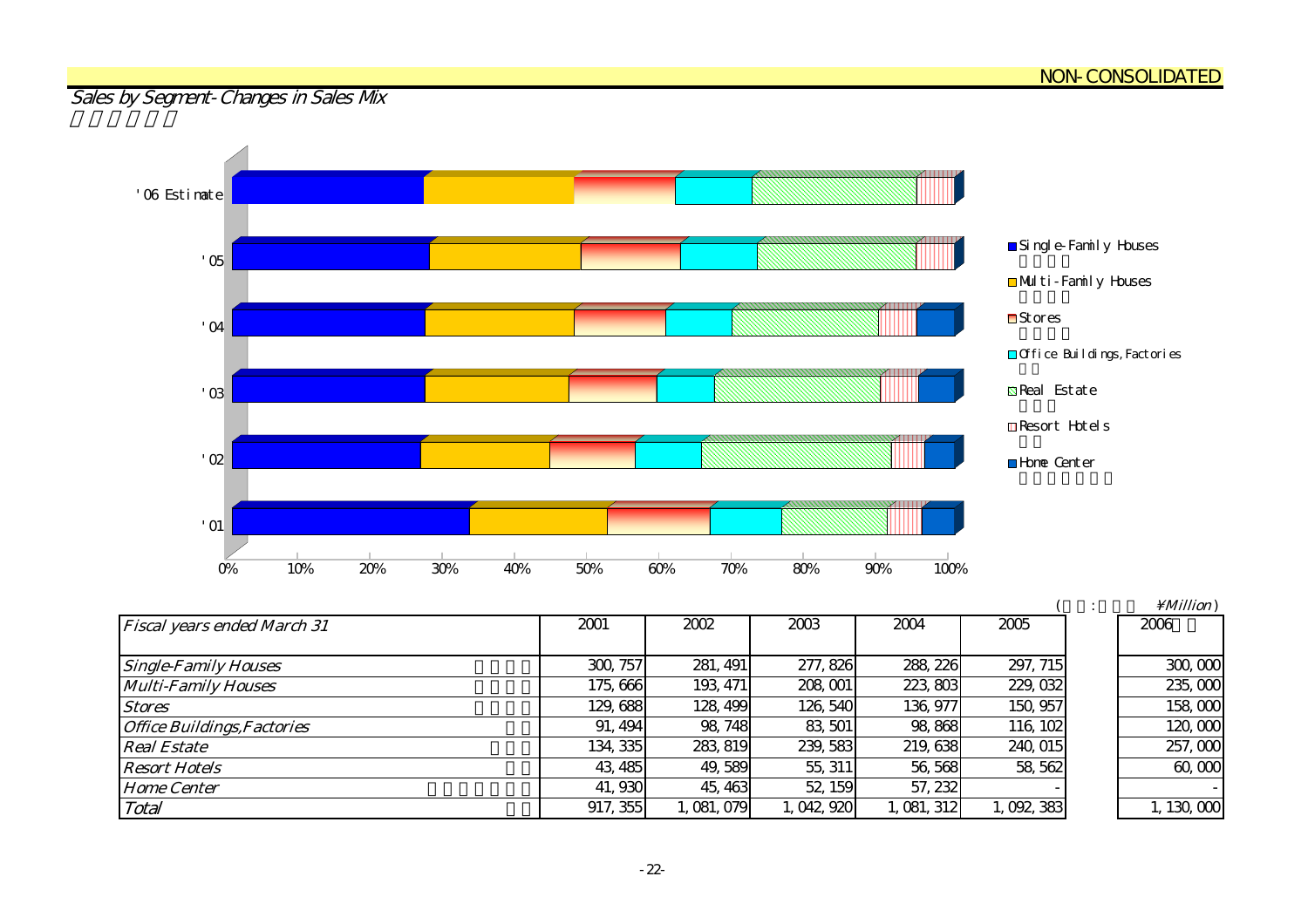## Gross Profit Ratio by Segment



| <b>Fiscal years ended March 31</b> | 2001            | 2002 | 2003 | 2004 | 2005 | 2006           |
|------------------------------------|-----------------|------|------|------|------|----------------|
|                                    |                 |      |      |      |      |                |
| <b>Single-Family Houses</b>        | 25.             | 24.3 | 23.9 | 24.6 | 23 5 | $\mathbf{z}$   |
| <b>Multi-Family Houses</b>         | 24.5            | 24.0 | 24.6 | 24.2 | 239  | $\overline{2}$ |
| <b>Stores</b>                      | 20.5            | 21.9 | 21.7 | 20.9 | 19.9 | $\alpha$       |
| <b>Office Buildings, Factories</b> | 138             | 12.8 | 14.5 | 14.6 | 14.8 | 15             |
| <b>Real Estate</b>                 | 16.2            | 14.6 | 12.4 | 15.7 | 15.7 | 16             |
| <b>Resort Hotels</b>               | 27.0            | 28.4 | 27.7 | 27.4 | 29.3 | $\alpha$       |
| <b>Home Center</b>                 | 31.             | 30.7 | 29.1 | 28.7 |      |                |
| Total                              | 22 <sub>2</sub> | 20.8 | 20.8 | 21.7 | 208  | $\alpha$       |

| 2006 |         |
|------|---------|
|      |         |
|      | 23<br>7 |
|      | 24.     |
|      | 20      |
|      | 15.     |
|      | 16.     |
|      | 29<br>З |
|      |         |
|      |         |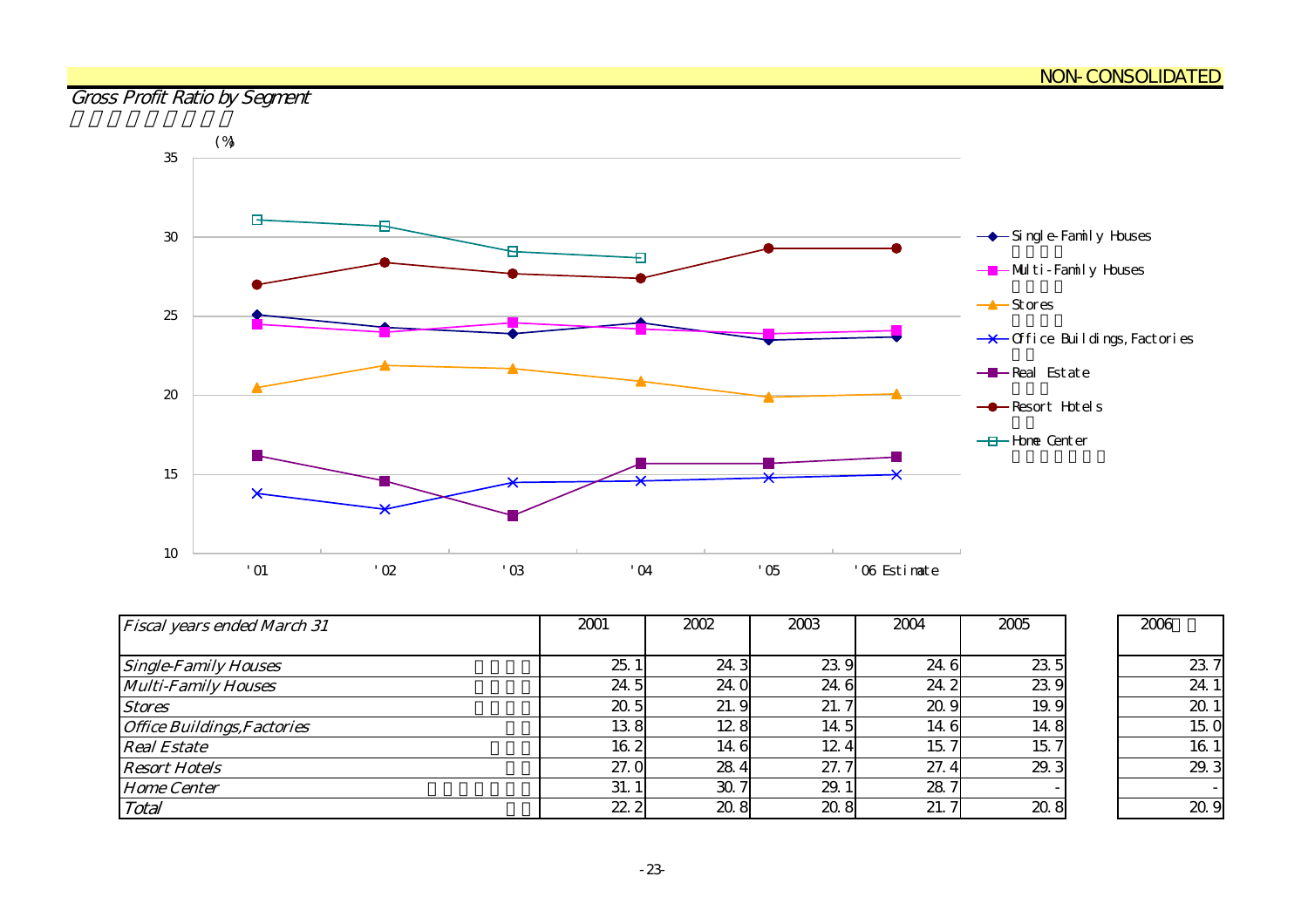## ANALYSIS OF FINANCIAL POSITION

#### Shareholders' Equity / Total Assets

010 20 30 405С  $_{\rm \alpha}$ 7С '01 '02 '03 '04 '05 Shareholders' Equity/Total Assets  $\mathsf{C}$ 5С 100 150 200250'01 '02 '03 '04 '05 → Liquid Ratio –– Fixed Ratio  $(\%)$  (%) and (%) and (%) and (%) and (%) and (%) and (%) and (%) and (%) and (%) and (%) and (%) and (%) and (%) and (%) and (%) and (%) and (%) and (%) and (%) and (%) and (%) and (%) and (%) and (%) and (%) and (%) and

| <b>Fiscal years ended March 31</b>          | 2001  | 2002  | 2003  | 2004  | 2005  |
|---------------------------------------------|-------|-------|-------|-------|-------|
|                                             |       |       |       |       |       |
| <b>Shareholders' Equity/Total Assets(%)</b> |       |       |       |       |       |
|                                             | 62 2  | 54.2  | 50.1  | 506   | 50.2  |
| Liquid Ratio(%)                             |       |       |       |       |       |
|                                             | 192.5 | 152 5 | 1656  | 170.3 | 156.6 |
| <b>Fixed Assets/Shareholders' Equity(%)</b> |       |       |       |       |       |
|                                             | 82 2  | 99.8  | 114.2 | 103 5 | 104.2 |

#### Fixed Assets / Shareholders' Equity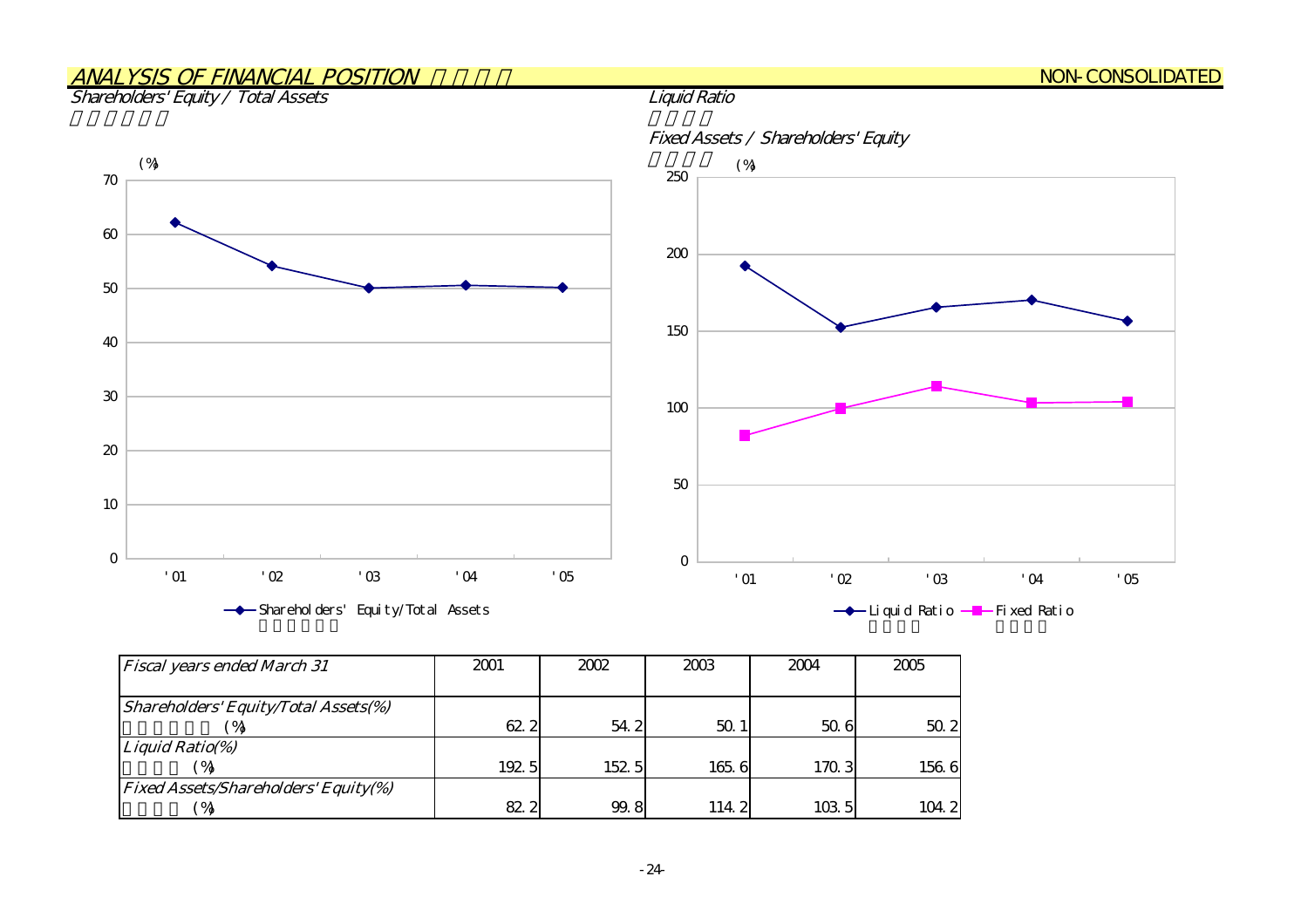#### <u>NON-CONSOLIDATED</u>



| <b>Fiscal years ended March 31</b>                            | 2001     | 2002       | 2003      | 2004  | 2005  |
|---------------------------------------------------------------|----------|------------|-----------|-------|-------|
|                                                               |          |            |           |       |       |
| <i>Return on Equity(%)</i>                                    |          |            |           |       |       |
|                                                               | 0. 7     | $\Omega$ 2 | $-19.3$   | 69    | 7.2   |
| <i>Shareholders' Equity per Share(<math>\setminus</math>)</i> |          |            |           |       |       |
|                                                               | 1, 128 1 | 1,036.7    | 842.4     | 845.3 | 896.3 |
| <i>Net Income(loss) per Share(<math>\setminus</math>)</i>     |          |            |           |       |       |
|                                                               | 7.71     | 1.87       | $-181.01$ | 58 64 | 62 35 |

#### -25-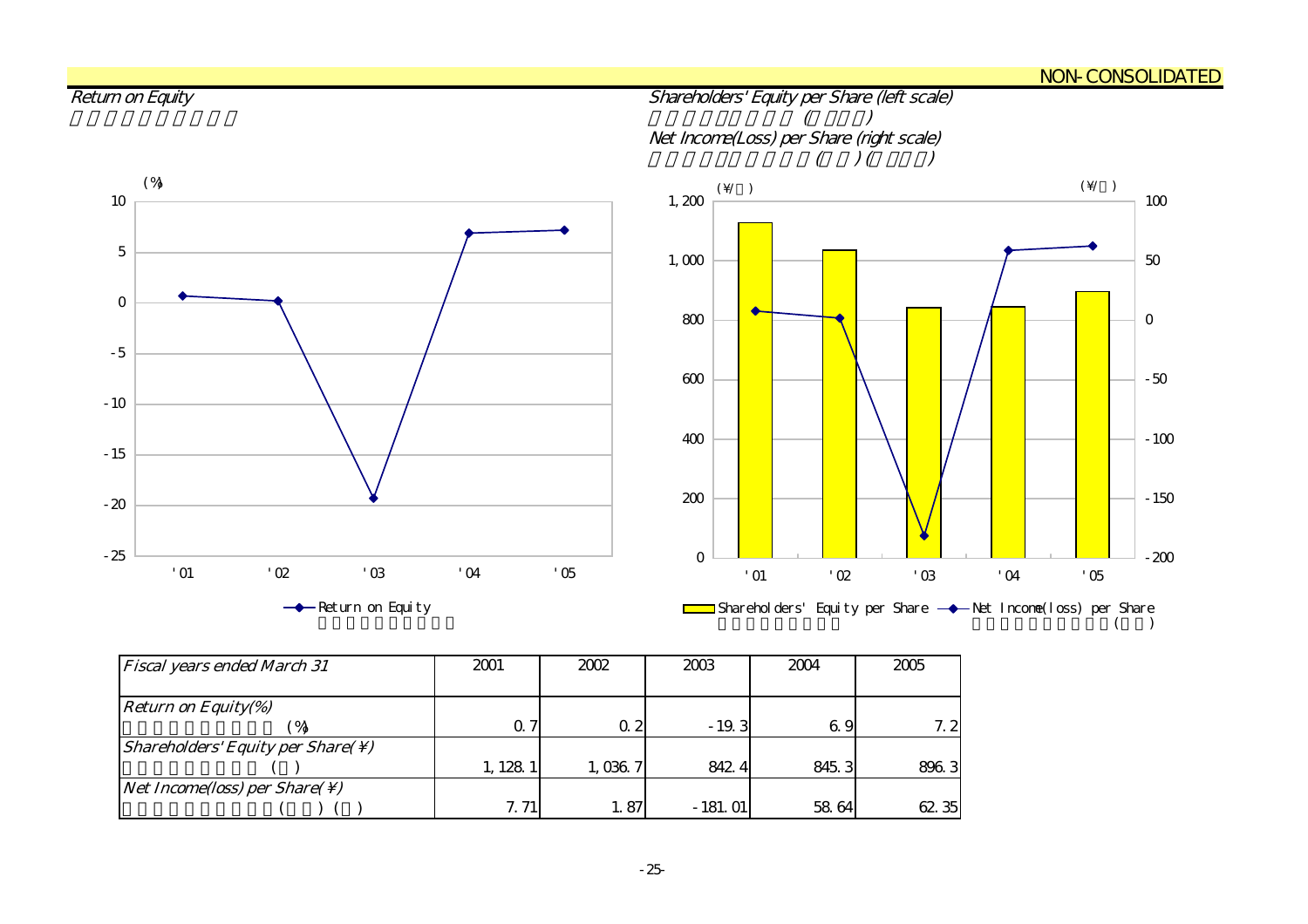#### FINANCIAL STATEMENTS NON-CONSOLIDATED

919,015 982,225

926,092

1,053,314 926,092

Non-Consolidated Balance Sheets (¥ Million)

Total Liabilities & Shareholders' Equity 負債・資本合計

| March 31                                                     | 2001         | 2002        | 2003                   | 2004        | 2005      |
|--------------------------------------------------------------|--------------|-------------|------------------------|-------------|-----------|
| <assets<br><math>\geq</math></assets<br>                     |              |             |                        |             |           |
| <b>Current Assets</b>                                        |              |             |                        |             |           |
| <b>Cash &amp; Time Deposits</b>                              | 148, 383     | 121, 275    | 66,365                 | 100,861     | 79, 945   |
| Trade Notes & Accounts Receivable                            | 49.947       | 57.707      | 54.955                 | 48.890      | 46,622    |
| <b>Marketable Securities</b>                                 |              |             |                        |             |           |
| <b>Inventories</b>                                           | 247, 325     | 281, 968    | 247, 460               | 260,028     | 304, 752  |
| <b>Other</b>                                                 | 21, 123      | 24,599      | 29, 571                | 29, 618     | 38, 528   |
| <b>Allowance for Doubtful Accounts</b>                       | 647<br>$-1.$ | $-1,699$    | $-1,910$               | 652<br>$-1$ | $-1,549$  |
| <b>Total Current Assets</b>                                  | 465, 130     | 483, 851    | 396, 442               | 437, 745    | 468, 299  |
| <b>Fixed Assets</b>                                          |              |             |                        |             |           |
| <b>Tangible Fixed Assets</b>                                 | 361, 109     | 391, 127    | 310, 930               | 305, 440    | 298, 721  |
| <b>Intangible Fixed Assets</b>                               | 4, 125       | 6,337       | 6,105                  | 5,877       | 6,244     |
| <b>Investments &amp; Other Assets</b>                        | 120, 291     | 171, 998    | 212, 614               | 169, 951    | 208,960   |
| <b>Total Fixed Assets</b>                                    | 485, 526     | 569, 462    | 529, 649               | 481, 269    | 513, 926  |
| <b>Deffered Assets</b>                                       |              |             |                        |             |           |
| <b>Total Assets</b>                                          | 950, 657     | 1, 053, 314 | $\frac{926}{929}$      | 919,015     | 982, 225  |
| <b>Current Liabilities</b><br>Trade Notes & Accounts Payable | 139, 288     | 164, 203    | 102, 552               | 113 232     | 130, 398  |
| <b>Short-Term Debt</b>                                       |              | 52,000      |                        |             |           |
| <b>Bonds Due within One Year</b>                             | 2,005        |             |                        |             |           |
| <b>Accrued Expenses</b>                                      | 7,566        | 5,763       | 12,965                 | 9,340       | 11,598    |
| <b>Accrued Income Taxes</b>                                  | 10, 113      |             | 4,520                  | 12,015      | 8,033     |
| <b>Other</b>                                                 | 82,613       | 95, 328     | 119, 368               | 122, 448    | 149,032   |
| <b>Total Current Liabilities</b>                             | 241,587      | 317, 294    | 239, 408               | 257,036     | 299,063   |
| .ong-Term Liabilities                                        |              |             |                        |             |           |
| <b>Bonds</b>                                                 |              |             |                        |             |           |
| <b>Other</b>                                                 | 118,076      | 165, 164    | 223, 087               | 196,880     | 189, 987  |
| ong-erm Liabilities<br>Total                                 | 118 076      | 165, 164    | $\overline{223}$ , 087 | 196,880     | 189, 987  |
| <b>Total Liabilities</b>                                     | 359,664      | 482, 459    | 462, 495               | 453, 917    | 489,050   |
| <shareholders' equity<br="">➤</shareholders'>                |              |             |                        |             |           |
| <b>Common Stock</b>                                          | 108, 781     | 110, 120    | 110, 120               | 110, 120    | 110, 120  |
| <b>Capital Surplus</b>                                       | 122, 041     | 147, 755    | 147, 755               | 147, 756    | 147, 759  |
| <b>Retained Earnings</b>                                     | 360, 170     | 372, 429    | 266, 397               | 284, 739    | 293, 964  |
| <b>Land Revaluation Difference</b>                           |              | $-60.929$   | $-61,495$              | $-89,343$   | $-72,385$ |
| Net Unrealized Gain on Available-for-Sale Securities         |              | 1,521       | 1,055                  | 12, 171     | 14, 197   |
| <b>Treasury Stock</b>                                        |              | $-42$       | $-237$                 | $-347$      | $-481$    |
| <b>Total Shareholders' Equity</b>                            | 590, 993     | 570,855     | 463, 596               | 465,097     | 493, 174  |

950,657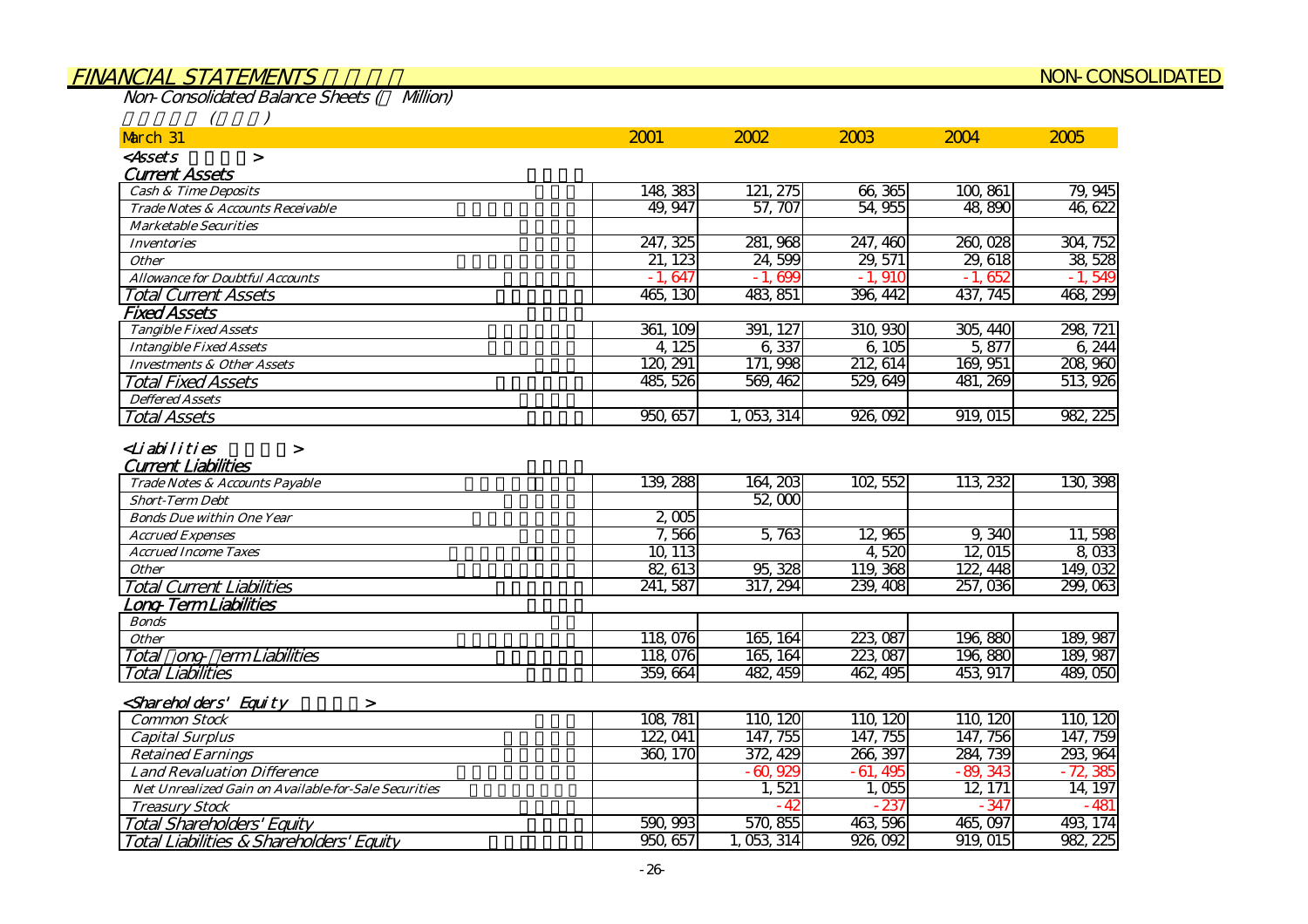Non-Consolidated Statements of Income (¥ Million)

| March 31                                                                                                                                |        | 2001     | 2002        | 2003        | 2004        | 2005      |
|-----------------------------------------------------------------------------------------------------------------------------------------|--------|----------|-------------|-------------|-------------|-----------|
| <qperating &="" expense<br="" income=""><math>\geq</math></qperating>                                                                   |        |          |             |             |             |           |
| <b>Net Sales</b>                                                                                                                        |        | 917, 355 | 1, 081, 079 | 1, 042, 920 | 1, 081, 312 | 1,092,383 |
| <b>Cost of Sales</b>                                                                                                                    |        | 713, 878 | 855, 807    | 825, 573    | 846, 880    | 865, 463  |
| Selling, General & Administrative Expenses                                                                                              |        | 165, 380 | 186,560     | 184, 203    | 185, 041    | 174, 798  |
| <b>Operating Income</b>                                                                                                                 |        | 38,096   | 38, 711     | 33, 143     | 49, 390     | 52, 120   |
| <non-qperating &="" expense<="" incone="" td=""><td><math>\geq</math></td><td></td><td></td><td></td><td></td><td></td></non-qperating> | $\geq$ |          |             |             |             |           |
| <b>Interest &amp; Dividend Income</b>                                                                                                   |        | 1,498    | 1,288       | 1,328       | 1,371       | 1,959     |
| <b>Interest Expenses</b>                                                                                                                |        | 253      | 1,269       | 621         | 209         | 231       |
| Ordinary Income                                                                                                                         |        | 40, 103  | 36, 604     | 30, 636     | 60,405      | 57,070    |
| Income(Loss) before Taxes                                                                                                               |        | 8,022    | 3,286       | $-164,081$  | 57, 218     | 48, 492   |
| <b>Income Taxes</b>                                                                                                                     |        | 3,984    | 2,258       | $-64,438$   | 24, 947     | 14,056    |
| Net Income(Loss)                                                                                                                        |        | 4,038    | 1,027       | $-99,642$   | 32, 270     | 34, 436   |
|                                                                                                                                         |        |          |             |             |             |           |
| Net Income(Loss) per Share $( \setminus )$                                                                                              |        | 7.71     | 1.87        | $-181.01$   | 58 64       | 62 35     |
| Cash Dividends per Share $(\setminus)$                                                                                                  |        | 17.00    | 10.00       | 10.00       | 15.00       | 17.00     |
| Pay-out Ratio (%)                                                                                                                       |        | 220.5    | 535.8       |             | 25.6        | 27.3      |
|                                                                                                                                         |        |          |             |             |             |           |
| Non-Operating Inc. & Exp. - Net                                                                                                         |        | 1,245    | 18          | 707         | 1, 162      | 1,727     |
| Number of Outstanding Shares (Thousand of Share)                                                                                        |        | 523, 893 | 550, 610    | 550, 321    | 550, 215    | 550, 102  |
| <b>Number of Employees</b>                                                                                                              |        | 11, 137  | 12, 299     | 11, 471     | 11,293      | 11, 462   |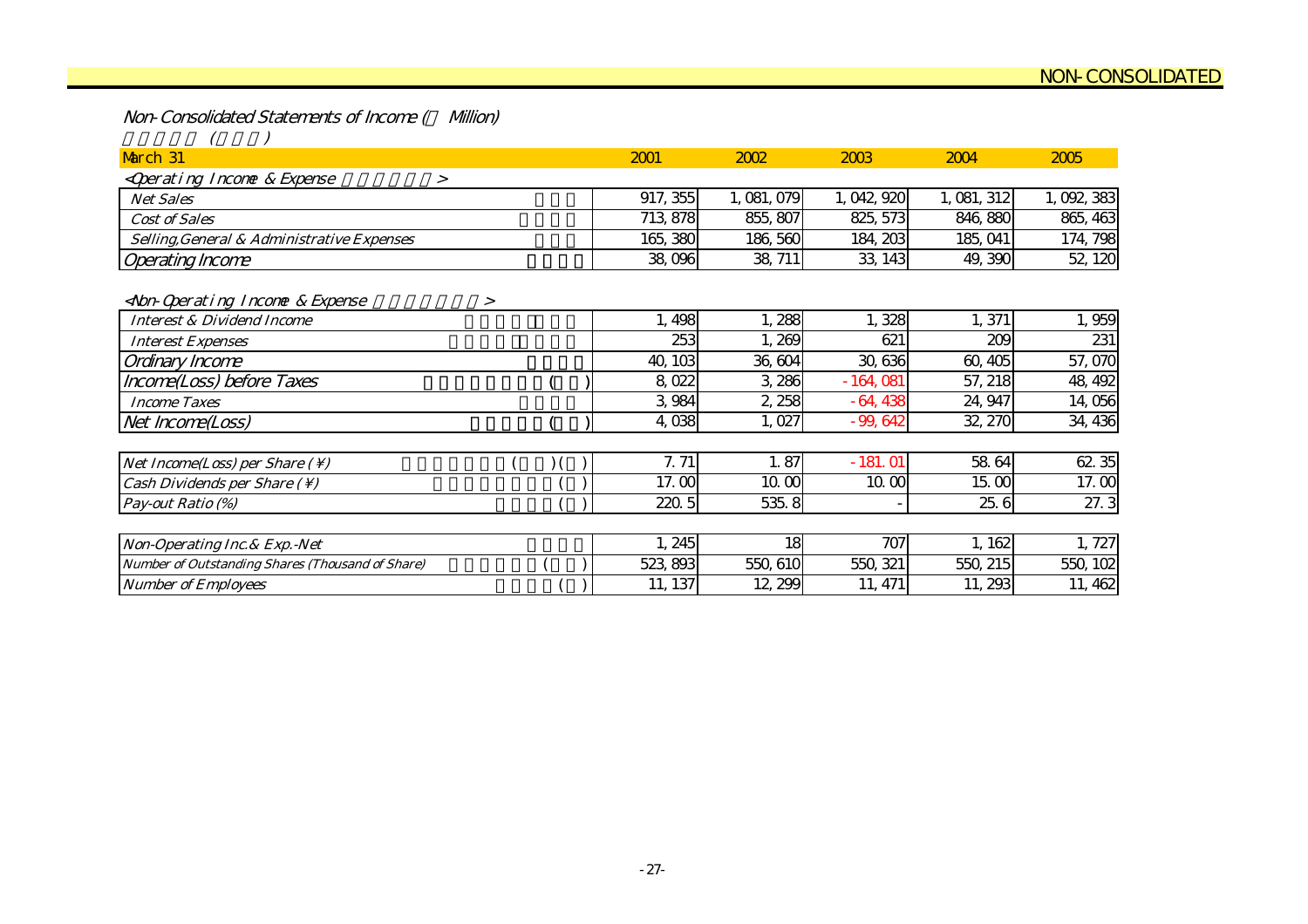#### NON-CONSOLIDATED

| Housing                            |      |      |            |
|------------------------------------|------|------|------------|
| - Channels of Orders               |      |      | $\sqrt{9}$ |
| <b>Fiscal years ended March 31</b> | 2003 | 2004 | 2005       |
| <b>Model Houses</b>                |      |      |            |
|                                    | 28   | 28   | 28         |
| <b>Referral Orders</b>             |      |      |            |
|                                    | 45   | 47   | 47         |
| Campaign                           |      |      |            |
|                                    | 13   | 11   | 12         |
| <b>Others</b>                      |      |      |            |
|                                    | 14   | 14   | 13         |

| -Percentage of Re-builders         |          |      |      |                            |
|------------------------------------|----------|------|------|----------------------------|
| <b>Fiscal years ended March 31</b> | 2003     | 2004 | 2005 | <b>Multi-Family Houses</b> |
| <i>Percentage of Re-builders</i>   | $\Omega$ | ററ   | 22   | <b>Steel-Frame</b>         |

#### 住宅展示場 -Model Houses

| <b>Fiscal years ended March 31</b> | 2003     | 2004     | 2005     | <b>Single-Family Houses for Sale</b> |
|------------------------------------|----------|----------|----------|--------------------------------------|
| Number of Model Houses             |          |          |          |                                      |
|                                    | 335      | 328      | 313      | -Area per Un                         |
| <b>Model House Visits</b>          |          |          |          | <b>Fiscal years ended March 31</b>   |
|                                    | 144, 833 | 147, 056 | 144, 329 |                                      |
| <i>Visits per Model House</i>      |          |          |          | <b>Steel-Frame</b>                   |
|                                    | 432      | 448      | 461      |                                      |

| %<br>-Percentage of Buyers Who Applied for Loan from H.L.C |
|------------------------------------------------------------|
|------------------------------------------------------------|

| <b>Fiscal years ended March 31</b> | 2003 | 2004 | 2005 | <b>Single-Family Houses</b> |
|------------------------------------|------|------|------|-----------------------------|
| <b>Single-Family Houses</b>        |      |      |      | <b>Steel-Frame</b>          |
|                                    | 24   |      |      |                             |
| Multi-Famili Houses                |      |      |      | <i>Wood-Frame</i>           |
|                                    |      |      |      |                             |

| -Sales per Unit                      | <i>Million</i> / |                 |      |  |
|--------------------------------------|------------------|-----------------|------|--|
| <b>Fiscal years ended March 31</b>   | 2003             | 2004            | 2005 |  |
| <b>Steel-Frame</b>                   | 26.8             | 28 <sub>0</sub> | 28.8 |  |
| <i><b>Wood-Frame</b></i>             | 23.1             | 24.9            | 26.3 |  |
| <b>Single-Family Houses</b>          | 26.6             | 27.8            | 28 6 |  |
| <b>Steel-Frame</b>                   | 86               | 8.5             | 86   |  |
| <b>Wood-Frame</b>                    | 68               | 6.9             | 80   |  |
| <b>Multi-Family Houses</b>           | 85               | 85              | 86   |  |
| <b>Steel-Frame</b>                   | 21.3             | 21.8            | 22.2 |  |
| <b>Wood-Frame</b>                    | 20.6             | 21.1            | 21.9 |  |
| <b>Single-Family Houses for Sale</b> | 21.1             | 21.6            | 22.1 |  |

| -Area per Unit                       |       |       |       |
|--------------------------------------|-------|-------|-------|
| Fiscal years ended March 31          | 2003  | 2004  | 2005  |
| <b>Steel-Frame</b>                   | 143.4 | 1437  | 143.0 |
| <b>Wood-Frame</b>                    | 1326  | 134.8 | 137.8 |
| <b>Single-Family Houses</b>          | 142.7 | 143.1 | 142 6 |
| <b>Steel-Frame</b>                   | 53.1  | 51.5  | 49.4  |
| <b>Wood-Frame</b>                    | 49.2  | 48.9  | 55.6  |
| <b>Multi-Family Houses</b>           | 53.0  | 51.4  | 49.5  |
| <b>Steel-Frame</b>                   | 129.4 | 128 5 | 126.8 |
| <b>Wood-Frame</b>                    | 124.7 | 126.6 | 125.0 |
| <b>Single-Family Houses for Sale</b> | 128.1 | 128.1 | 126.4 |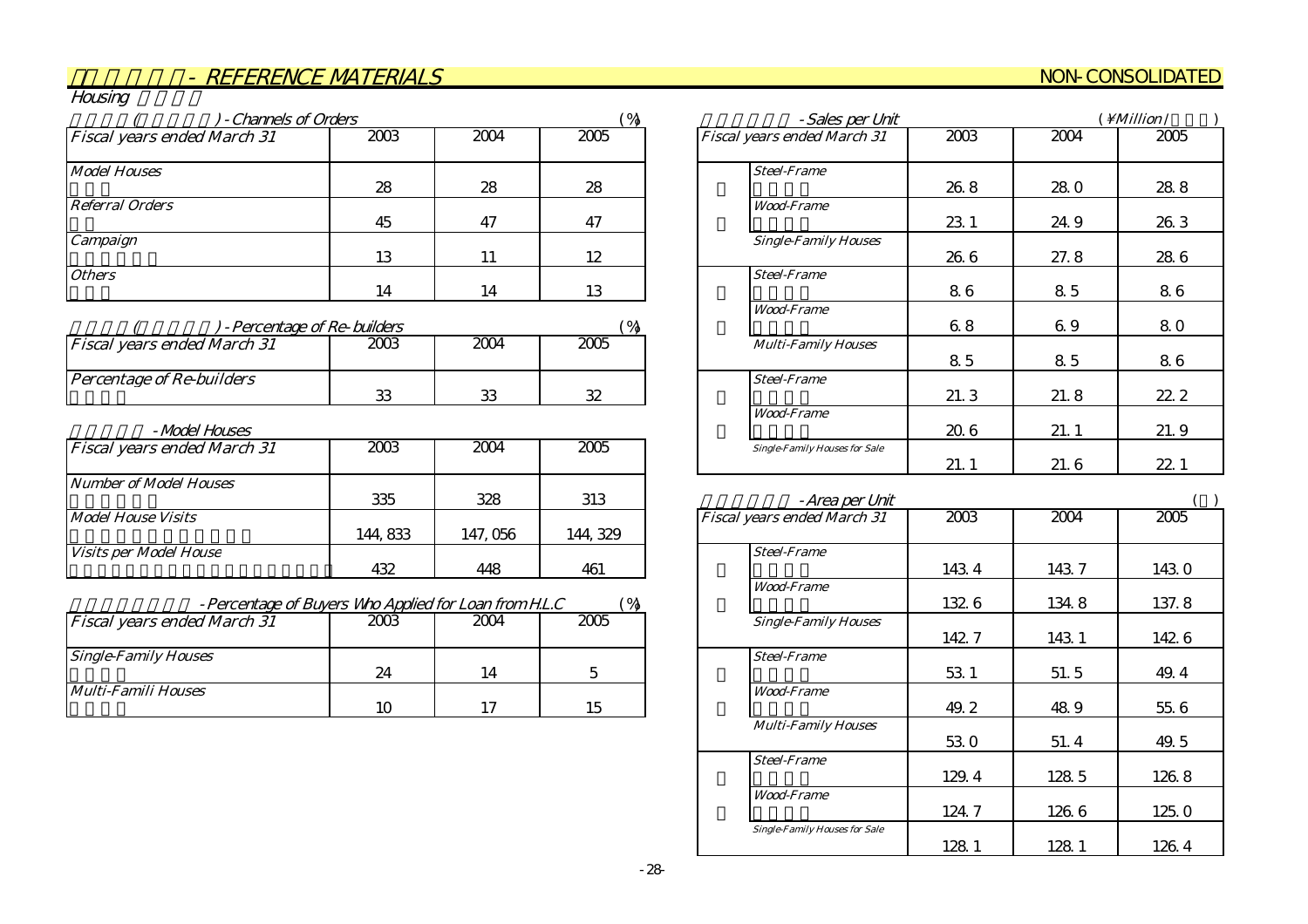#### NON-CONSOLIDATED

Condominiums

( and a ) - Order Received ( Allion)

|               |              | 2004              |                     |               |                |  |  |  |  |
|---------------|--------------|-------------------|---------------------|---------------|----------------|--|--|--|--|
| Division      |              |                   |                     |               |                |  |  |  |  |
|               | <b>Units</b> | <b>Floor Area</b> | <b>Total Amount</b> | Area per Unit | Order per Unit |  |  |  |  |
| Hokkaido      |              |                   |                     |               |                |  |  |  |  |
|               | 248          | 22, 742           | 6,109               | 91.7          | 24.6           |  |  |  |  |
| <b>Tohoku</b> |              |                   |                     |               |                |  |  |  |  |
|               | 488          | 36, 498           | 12,087              | 74.8          | 24.8           |  |  |  |  |
| <b>Kanto</b>  |              |                   |                     |               |                |  |  |  |  |
|               | 1, 272       | 90, 715           | 47,606              | 71.3          | 37.4           |  |  |  |  |
| <b>Chubu</b>  |              |                   |                     |               |                |  |  |  |  |
|               | 336          | 28, 415           | 10,545              | 84.6          | 31.4           |  |  |  |  |
| Kinki         |              |                   |                     |               |                |  |  |  |  |
|               | 1,036        | 83, 391           | 32, 854             | 80.5          | 31.7           |  |  |  |  |
| Chugoku       |              |                   |                     |               |                |  |  |  |  |
|               | 79           | 6,042             | 2,023               | 76.5          | 25.6           |  |  |  |  |
| Kyusyu        |              |                   |                     |               |                |  |  |  |  |
|               | 181          | 15, 642           | 5,973               | 86.4          | 33.0           |  |  |  |  |
| Total         |              |                   |                     |               |                |  |  |  |  |
|               | 3,640        | 445               | 117, 197            | 77.9          | 32.2           |  |  |  |  |

|               | 2005         |                   |                     |               |                |  |  |  |  |
|---------------|--------------|-------------------|---------------------|---------------|----------------|--|--|--|--|
| Division      |              |                   |                     |               |                |  |  |  |  |
|               | <b>Units</b> | <i>Floor Area</i> | <b>Total Amount</b> | Area per Unit | Order per Unit |  |  |  |  |
| Hokkaido      |              |                   |                     |               |                |  |  |  |  |
|               | 294          | 25, 557           | 7,005               | 86.9          | 23.8           |  |  |  |  |
| <b>Tohoku</b> |              |                   |                     |               |                |  |  |  |  |
|               | 640          | 49,950            | 16,559              | 78 1          | 25.9           |  |  |  |  |
| <b>Kanto</b>  |              |                   |                     |               |                |  |  |  |  |
|               | 1,335        | 99, 414           | 51,946              | 74.5          | 38.9           |  |  |  |  |
| Chubu         |              |                   |                     |               |                |  |  |  |  |
|               | 524          | 48,053            | 18,883              | 91.7          | 36.0           |  |  |  |  |
| Kinki         |              |                   |                     |               |                |  |  |  |  |
|               | 918          | 71, 907           | 27, 519             | 783           | 30.0           |  |  |  |  |
| Chugoku       |              |                   |                     |               |                |  |  |  |  |
|               | 49           | 3,950             | 1,409               | 80.6          | 28.8           |  |  |  |  |
| Kyusyu        |              |                   |                     |               |                |  |  |  |  |
|               | 431          | 34, 942           | 13,930              | 81.1          | 32.3           |  |  |  |  |
| Total         |              |                   |                     |               |                |  |  |  |  |
|               | 191<br>4,    | 333, 774          | 137, 252            | 79.6          | 32             |  |  |  |  |

 $( ) - Sales ($  Million)

|               |              |                   | 2004                |               |                |
|---------------|--------------|-------------------|---------------------|---------------|----------------|
| Division      |              |                   |                     |               |                |
|               | <b>Units</b> | <b>Floor Area</b> | <b>Total Amount</b> | Area per Unit | Order per Unit |
| Hokkaido      |              |                   |                     |               |                |
|               | 266          | 24, 997           | 6,689               | 94.0          | 25.1           |
| <b>Tohoku</b> |              |                   |                     |               |                |
|               | 558          | 41, 575           | 13,808              | 74.5          | 24.7           |
| Kanto         |              |                   |                     |               |                |
|               | 1,458        | 102, 692          | 53,993              | 70.4          | 37.0           |
| Chubu         |              |                   |                     |               |                |
|               | 403          | 34,022            | 12,550              | 84.4          | 31.1           |
| Kinki         |              |                   |                     |               |                |
|               | 889          | 70, 972           | 26, 159             | 79.8          | 29.4           |
| Chugoku       |              |                   |                     |               |                |
|               | 90           | 6,892             | 2,396               | 76.6          | 26.6           |
| Kyusyu        |              |                   |                     |               |                |
|               | 174          | 15, 109           | 5,633               | 86.8          | 32.4           |
| Total         |              |                   |                     |               |                |
|               | 3,838        | 259<br>296.       | 121, 228            | 77.2          | 31.6           |

|               |              |                   | 2005                |               |                |
|---------------|--------------|-------------------|---------------------|---------------|----------------|
| Division      |              |                   |                     |               |                |
|               | <b>Units</b> | <i>Floor Area</i> | <b>Total Amount</b> | Area per Unit | Order per Unit |
| Hokkaido      |              |                   |                     |               |                |
|               | 264          | 22, 943           | 6,323               | 86.9          | 24.0           |
| <b>Tohoku</b> |              |                   |                     |               |                |
|               | 471          | 35, 924           | 11,587              | 76.3          | 24.6           |
| <b>Kanto</b>  |              |                   |                     |               |                |
|               | 1,338        | 98,509            | 53, 149             | 736           | 39.<br>7       |
| Chubu         |              |                   |                     |               |                |
|               | 357          | 31, 781           | 11, 185             | 89.0          | 31.3           |
| Kinki         |              |                   |                     |               |                |
|               | 954          | 73,866            | 31, 268             | 77.4          | 32.8           |
| Chugoku       |              |                   |                     |               |                |
|               | 10           | 907               | 302                 | 90.7          | 30.2           |
| Kyusyu        |              |                   |                     |               |                |
|               | 333          | 28,876            | 10,653              | 86.7          | 32.0           |
| Total         |              |                   |                     |               |                |
|               | 72.<br>3     | 292, 805          | 124, 467            | 786           | 33             |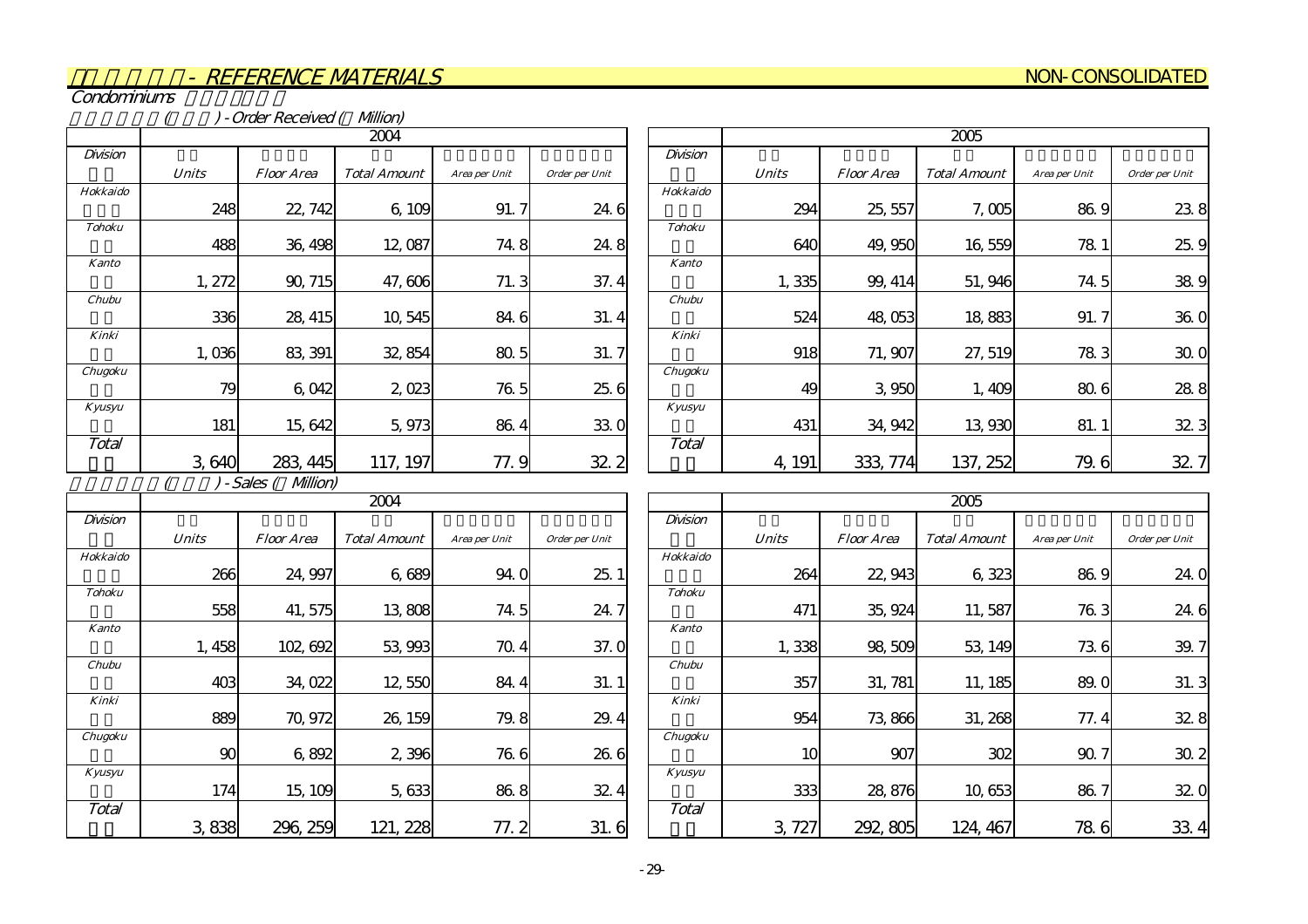#### NON-CONSOLIDATED

Condominiums

|               |              |                   | - Selling Newly Started ( Milion) |                |                 |  |  |  |  |
|---------------|--------------|-------------------|-----------------------------------|----------------|-----------------|--|--|--|--|
| 2004          |              |                   |                                   |                |                 |  |  |  |  |
| Division      |              |                   |                                   |                |                 |  |  |  |  |
|               | <b>Units</b> | <b>Floor Area</b> | <b>Total Sales</b>                | Area per Unit  | Price per Unit  |  |  |  |  |
| Hokkaido      |              |                   |                                   |                |                 |  |  |  |  |
|               | 256          | 23, 230           | 6,708                             | 90.7           | 26.2            |  |  |  |  |
| <b>Tohoku</b> |              |                   |                                   |                |                 |  |  |  |  |
|               | 484          | 32, 474           | 12,370                            | 67.1           | 25.6            |  |  |  |  |
| <b>Kanto</b>  |              |                   |                                   |                |                 |  |  |  |  |
|               | 1, 214       | 88, 542           | 46,995                            | 72.9           | 38.7            |  |  |  |  |
| Chubu         |              |                   |                                   |                |                 |  |  |  |  |
|               | 308          | 26, 702           | 10, 167                           | 86.7           | 330             |  |  |  |  |
| Kinki         |              |                   |                                   |                |                 |  |  |  |  |
|               | 1,042        | 82, 862           | 35, 594                           | 79.5           | 34.2            |  |  |  |  |
| Chugoku       |              |                   |                                   |                |                 |  |  |  |  |
|               | 61           | 4,633             | 1, 471                            | 76. O          | 24.1            |  |  |  |  |
| Kyusyu        |              |                   |                                   |                |                 |  |  |  |  |
|               | 263          | 22,682            | 9,007                             | 86.2           | 34.3            |  |  |  |  |
| Total         |              |                   |                                   |                |                 |  |  |  |  |
|               | 3,628        | 281, 124          | 122, 312                          | 77.5           | 33 <sup>′</sup> |  |  |  |  |
|               |              |                   | - Stock Completed Construction    | <b>Milion)</b> |                 |  |  |  |  |
|               |              | 2004              |                                   |                |                 |  |  |  |  |
| Division      |              |                   |                                   |                |                 |  |  |  |  |
|               | <b>Units</b> | <b>Floor Area</b> | <b>Cost Price</b>                 | Area per Unit  |                 |  |  |  |  |
| Hokkaido      |              |                   |                                   |                |                 |  |  |  |  |
|               | 13           | 1, 247            | 314                               | 96.O           |                 |  |  |  |  |

|               | 2005            |                   |                    |               |                |  |  |  |  |
|---------------|-----------------|-------------------|--------------------|---------------|----------------|--|--|--|--|
| Division      |                 |                   |                    |               |                |  |  |  |  |
|               | <b>Units</b>    | <b>Floor Area</b> | <b>Total Sales</b> | Area per Unit | Pricw per Unit |  |  |  |  |
| Hokkaido      |                 |                   |                    |               |                |  |  |  |  |
|               | 273             | 23, 752           | 7,203              | 87.0          | 26.4           |  |  |  |  |
| <b>Tohoku</b> |                 |                   |                    |               |                |  |  |  |  |
|               | 663             | 51, 364           | 17, 180            | 77.5          | 25.9           |  |  |  |  |
| <b>Kanto</b>  |                 |                   |                    |               |                |  |  |  |  |
|               | 1,283           | 100,008           | 51,049             | 78.0          | 39.8           |  |  |  |  |
| Chubu         |                 |                   |                    |               |                |  |  |  |  |
|               | 766             | 68,348            | 27, 262            | 89.2          | 35.6           |  |  |  |  |
| Kinki         |                 |                   |                    |               |                |  |  |  |  |
|               | 760             | 59,826            | 20,866             | 78.7          | 27.5           |  |  |  |  |
| Chugoku       |                 |                   |                    |               |                |  |  |  |  |
|               | 10 <sup>3</sup> | 7,868             | 2,981              | 76.4          | 28.9           |  |  |  |  |
| Kyusyu        |                 |                   |                    |               |                |  |  |  |  |
|               | 554             | 40, 427           | 18,981             | 73.0          | 34.3           |  |  |  |  |
| Total         |                 |                   |                    |               |                |  |  |  |  |
|               | 4,402           | 351, 593          | 145, 521           | 79.9          | 33.            |  |  |  |  |

|               |                            | 2004              |                   |               |
|---------------|----------------------------|-------------------|-------------------|---------------|
| Division      |                            |                   |                   |               |
|               | Units                      | <b>Floor Area</b> | <b>Cost Price</b> | Area per Unit |
| Hokkaido      |                            |                   |                   |               |
|               | 13                         | 1, 247            | 314               | 96.0          |
| <b>Tohoku</b> |                            |                   |                   |               |
|               | 166                        | 12, 414           | 3,530             | 74.8          |
| <b>Kanto</b>  |                            |                   |                   |               |
|               | 231                        | 17,604            | 8,883             | 76.2          |
| Chubu         |                            |                   |                   |               |
|               | 47                         | 4,106             | 1, 175            | 87.4          |
| Kinki         |                            |                   |                   |               |
|               | 117                        | 9,071             | 3, 212            | 77.5          |
| Chugoku       |                            |                   |                   |               |
|               | 10                         | 907               | 310               | 90.7          |
| Kyusyu        |                            |                   |                   |               |
|               | $\boldsymbol{\mathcal{Z}}$ | 1,947             | 678               | 97.3          |
| Total         |                            |                   |                   |               |
|               | ťΨ                         | 47, 296           | 18, 102           | 783           |

|               |               | 2005                     |                   |                          |               |  |  |  |  |
|---------------|---------------|--------------------------|-------------------|--------------------------|---------------|--|--|--|--|
|               | Division      |                          |                   |                          |               |  |  |  |  |
| Area per Unit |               | <b>Units</b>             | <b>Floor Area</b> | <b>Cost Price</b>        | Area per Unit |  |  |  |  |
|               | Hokkaido      |                          |                   |                          |               |  |  |  |  |
| 96.0          |               | 93                       | 8,000             | 1,778                    | 86.7          |  |  |  |  |
|               | <b>Tohoku</b> |                          |                   |                          |               |  |  |  |  |
| 74.8          |               | 95                       | 7,538             | 1,979                    | 79.4          |  |  |  |  |
|               | <b>Kanto</b>  |                          |                   |                          |               |  |  |  |  |
| 76.2          |               | 162                      | 13,786            | 6,055                    | 85.1          |  |  |  |  |
|               | Chubu         |                          |                   |                          |               |  |  |  |  |
| 87.4          |               | 55                       | 4,831             | 1,238                    | 87.8          |  |  |  |  |
|               | Kinki         |                          |                   |                          |               |  |  |  |  |
| 77.5          |               | 43                       | 3,768             | 1, 471                   | 87.6          |  |  |  |  |
|               | Chugoku       |                          |                   |                          |               |  |  |  |  |
| 90.7          |               | $\overline{\phantom{a}}$ |                   | $\overline{\phantom{a}}$ |               |  |  |  |  |
|               | Kyusyu        |                          |                   |                          |               |  |  |  |  |
| 97.3          |               | 35                       | 3,363             | 1,000                    | 96.1          |  |  |  |  |
|               | Total         |                          |                   |                          |               |  |  |  |  |
| 78 3          |               | 483                      | 41, 346           | 13, 521                  | 85.6          |  |  |  |  |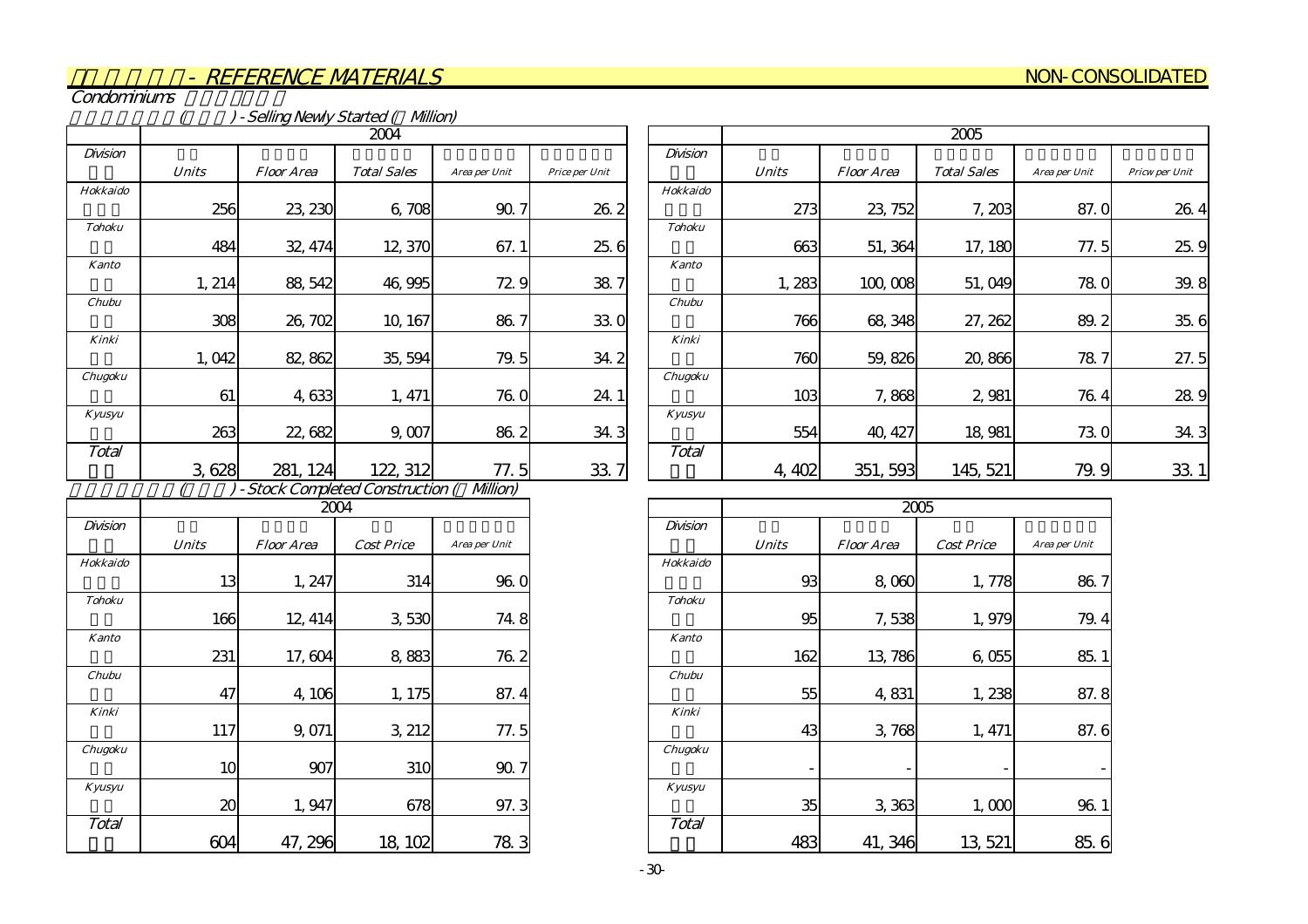#### NON-CONSOLIDATED

Shareholding Ratio



|                                            | 2001         | 2002   | 2003    | 2004   | 2005   |
|--------------------------------------------|--------------|--------|---------|--------|--------|
|                                            |              |        |         |        |        |
| <b>Fixed Shareholders(%)</b>               |              |        |         |        |        |
| (%                                         | 50.5         | 50.0   | 45.3    | 34.5   | 35.9   |
| <b>Financiers in Fixed Shareholders(%)</b> |              |        |         |        |        |
|                                            | 40.1<br>( %) | 38.4   | 34.4    | 22.9   | 22.6   |
| <b>Foreigners' Share(%)</b>                |              |        |         |        |        |
| ( %)                                       | 27.4         | 24.7   | 23 5    | 33.4   | 32.2   |
| Individuals' Share (%)                     |              |        |         |        |        |
| (%                                         | 126          | 12.4   | 12 2    | 10.8   | 10.6   |
| <b>Number of Individual Shareholders</b>   |              |        |         |        |        |
| ∗                                          | 19,607       | 18,783 | 17, 381 | 14,584 | 14,359 |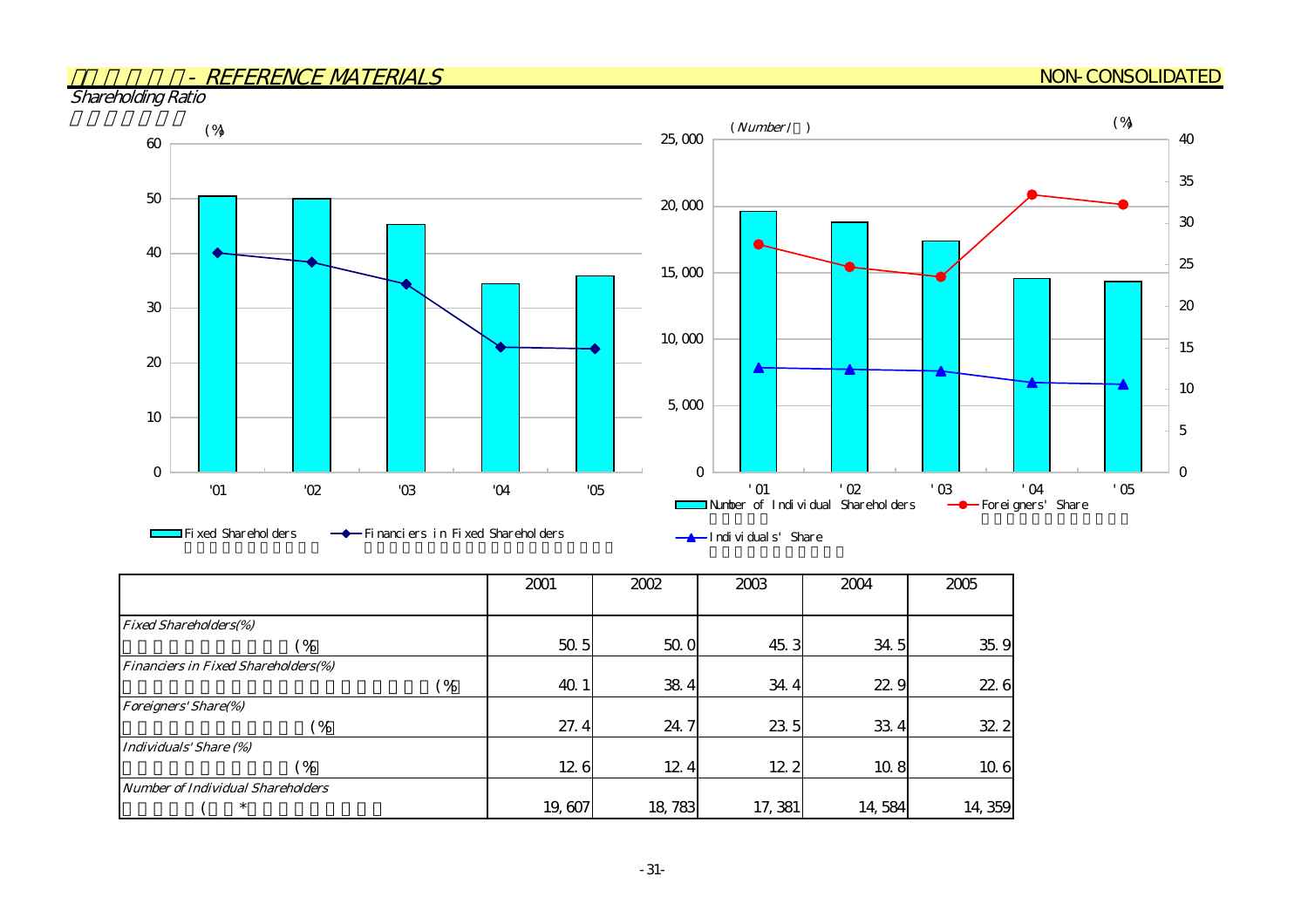#### - Order Received by Segment, Sales by Segment

#### - Order Received

|                     |                                      |         | ('03.4.1'04.3.31)  |          | ('04 4 1 05 3 31)     |        |                |          |        | ('05.4.1) | $'$ 06 3 31) |           |                                  |                 |                |
|---------------------|--------------------------------------|---------|--------------------|----------|-----------------------|--------|----------------|----------|--------|-----------|--------------|-----------|----------------------------------|-----------------|----------------|
|                     |                                      |         | <b>Fiscal 2003</b> |          | Fiscal 2004           |        | Growth rate(%) |          |        |           |              |           |                                  | Growth rate(%)  |                |
|                     |                                      | - Unit  |                    | - Unit   |                       |        |                | $- Unit$ |        | $- Unit$  |              | $-$ Unit  |                                  |                 |                |
|                     | <b>Single Family Houses</b>          | 10, 294 | 2,887              | 9.925    | 2,889                 | $-36$  | Q <sub>1</sub> | 5,100    | 1.500  | 5,100     | 1,500        | 10,200    | $3 \alpha$                       | 28              | 38             |
| <b>Construction</b> | <b>Multi-Family Houses</b>           | 26, 288 | 2, 248             | 26,028   | 2,328                 | $-1.0$ | 35             | 12,900   | 1,160  | 13, 700   | 1,230        | 26,600    | 2,390                            | 22              | 26             |
|                     | <b>Stores</b>                        |         | 1, 445             |          | 1,515                 |        | 4.8            |          | 770    |           | 810          |           | 1,580                            |                 | 4 <sup>5</sup> |
|                     | <b>Office Buildings, Factories</b>   |         | 1,000              |          | 1, 159                |        | 16.0           |          | 560    |           | 650          |           | 1, 210                           |                 | 4 <sup>°</sup> |
|                     | Sub-total                            | 36,582  | 7,581              | 35,953   | 7,892                 |        | 4 1            | 18,000   | 3,990  | 18,800    | 4,190        | 36,800    | 8,180                            | 24              | 36             |
|                     | <b>Single Family Houses for Sale</b> | 1,739   | 376                | 2,059    | 455                   | 184    | 21.0           | 1.03C    | 230    | 1, 170    | 260          | 2,200     | 49C                              | 68              | 7.6            |
| <b>Real Estate</b>  | <b>Condominiums</b> for Sale         | 3,640   | 789                | 4, 191   | 945                   | 15.1   | 19.8           | 1,800    | 410    | 2,400     | 550          | 4,200     | 960                              | 0.2             | 1.5            |
|                     | Land                                 |         | 907                |          | 1,033                 |        | 138            |          | 470    |           | 570          |           | 1,040                            |                 | $Q \in$        |
|                     | <b>Others</b>                        |         | 84                 |          | 90                    |        | 68             |          | 40     |           | 40           |           | 80                               |                 | $-11.4$        |
|                     | Sub-total                            | 5,379   | 2,158              | 6,250    | 2,524                 | 162    | 17.0           | 2,830    | 1,150  | 3,570     | 1,420        | 6,400     | 2,570                            | 24              | 1.8            |
|                     | <b>Resort Hotels</b>                 |         | 565                |          | 585                   |        | 35             |          | 310    |           | 290          |           | 600                              |                 | 2.5            |
|                     | <b>Home Center</b>                   |         | 572                |          |                       |        |                |          |        |           |              |           |                                  |                 |                |
|                     | <b>Total</b>                         | 41, 961 | 10,878             | 42, 203  | 11,003                | 06     | 1.             | 20,830   | 5,450  | 22, 370   | 5,900        | 43, 200   | 11,350                           | 24              | 32             |
|                     | <b>Total</b>                         | 41, 961 | 10,305             | 42, 203  | 11,003                | 0.6    | 6.8            | 20,830   | 5,450  | 22, 370   | 5,900        | 43, 200   | 11,350                           | 24              | 32             |
|                     | - Sales                              |         |                    |          |                       |        |                |          |        |           |              | $-Unit$ . | $- \setminus 100$ Millions, $\%$ |                 |                |
|                     |                                      |         | ('03.4.1'04.3.31)  |          | $($ ' 04 4 1 05 3 31) |        |                |          |        | (105.4.1) | $'$ 06 3 31) |           |                                  |                 |                |
|                     |                                      |         | Fiscal 2003        |          | Fiscal 2004           |        | Growth rate(%) |          |        |           |              |           |                                  | Growth rate(%)  |                |
|                     |                                      | - Unit  |                    | $- Unit$ |                       |        |                | $-$ Unit |        | $- Unit$  |              | - Unit    |                                  |                 |                |
|                     | <b>Single Family Houses</b>          | 10, 378 | 2,882              | 10, 410  | 2977                  | 0.3    | 33             | 5,200    | 1.500  | 5,200     | 1,500        | 10,400    | $3 \alpha$                       | $- \Omega$      | 0.8            |
| Construction        | <b>Multi-Family Houses</b>           | 26, 411 | 2 2 3 8            | 26,658   | 2,290                 | 0.9    | 23             | 12,950   | 1, 140 | 13,750    | 1, 210       | 26,700    | 2 350                            | 0 <sub>2</sub>  | 26             |
|                     | <b>Stores</b>                        |         | 1,369              |          | 1,509                 |        | 10.2           |          | 760    |           | 820          |           | 1,580                            |                 | 4.7            |
|                     | <b>Office Buildings, Factories</b>   |         | 988                |          | 1, 161                |        | 17.4           |          | 540    |           | 660          |           | 1,200                            |                 | 34             |
|                     | Sub-total                            | 36, 789 | 7,478              | 37,068   | 7,938                 | 0.8    | 61             | 18, 150  | 3,940  | 18,950    | 4,190        | 37, 100   | 8,130                            | Q <sub>1</sub>  | 24             |
|                     | <b>Single Family Houses for Sale</b> | 1.765   | 381                | 2,000    | 455                   | 16.7   | 19.5           | 1.030    | 230    | 1, 170    | 260          | 2,200     | 490                              | 68              | 7.5            |
| <b>Real Estate</b>  | <b>Condominiums</b> for Sale         | 3,838   | 801                | 3, 727   | 835                   | $-2.5$ | 4.2            | 1,800    | 410    | 2,400     | 550          | 4,200     | 960                              | 127             | 15 C           |
|                     | Land                                 |         | 929                |          | 1, 019                |        | 9.7            |          | 470    |           | 570          |           | 1,040                            |                 | 2C             |
|                     | <b>Others</b>                        |         | 84                 |          | 90                    |        | 65             |          | 40     |           | 40           |           | 80                               |                 | $-11.2$        |
|                     | Sub-total                            | 5,603   | 2, 196             | 5,787    | 2,400                 | 33     | 9.3            | 2,830    | 1, 150 | 3,570     | 1,420        | 6.400     | 2,570                            | $10 \text{ } 6$ | 7.1            |
|                     | <b>Resort Hotels</b>                 |         | 565                |          | 585                   |        | 35             |          | 310    |           | 290          |           | 600                              |                 | 25             |
|                     | <b>Home Center</b>                   |         | 572                |          |                       |        |                |          |        |           |              |           |                                  |                 |                |

 $(note)$ Ammouts less than 10 million have been eliminated from presentation.  $($ 

**Total** 

Total - excluding Segment -Home Center (separated from Parent company on 2004.4.1) 16 4 1

-32-

1.1 42,382 10,813 42,855 10,923 1.1 1.0 20,980 5,400 22,520 5,900 43,500 1.500 1.51 3.4

42,392 10,813 42,855 10,923 1.1 1.0 0 20,980 5,400 22,520 5,900 43,500 11,300

#### NON-CONSOLIDATED

 $($  : *Unit* ,  $\frac{100 \text{Millions}}{4}$ ,  $\%$ 

---5,400 22,520 5,900

 $($  Total | 42, 392 10, 240 42, 855 10, 923 1.1 6.7 | 20, 980 5, 400 22, 520 5, 900 43, 500 11, 300 1.5 3.4 42,392 10,240 42,855 10,923 1.1 6.7 20,980 5,400 22,520 5,900 43,500 11,300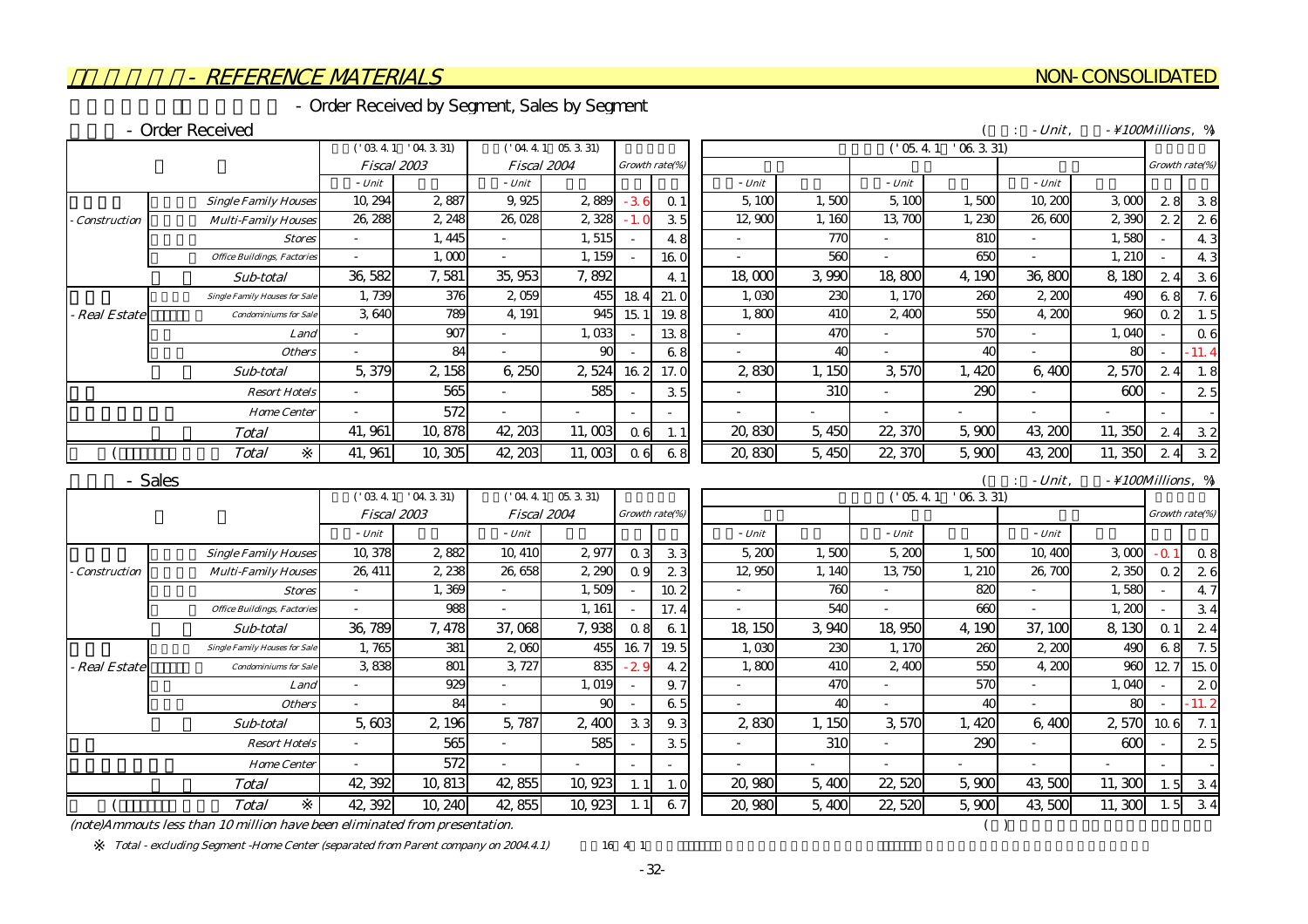|               | - REFERENCE MATERIALS                       |                         |                          |                              |                                                        | <b>NON-CONSOLIDATED</b>   |
|---------------|---------------------------------------------|-------------------------|--------------------------|------------------------------|--------------------------------------------------------|---------------------------|
| 2004 3        | 2005 3                                      |                         |                          |                              | Comparisons of P/L (Between Fiscal2003 and Fiscal2004) |                           |
|               |                                             |                         |                          | $\setminus$ <i>Million</i> ) |                                                        |                           |
|               |                                             | 2004                    | 2005                     |                              |                                                        |                           |
|               | -Single Family Houses                       | 3<br>288, 226           | 3<br>297, 715            | Increase/decrease<br>9,489   | $10,410$ (<br>$+32)$                                   | 3.3%                      |
| -Construction | -Multi Family Houses                        | 223,803                 | 229, 032                 | 5, 229                       | 26,658 (<br>$+247$ )                                   | 2.3%                      |
|               | -Stores                                     | 136, 977                | 150, 957                 | 13,980                       |                                                        | 10.2%                     |
|               | -Office Buildings, Factories                | 98,868                  | 116, 102                 | 17, 234                      |                                                        | 17.4%                     |
|               | Sub-total                                   | 747,874                 | 793,806                  | 45,932                       |                                                        |                           |
|               | -Single Family Houses for Sale              | 38, 133                 | 45,563                   | 7,430                        | $2,060$ (<br>$+295$ )                                  | 19.5%                     |
| -Real Estate  | -Condominiums for Sale                      | 80, 115                 | 83,508                   | 3,393                        | 3,727 (<br>111)                                        | $\mathbf{1}$              |
|               | -Land                                       | 92,936                  | 101, 939                 | 9,003                        |                                                        |                           |
|               | -Others                                     | 8, 454                  | 9,005                    | 551                          |                                                        |                           |
|               | Sub-total                                   | 219,638                 | 240,015                  | 20,377                       |                                                        |                           |
|               | <b>Resort Hotels</b>                        | 56,568                  | 58,562                   | 1,994                        |                                                        |                           |
|               | Home Center                                 | 57,232                  |                          | $-57,232$                    |                                                        |                           |
|               | Sales                                       | $\overline{1}$ ,081,312 | $\overline{1,}$ 092, 383 | 11,071                       | 683                                                    | $+6.7%$                   |
|               | -Single Family Houses                       | 70, 831                 | 70,010                   | $-821$                       |                                                        |                           |
| -Construction | -Multi Family Houses                        | 54,066                  | 54, 782                  | 716                          |                                                        |                           |
|               | -Stores                                     | 28, 577                 | 30,073                   | 1,496                        |                                                        |                           |
|               | -Office Buildings, Factories                | 14, 461                 | 17, 180                  | 2,719                        |                                                        |                           |
|               | Sub-total                                   | 167,935                 | 172045                   | 4,110                        |                                                        |                           |
|               | -Single Family Houses for Sale              | 8,479                   | 9, 112                   | 633                          |                                                        |                           |
| -Real Estate  | -Condominiums for Sale                      | 14, 921                 | 17,309                   | 2,388                        |                                                        |                           |
|               | -Land                                       | 9,012                   | 8,912                    | $-100$                       |                                                        |                           |
|               | -Others                                     | 2,156                   | 2,387                    | 231                          |                                                        |                           |
|               | Sub-total                                   | 34,568                  | 37,720                   | 3,152                        |                                                        |                           |
|               | <b>Resort Hotels</b>                        | 15,514                  | 17,154                   | 1,640                        |                                                        |                           |
|               | Home Center                                 | 16,414                  |                          | $-16414$                     |                                                        |                           |
|               | <b>Gross Profit</b>                         | 234,431                 | 226919                   | $-7,512$                     | 89                                                     | $+4.1%$                   |
|               | Selling, General & Administrative Expense   | 185, 041                | 174, 798                 | $-10,243$                    | 163<br>$+25$                                           | $+12$<br>$+22$<br>$\pm 5$ |
|               | <b>Operating Income</b>                     | 49,390                  | 52,121                   | 2731                         | $+5.5%$<br>$\left($                                    |                           |
|               | <b>Non-Operating Income</b>                 | 14, 232                 | 8,681                    | $-5,551$                     |                                                        | 68<br>$\lambda$           |
|               | <b>Non-operating Expense</b>                | 3, 217                  | 3,732                    | 515                          |                                                        |                           |
|               | Ordinary Income                             | 60,405                  | 57,070                   | $-3,335$                     |                                                        |                           |
|               | Non-Operating Income (extraordinary profit) | 7,673                   | 3,012                    | $-4,661$                     |                                                        |                           |
|               | Non-Operating Expense (extraordinary loss)  | 10,860                  | 11,590                   | 730                          |                                                        |                           |
|               | Income before Tax                           | 57,218                  | 48,492                   | $-8,726$                     |                                                        |                           |
|               | <b>Income Tax</b>                           | 24, 947                 | 14,056                   | $-10,891$                    |                                                        |                           |
|               | Net Income                                  | 32,271                  | 34,436                   | 2165                         | $+6.7%$                                                |                           |